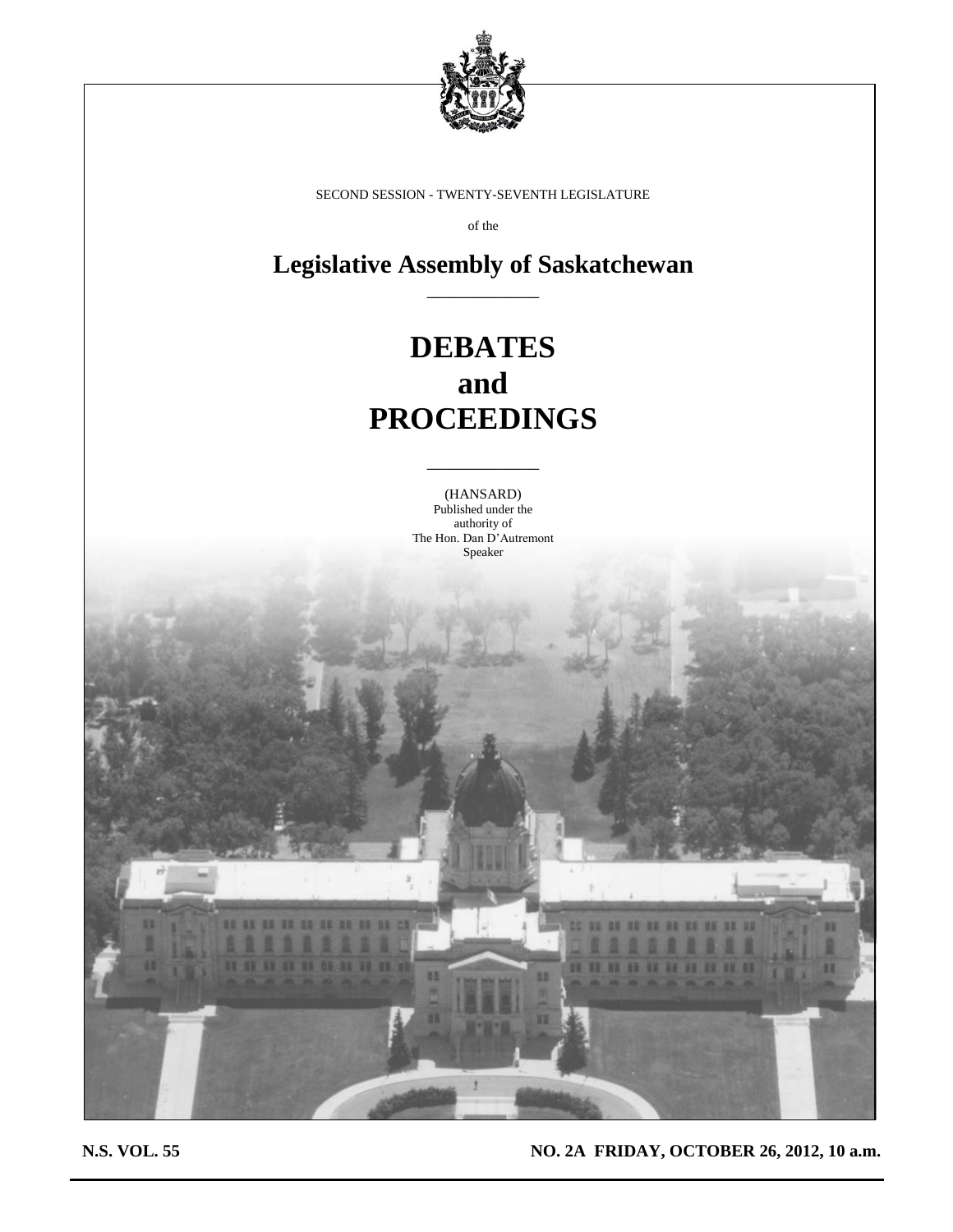# **MEMBERS OF THE LEGISLATIVE ASSEMBLY OF SASKATCHEWAN**

Speaker — Hon. Dan D'Autremont Premier — Hon. Brad Wall Leader of the Opposition — John Nilson

| <b>Name of Member</b>    | <b>Political Affiliation</b> | <b>Constituency</b>             |
|--------------------------|------------------------------|---------------------------------|
|                          |                              |                                 |
| Belanger, Buckley        | <b>NDP</b>                   | Athabasca                       |
| Bjornerud, Bob           | SP                           | Melville-Saltcoats              |
| Boyd, Hon. Bill          | SP                           | Kindersley                      |
| Bradshaw, Fred           | SP                           | <b>Carrot River Valley</b>      |
| Brkich, Greg             | SP                           | Arm River-Watrous               |
| Broten, Cam              | <b>NDP</b>                   | Saskatoon Massey Place          |
|                          | ${\rm SP}$                   |                                 |
| Campeau, Jennifer        |                              | Saskatoon Fairview              |
| Chartier, Danielle       | <b>NDP</b>                   | Saskatoon Riversdale            |
| Cheveldayoff, Hon. Ken   | SP                           | <b>Saskatoon Silver Springs</b> |
| Cox, Herb                | SP                           | The Battlefords                 |
| D'Autremont, Hon. Dan    | SP                           | Cannington                      |
| Docherty, Mark           | <b>SP</b>                    | Regina Coronation Park          |
| Doherty, Hon. Kevin      | SP                           | Regina Northeast                |
| Doke, Larry              | SP                           | Cut Knife-Turtleford            |
| Draude, Hon. June        | SP                           | Kelvington-Wadena               |
| Duncan, Hon. Dustin      | <b>SP</b>                    | Weyburn-Big Muddy               |
| Eagles, Doreen           | SP                           | Estevan                         |
| Elhard, Hon. Wayne       | SP                           | <b>Cypress Hills</b>            |
|                          |                              |                                 |
| Forbes, David            | <b>NDP</b>                   | <b>Saskatoon Centre</b>         |
| Harpauer, Hon. Donna     | SP                           | Humboldt                        |
| Harrison, Jeremy         | SP                           | <b>Meadow Lake</b>              |
| Hart, Glen               | SP                           | Last Mountain-Touchwood         |
| Heppner, Hon. Nancy      | SP                           | Martensville                    |
| Hickie, Darryl           | <b>SP</b>                    | Prince Albert Carlton           |
| Hutchinson, Bill         | SP                           | Regina South                    |
| Huyghebaert, D.F. (Yogi) | SP                           | <b>Wood River</b>               |
| Jurgens, Victoria        | SP                           | <b>Prince Albert Northcote</b>  |
| Kirsch, Delbert          | <b>SP</b>                    | Batoche                         |
| Krawetz, Hon. Ken        | SP                           | Canora-Pelly                    |
|                          | SP                           |                                 |
| Lawrence, Greg           |                              | Moose Jaw Wakamow               |
| Makowsky, Gene           | SP                           | Regina Dewdney                  |
| Marchuk, Hon. Russ       | SP                           | Regina Douglas Park             |
| McCall, Warren           | <b>NDP</b>                   | Regina Elphinstone-Centre       |
| McMillan, Hon. Tim       | SP                           | Lloydminster                    |
| McMorris, Hon. Don       | SP                           | Indian Head-Milestone           |
| Merriman, Paul           | <b>SP</b>                    | Saskatoon Sutherland            |
| Michelson, Warren        | SP                           | Moose Jaw North                 |
| Moe, Scott               | SP                           | Rosthern-Shellbrook             |
| Morgan, Hon. Don         | SP                           | Saskatoon Southeast             |
| Nilson, John             | <b>NDP</b>                   | Regina Lakeview                 |
| Norris, Rob              | <b>SP</b>                    | Saskatoon Greystone             |
| Ottenbreit, Greg         | SP                           | Yorkton                         |
| Parent, Roger            | SP                           | Saskatoon Meewasin              |
|                          | SP                           | Melfort                         |
| Phillips, Kevin          |                              |                                 |
| Reiter, Hon. Jim         | SP                           | Rosetown-Elrose                 |
| Ross, Laura              | SP                           | Regina Qu'Appelle Valley        |
| Sproule, Cathy           | <b>NDP</b>                   | Saskatoon Nutana                |
| Steinley, Warren         | SP                           | Regina Walsh Acres              |
| Stewart, Hon. Lyle       | SP                           | <b>Thunder Creek</b>            |
| Tell, Hon. Christine     | SP                           | Regina Wascana Plains           |
| Tochor, Corey            | SP                           | Saskatoon Eastview              |
| Toth, Don                | SP                           | Moosomin                        |
| Vermette, Doyle          | <b>NDP</b>                   | Cumberland                      |
| Wall, Hon. Brad          | ${\rm SP}$                   | <b>Swift Current</b>            |
| Weekes, Hon. Randy       | SP                           | <b>Biggar</b>                   |
| Wilson, Nadine           | SP                           | Saskatchewan Rivers             |
|                          | <b>NDP</b>                   | Regina Rosemont                 |
| Wotherspoon, Trent       |                              |                                 |
| Wyant, Hon. Gordon       | ${\rm SP}$                   | Saskatoon Northwest             |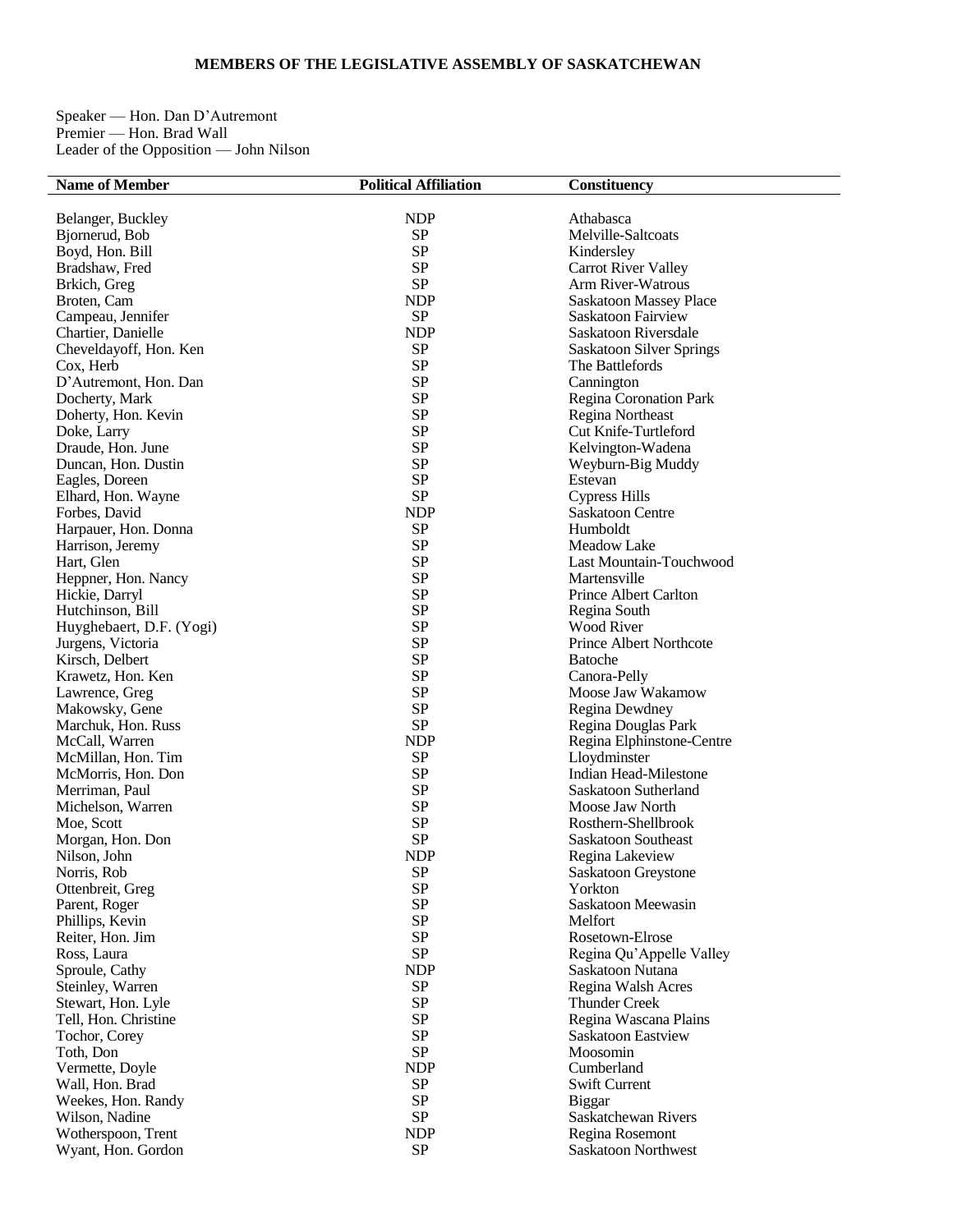[The Assembly met at 10:00.]

[Prayers]

# **ROUTINE PROCEEDINGS**

#### **INTRODUCTION OF GUESTS**

**The Speaker**: — I recognize the Minister of Parks, Culture and Sport.

**Hon. Mr. Doherty**: — Thank you, Mr. Speaker. Mr. Speaker, to you and through you, sir, in the west gallery are some guests that have joined us here today for the proceedings of the House. I'd like to introduce, seated in that gallery, Mr. Speaker, Mrs. Bryna Barclay who is the Chair of the Saskatchewan Arts Board. We also have Suzanne Bell, the CEO [chief executive officer] of SaskFilm and film commissioner for the province of Saskatchewan; Mr. J.P. Ellson, CEO of SaskMusic; and Mr. Shawn McGrath, writer, producer, and owner of Far Field Media in Regina and a board member for SMPIA [Saskatchewan Motion Picture Industry Association], the Saskatchewan media production industry association.

These folks, along with a number of others, Mr. Speaker, have been involved in a consultation process with the government, and we're delighted with their presence here today and their involvement in that process.

While I'm on my feet, Mr. Speaker, I'd be remiss, I believe Mrs. Barclay's better half is also in your gallery — I just see him up there — Mr. Justice Ronald Barclay, the Conflict of Interest Commissioner who's also here today, Mr. Speaker. Thank you very much.

**The Speaker**: — I recognize the member for Saskatoon Riversdale.

**Ms. Chartier**: — Thank you, Mr. Speaker. I am pleased to join with the minister in welcoming the guests from the creative industries: Suzanne Bell, J.P. Ellson, Mrs. Bryna Barclay, and Shawn McGrath. I understand that there's creative consultations going on, and I just want to . . . very glad that the government is consulting on the creative industries, but I would suggest that it's a better idea to do it before you cut a program that's so important to the culture and arts section.

So with that, Mr. Speaker, I would like to ask everybody to welcome the folks from the creative industries here today. Thank you.

**The Speaker**: — I recognize the Deputy Premier.

**Hon. Mr. Krawetz**: — Thank you very much, Mr. Speaker. Mr. Speaker it is an honour this morning to introduce a gentleman seated in the front row of your gallery. I would like to introduce the Minister of State Responsible for Finance in the federal parliament, Mr. Ted Menzies.

Ted has been elected to the House of Commons in Ottawa for a number of times. He was first elected in 2004 and then re-elected, I believe, three times. He was made parliamentary secretary to the Minister of Finance back in 2007, and then in January of 2011 he was made Minister of State for Finance. A tremendous background in terms of involvement in Alberta, and has been involved with the Alberta financial services corporation, international communities as well like the Lions Club International. So, Mr. Speaker, I would ask all members to join with me in giving a very warm welcome to Minister Ted Menzies.

**The Speaker**: — I recognize the Leader of the Opposition.

**Mr. Nilson**: — Thank you, Mr. Speaker. I would like to bring the greetings from the official opposition to Mr. Menzies. I assume that you're not here on a consultation mission to help our provincial government, but we're very happy to have you here bringing the federal and Alberta perspective to Saskatchewan. Thank you.

**The Speaker**: — I recognize the Minister of Rural and Remote Health.

**Hon. Mr. Weekes**: — Thank you, Mr. Speaker. It's a pleasure today to introduce three guests seated in your gallery. It's my constituency assistant, Janet Hanson, and her daughter Jessica Montgomery and their friend Meghan Nicholls. Please welcome them to their Assembly.

**The Speaker**: — I recognize the Opposition Whip.

**Mr. Vermette**: — Mr. Speaker, to you and through you, sitting in your gallery is a group of individuals that are here, and they're coming today and I want to honour them. Chief Bart Tsannie from Hatchet Lake and his council are here. Jean, Paul, Judy, Sharon, George, it's good to see you here and welcome. They also have with them their senator, Angus Tsannie. Also an elder, Melanie, welcome.

Also they have a youth with them, and I'd like to introduce them as well, Mr. Speaker. And to that, Nick, it's nice to have you here, Gabriel. Also travelling with them is the band manager, Alex Maurice. He's here with the group. And also sitting up there is Brandy, welcome to the legislature. But I also want to acknowledge, Brian Hardlotte is the vice-chief with PAGC [Prince Albert Grand Council]. Welcome Brian. Also a newly elected vice-chief is Joseph Tsannie. Welcome, congratulations. He's the new PAGC vice-chief. Welcome. It is an honour to have you here.

And I ask all my colleagues to join me. Today they are here; they want to raise some concerns and they want some answers. So I just want to welcome to the Legislative Assembly. It is your Assembly and welcome and I hope we do justice to your issues.

**The Speaker**: — I recognize the Minister of Highways and Infrastructure.

**Hon. Mr. McMorris**: — Thank you, Mr. Speaker. To you and through you to the rest of the Assembly, I'd like to join with the member opposite in welcoming the people, these people from Hatchet Lake and surrounding area to their Legislative Assembly. It is their Legislative Assembly.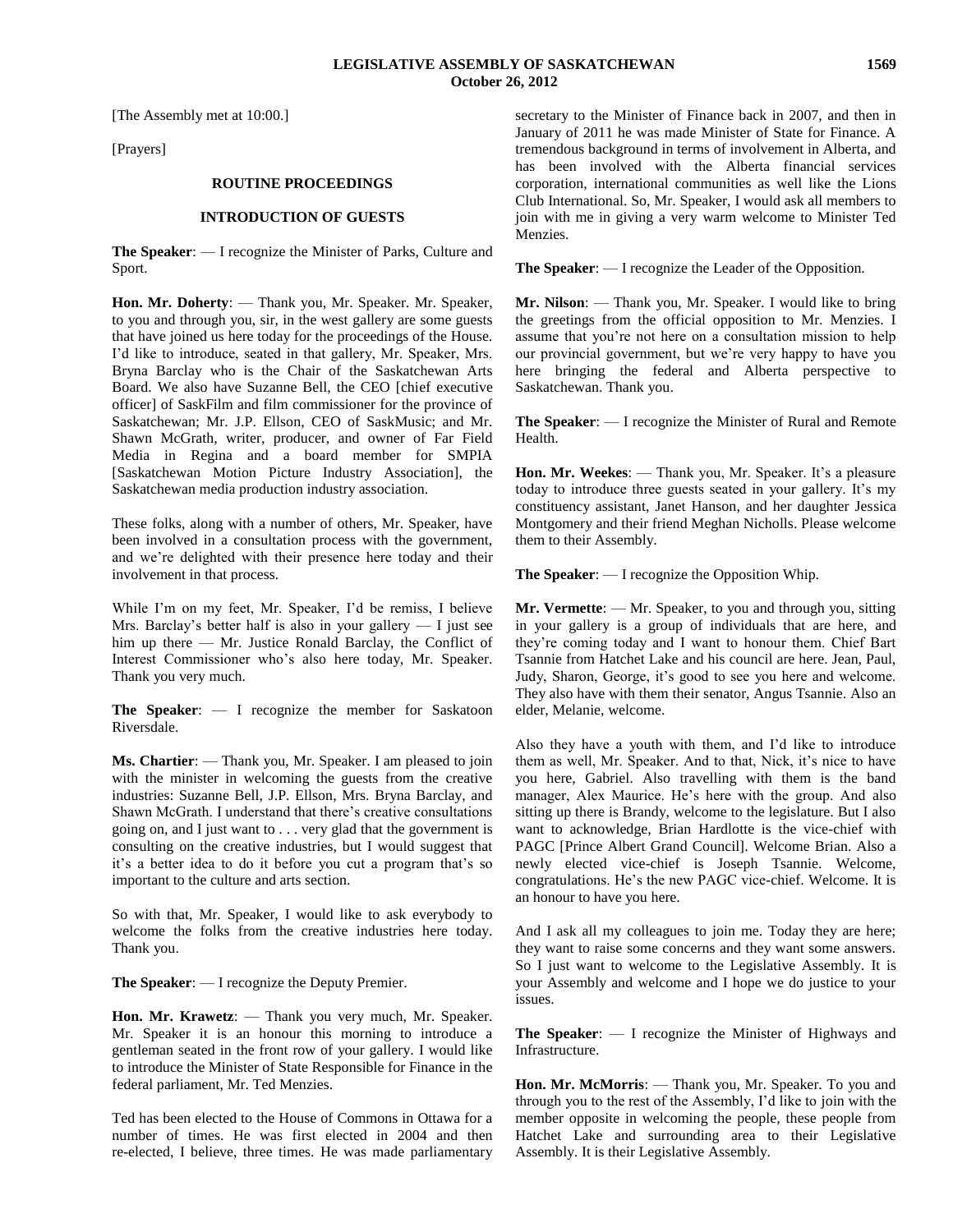I look forward to meeting with them this afternoon. In fact, we'll be having a meeting around 2:30, I believe, to deal with some of the issues that they have regarding infrastructure and roads in the area, Mr. Speaker. So I look forward to answering any of their questions at that time and perhaps maybe even a question or two from the opposition before that time, Mr. Speaker. I'd like all members on the government side to welcome them to their Legislative Assembly.

**The Speaker**: — I recognize the member for Athabasca.

**Mr. Belanger**: — Thank you very much, Mr. Speaker. I am very proud to stand up today and recognize the people of Hatchet Lake and people of northern Saskatchewan. It's a long journey here, Mr. Speaker, and these are primarily Dene speakers. So what I'd like to do, and very, very quickly in my short Dene abilities, I want to welcome them in their own language. And it's customary to do so, and it's very short, Mr. Speaker.

[The hon. member spoke for a time in Dene.]

And also, Mr. Speaker, we also have a band manager along with the senators and the vice-chief and of course the elders and the delegation, is a friend of ours from my constituency, Alex Maurice. And Mr. Maurice was a mayor. He was a member of the armed forces. He was a boxer, a businessman. And yesterday his mother celebrated her 98th birthday. So happy birthday to Pelagie Maurice.

[The hon. member spoke for a time in Dene.]

So in the translation, I'm very happy that you're still very rich in the sense that your mother's still with us. And I think it's only important that we recognize the Dene visitors, the Cree visitors, and the people that travel a great distance to visit this Assembly, which is their Assembly.

So once again, Mr. Speaker, I ask all members to join me in recognizing the Dene and the Cree and the support cast for the people of northern Saskatchewan. Thank you very much.

**The Speaker**: — I recognize the member for Carrot River Valley.

**Mr. Bradshaw**: — Thank you, Mr. Speaker. To you and through you and to all members of the Assembly, I would like to welcome in the west gallery the two CAs [constituency assistant] of Carrot River Valley, Cindy Warner and Shelley Meyer. As everybody in this Assembly knows, the CAs do the major portion of the work while the MLA [Member of the Legislative Assembly] is away, and that can especially be said in Carrot River Valley. I want to thank them and welcome them to their Assembly. Thank you.

**The Speaker**: — I recognize the member for Rosthern-Shellbrook.

**Mr. Moe**: — Thank you, Mr. Speaker. To you and through you to all members of this Legislative Assembly, I would like to welcome a couple of ladies that have made the trip down here from Rosthern-Shellbrook. They are in your gallery, Mr. Speaker, and the first is Sally Gunderson who is the constituency assistant for the Rosthern-Shellbrook constituency. I'm very thankful for the hard work and effort that you bring to your job every day, and it makes it a true joy for me to work with you as we work here.

Also travelling with Sally is a lady that has been hounded by her MLA for the past year to come down and observe routine proceedings here in Regina, and I would like to introduce my wife, Krista, that's come down.

**The Speaker**: — I recognize the Minister of Rural and Remote Health.

**Hon. Mr. Weekes**: — Thank you, Mr. Speaker. Also seated in your gallery is my friend from Nigeria, Ola Ebenezer. I met Ola about six years ago at a Commonwealth Parliamentary Association meeting in Malaysia and we've kept in contact. And this is his fourth visit to Saskatchewan. Ola always says he likes snow, and I'm very happy to accommodate him. There's a foot and a half of snow waiting for him back in Biggar on the weekend. So please join me in welcoming Ola to our Assembly.

**The Speaker**: — I'd like to take this opportunity to introduce an independent officer of the legislature, Mr. Ron Barclay, seated in the Speaker's gallery. Mr. Barclay is the Conflict of Interest Commissioner. I'd like members to welcome him here today.

# **PRESENTING PETITIONS**

**The Speaker**: — I recognize the member for Saskatoon Centre.

**Mr. Forbes**: — Thank you very much, Mr. Speaker. I rise today to present a petition calling for greater protection for late-night retail workers by passing Jimmy's law. We know that by positive statistics that convenience store and gas station robberies are down by one-third since 1999, largely due to increased safety practices, including two people working together on late-night shifts.

I'd like to read the prayer:

We, in the prayer that reads as follows, respectfully request that the Legislative Assembly of Saskatchewan take the following action: cause the government to immediately enact Jimmy's law, to ensure greater safety for retail workers who work late-night hours.

I do so present.

Thank you very much, Mr. Speaker.

**The Speaker**: — I recognize the member for Athabasca.

**Mr. Belanger**: — Thank you very much, Mr. Speaker. I'm proud to stand today to present a petition in reference to SaskTel cell coverage.

And the prayer reads as follows:

Undertake as soon as possible to ensure SaskTel delivers cell service to the Canoe Lake First Nation along with the adjoining communities of Cole Bay and Jans Bay; Buffalo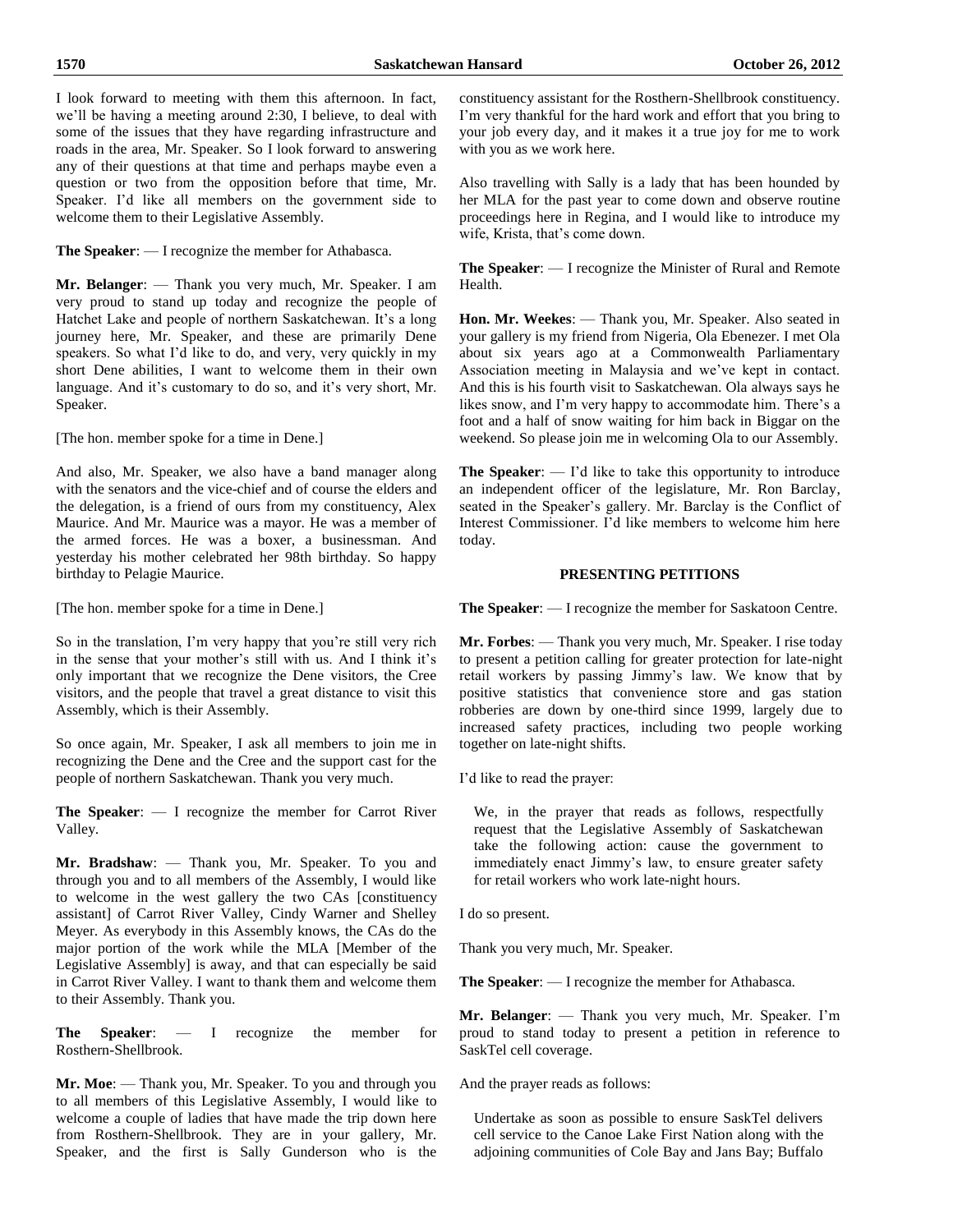And, Mr. Speaker, the people that have signed this petition are the people from Canoe Lake, Cole Bay, Jans Bay, and I so present.

**The Speaker**: — I recognize the member for Regina Rosemont.

**Mr. Wotherspoon**: — Thank you, Mr. Speaker. I rise to present petitions on behalf of concerned residents from across Saskatchewan as it relates to education in our province. The prayer reads as follows:

Wherefore your petitioners humbly pray that your honourable Legislative Assembly call on the Sask Party government to make education a top priority by establishing a long-term vision and plan, with resources, that is responsive to the opportunities and challenges in providing the best quality education and that reflects Saskatchewan's demographic and population changes, that is based on proven educational best practices, that is developed through consultation with the education sector, and that recognizes the importance of educational excellence to the social and economic well-being of our province and students for today and for our future.

And as in duty bound, your petitioners will ever pray.

These petitions today are signed by concerned residents of Swift Current. I so submit.

**The Speaker**: — I recognize the Opposition Whip.

**Mr. Vermette**: — Mr. Speaker, I rise today to present a petition on behalf of the leadership and community of Wollaston Lake. I will be serving this petition. There are many signatures that support this from the community, hundreds of names.

And the prayer reads:

That the Government of Saskatchewan stop turning their back on the people from northern Saskatchewan and start investing in public highways in the North.

Wherefore your petitioners humbly pray that your honourable Legislative Assembly may be pleased to cause the government to recognize that the construction of the road to Wollaston Lake, which was started under the previous NDP government, has shown little to no progress and must be completed quickly.

As in duty bound, your petitioners will ever pray.

Mr. Speaker, this petition is signed by the leadership and community members of Wollaston Lake. I so present.

# **ANNOUNCEMENTS**

# **Introduction of Pages**

**The Speaker**: — I would like to inform the Assembly that we have two returning Pages. They are Breanna Goertzen and Rikki Gusway who will be working with us this session.

# **STATEMENTS BY MEMBERS**

**The Speaker**: — I recognize the member for Moose Jaw Wakamow.

# **Foster Families Week**

**Mr. Lawrence**: — Thank you, Mr. Speaker. I'm very pleased to rise in the House today to recognize the dedicated and caring foster families across the province during Foster Families Week.

Mr. Speaker, foster parents provide so much more than food and shelter. They provide those intangible things that can't be measured or counted, yet really do count the most. Foster parents provide a home and a family and love and security. It is through these things that children are shown support and caring — the most important things of all.

Mr. Speaker, I know first-hand that being a foster parent is so much more than a job. It is a calling. It is a 24-hour-a-day, 7-day-a-week calling to care for our most vulnerable citizens. It is a calling to make a difference.

As foster parents, both Marj and I have found enormous gratification in helping children who are feeling dejected and lost. Our most recent foster son has lived with us for over three years now and he is now enrolled as a first-year university student at the University of Regina. We are incredibly proud of him and what he has worked to overcome.

I want to thank all foster parents across the province for making a real difference in the lives of Saskatchewan children and youth. Thank you, Mr. Speaker.

**The Speaker**: — I recognize the Opposition House Leader.

# **Saskatchewan Elections**

**Mr. McCall**: — Mr. Speaker, this has been an eventful week for Saskatchewan democracy as we've seen voters cast their ballots in the Federation of Saskatchewan Indian Nations elections and in the municipal elections as well. On behalf of the NDP [New Democratic Party] Official Opposition, I want to congratulate all of the candidates for putting their names forward. As all of us in this Chamber well know, it is no easy thing to stand for election, and everyone should be appreciative of their efforts.

I was in Saskatoon earlier this week and heard the speeches of all the candidates for election at the FSIN's [Federation of Saskatchewan Indian Nations] general assembly, and I want to congratulate Chief Perry Bellegarde on being elected chief of the Federation of Saskatchewan Indian Nations. Congratulations also to Dutch Lerat for being acclaimed as the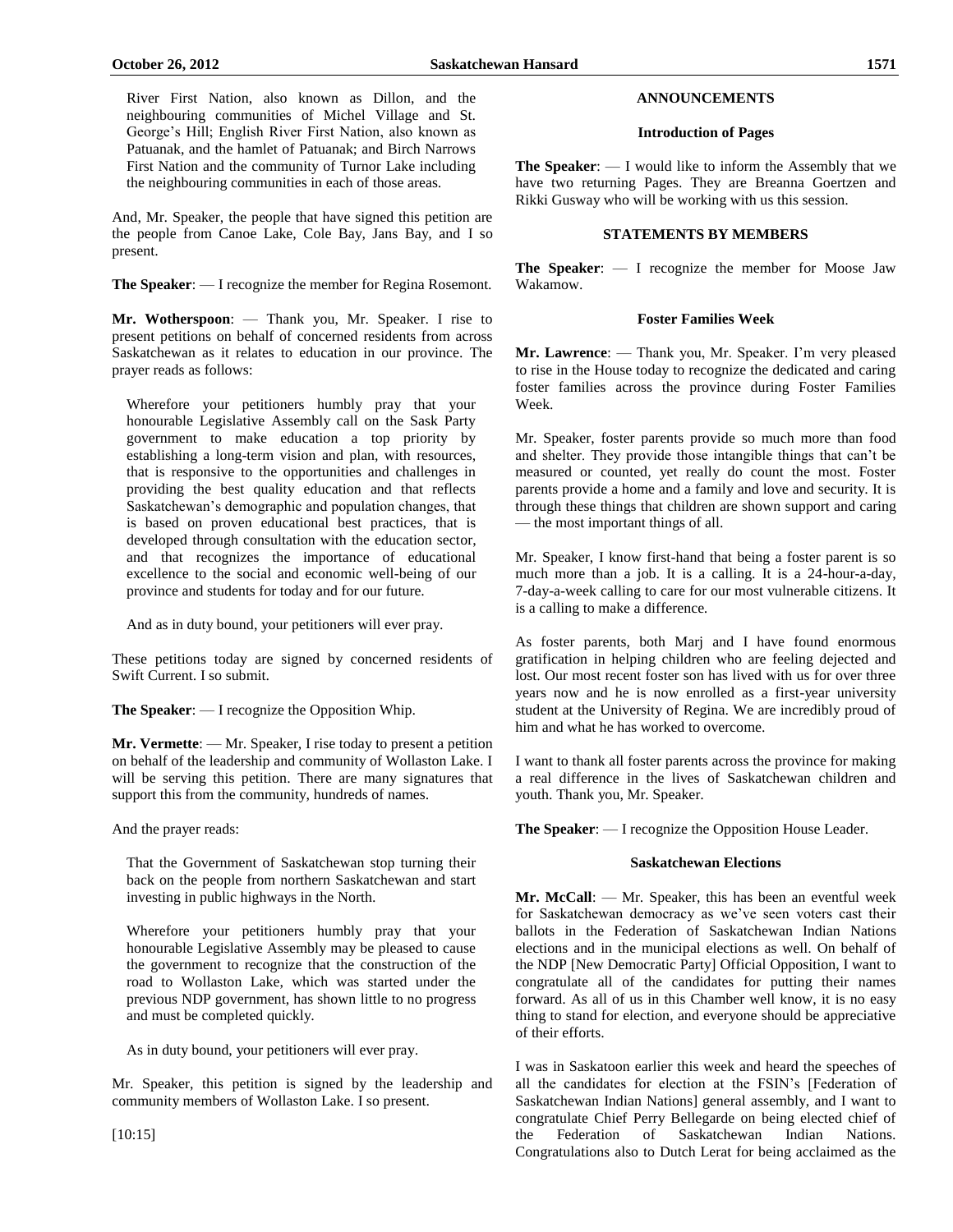In the municipal elections we have many new and returning community leaders. That list includes the re-elected mayor of Saskatoon, Don Atchison, and new mayors Michael Fougere of Regina, Greg Dionne of Prince Albert, and Deb Higgins of Moose Jaw who made history as well by becoming the friendly city's very first female mayor.

The official opposition looks forward to listening to and working with all of these servants of the people in the months and years ahead. Thank you, Mr. Speaker.

**The Speaker**: — I recognize the Minister of Central Services.

# **Warman Becomes Saskatchewan's Newest City**

**Hon. Ms. Heppner**: — Thank you, Mr. Speaker. I stand today to offer my congratulations to Warman, Saskatchewan's newest city. Tomorrow residents of Warman will make their city status official with a signing ceremony and celebration.

Mr. Speaker, Warman is one of Canada's fastest growing communities. In the 2006 census the population of Warman was almost  $5,000$  people  $-4,764$ . Just five years later, Warman's population increased by almost 50 per cent to over 7,000 residents. And, Mr. Speaker, this government is working to make sure that Warman continues to be ready for growth. A new middle year school is under construction and will be ready to be opened in the fall of 2013. A newly redesigned Highway 305 is funded. This new highway will meet the growing traffic and economic opportunities in Warman. And, Mr. Speaker, this government has increased revenue sharing to Warman by 192 per cent since 2007.

The population growth in my area is a combination of Saskatchewan people coming back home, folks moving here from across Canada, and immigrants from around the globe. And, Mr. Speaker, we welcome them all. I would like to extend congratulations to the newly elected, first ever city council and to all residents of Saskatchewan's newest city. Thank you, Mr. Speaker.

**The Speaker**: — I recognize the member for Athabasca.

# **2012 Provincial Métis Awards**

**Mr. Belanger**: — Thank you very much, Mr. Speaker. The inaugural awards of the Wiichihiwayshinawn Foundation took place last Saturday, October 20th, here in the city.

The foundation was formed last December and it works to empower Métis people and promotes the achievement of Métis youth. The event was very successful, Mr. Speaker, featuring a performance of fiddling by Nathan Baker and a healing session by the Rainwater Singers. Christine Ginter was the keynote speaker of the evening and Ms. Ginter spoke of her own life and how positive role models helped her overcome difficulties. She said you should never underestimate the positive influence that we can have on our children and in our communities. The foundation honoured her with the award of the Gabriel Dumont

Award.

There are other awards, Mr. Speaker, including the Social Justice Louis Riel Award which went to Leo Daigneault. The Central Urban Métis Foundation won the Community and Social Development Award. The Youth Award went to Dallas Boyer. Leah Dorion won the Arts Award. Jon Lagimodiere won the Journalism Award. Keon Francis Flamont won the Entrepreneur Award. Dr. Carrie Bourassa won the Science and Wellness Award. And the Most Honourable Métis Woman went to Jeanne Pelletier. Finally, Senator Nora Cummings received the Portrait of Honour and Lifetime Achievement Award.

Congratulations to all the winners and thank you to the organizers of the Wiichihiwayshinawn Foundation for recognizing the important work that these individuals do in the Métis community. Thank you very much, Mr. Speaker.

**The Speaker**: — I recognize the member for Rosthern-Shellbrook.

# **Growth for Saskatchewan**

**Mr. Moe**: — Thank you, Mr. Speaker. On October 16th our government released *The Saskatchewan Plan for Growth: Vision 2020 and Beyond*. Mr. Speaker, *The Saskatchewan Plan for Growth* is our government's map to keep this province growing. It is a plan that will build on the strength of Saskatchewan's people, resources, and innovation to sustain Saskatchewan's place among Canada's economic leaders.

Our government has set some ambitious targets in the plan for growth such as 1.2 million people living in the province by 2020, investing \$2.5 billion in infrastructure over the next three provincial budgets, reducing the gap between Aboriginal and non-Aboriginal students by 50 per cent by 2020, and cutting the provincial debt in half from its 2007 level by 2017.

Mr. Speaker, our government's plan for growth has been called pragmatic, visionary, ambitious, and achievable by *Leader-Post* columnist Bruce Johnstone. We cannot afford an ad hoc, poorly thought-out approach to our province's future. Mr. Speaker, unlike members opposite, our government is not afraid to set goals through focused and disciplined targets. Mr. Speaker, our government will continue to work hard to make Saskatchewan the best place to work, to live, and to raise a family. Thank you, Mr. Speaker.

**The Speaker**: — I recognize the member for Saskatchewan Rivers.

# **Autism Awareness Month**

**Ms. Wilson**: — Thank you, Mr. Speaker. This morning I'm very pleased to acknowledge that October is Autism Awareness Month in Canada. This is a very valuable opportunity for us to learn more about autism spectrum disorder and to build a better understanding of this complex condition that has a growing impact on many Canadian families. Mr. Speaker, our government recognizes our role in the importance of building a comprehensive service system for individuals affected by autism and their families.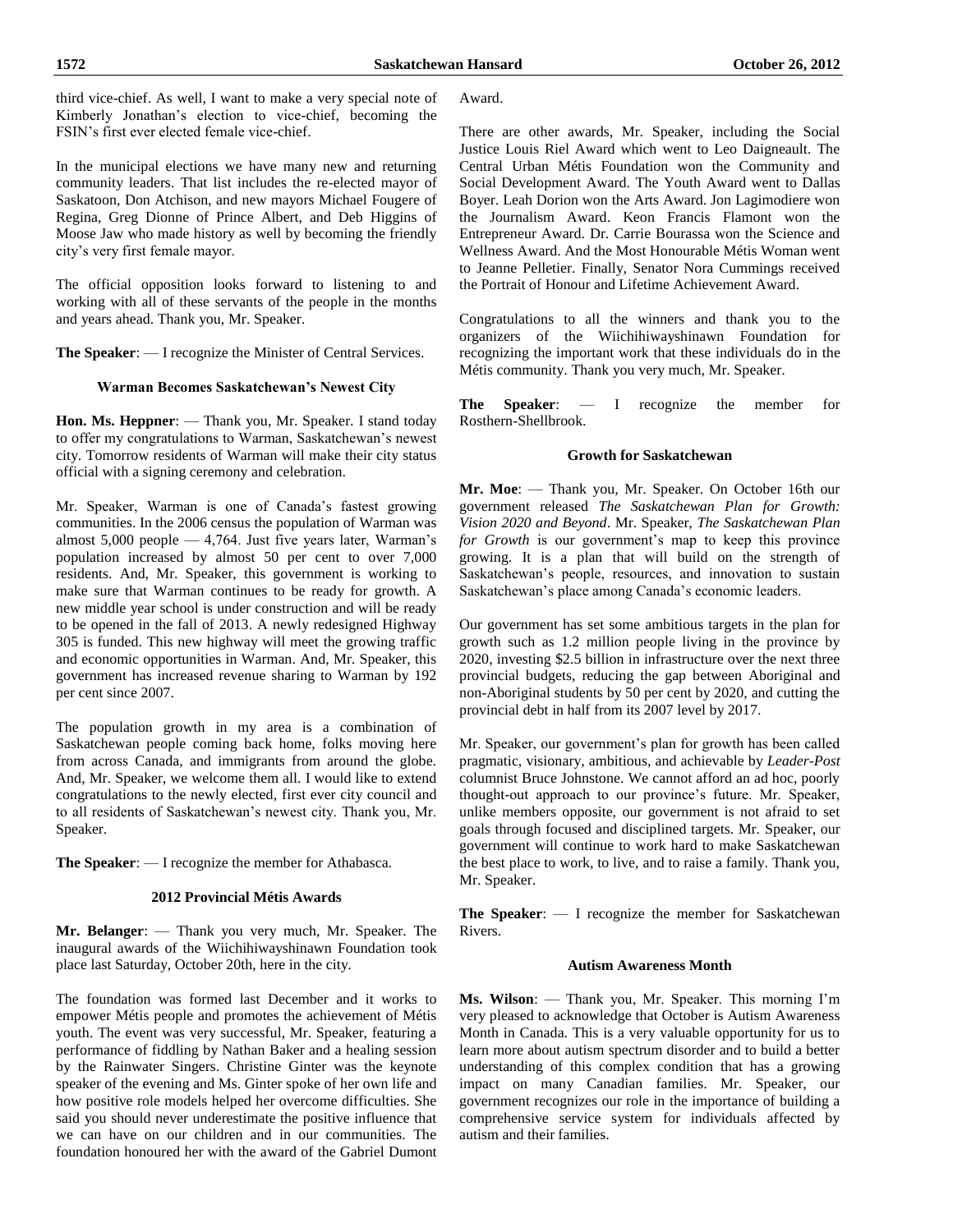We have already taken action. Over the last six years our government has allocated successful budget increases to support enhanced autism interventions. Mr. Speaker, we are investing over \$7.5 million into targeted autism services and supports this year. This is an increase of \$1 million in additional funding over 2011-2012. This added funding allows for more intensive therapeutic programming for preschool children who require increased intensity of treatment to support their learning needs.

I would especially like to recognize the Autism Society Canada which is celebrating its 35th anniversary this month. This organization has been spearheading the promotion of Canadian Autism Awareness Month and autism education and prevention. Mr. Speaker, I would like to invite everyone here to join with me in celebrating Autism Awareness Month. Thank you.

**The Speaker**: — I recognize the member for Regina South.

#### **Civic Elections**

**Mr. Hutchinson**: — Thank you, Mr. Speaker. I rise in the House today to pay tribute to all candidates all across this great province in the recent civic elections and especially to congratulate all the successful candidates who are now Saskatchewan's mayors and reeves, councillors, and school board trustees.

Mr. Speaker, our government is really looking forward to working with the many new rural and urban councils in the upcoming years. We've worked very hard to develop a strong relationship with all municipalities all over the province in the last five years. Through different initiatives, particularly increased revenue sharing through a full percentage point of PST [provincial sales tax], our government feels that municipal-provincial relationships are indeed at their strongest point in decades.

Municipalities can continue to expect this kind of support from their provincial government. In the coming fiscal year, for example, municipalities will see over \$264 million in revenue sharing — more than double the amount they received in 2007-2008. It's remarkable.

Mr. Speaker, Saskatchewan is growing, and in order for our province to continue to grow, we will need strong municipal-provincial relationships. I ask all members to join me in congratulating the successful candidates in the civic elections, and we look forward to working with them to grow our province together in the years to come. Thank you, Mr. Speaker.

#### **QUESTION PERIOD**

**The Speaker**: — I recognize the Leader of the Opposition.

#### **Throne Speech and Performance of Government**

**Mr. Nilson**: — Last week the Sask Party announced their booklet of ideas to a select crowd at a \$100-a-plate dinner in Saskatoon, or a luncheon in Saskatoon. And yesterday they delivered the plain and uninspiring version in the Throne Speech.

Neither had anything new for the middle class. In their booklet and repeated in the Throne Speech, there's nothing for small business and no concrete actions to improve First Nations education or employment. Instead, Mr. Speaker, the Sask Party has plans for more spin and PR [public relations] on projects they've already announced, sometimes up to six times. The Premier needs to stop the re-announcements and recycling of old ideas.

My question to the Premier: when will he reveal concrete plans to help Saskatchewan people?

**The Speaker**: — I recognize the Premier.

**Hon. Mr. Wall**: — Thank you. Thanks very much, Mr. Speaker. It's interesting the hon. member refers to the select crowd that was there for the presentation of the growth plan. The member will know that that speech was webcast, so the select crowd included all humans who have the Internet, Mr. Speaker.

Moreover I could tell you that the growth plan was put on our website, and the website hits increased significantly, Mr. Speaker. The plan is widely available and was made widely available that day. He also references a booklet, Mr. Speaker. What the province is calling a plan for growth and lauding in most corners of Saskatchewan, the hon. member refers to as a booklet.

Well, Mr. Speaker, we did a little searching. We found 12 NDP booklets from their time in government — 12 plans for growth, so to speak, from the NDP. Mr. Speaker, there was one in 2000. After they presented it, the population dropped 7,672. There was one in 2001. They released another booklet. The population dropped 2,816. They announced another one in 2002. We lost 2,489. They announced another plan, another booklet in 2005; 3,752 people, that's what our population dropped by, Mr. Speaker. Thank goodness the people of the province stopped them from printing any more booklets or there would be no one left in Saskatchewan.

**The Speaker**: — I recognize the Leader of the Opposition.

**Mr. Nilson**: — Mr. Speaker, in the last year, the Premier has had too many unpleasant surprises for the people of Saskatchewan. Only after the election did they roll out their surprises for millions of dollars for more politicians or a death blow to the film industry. Only after last year's Throne Speech did they demand seniors pay more for their prescription drugs. Only after last year's Throne Speech did they roll out their plans for what could be the most extreme labour legislation in the country.

Yesterday's re-announcements leave middle-class families, students, small business people, and countless others waiting. To the Premier: how much longer will Saskatchewan people have to wait until the Sask Party starts to work for them?

**The Speaker**: — I recognize the Premier.

**Hon. Mr. Wall**: — Mr. Speaker, the good news is they haven't had to wait at all. From the day this Party took office, we've been working on various issues the hon. member is raising.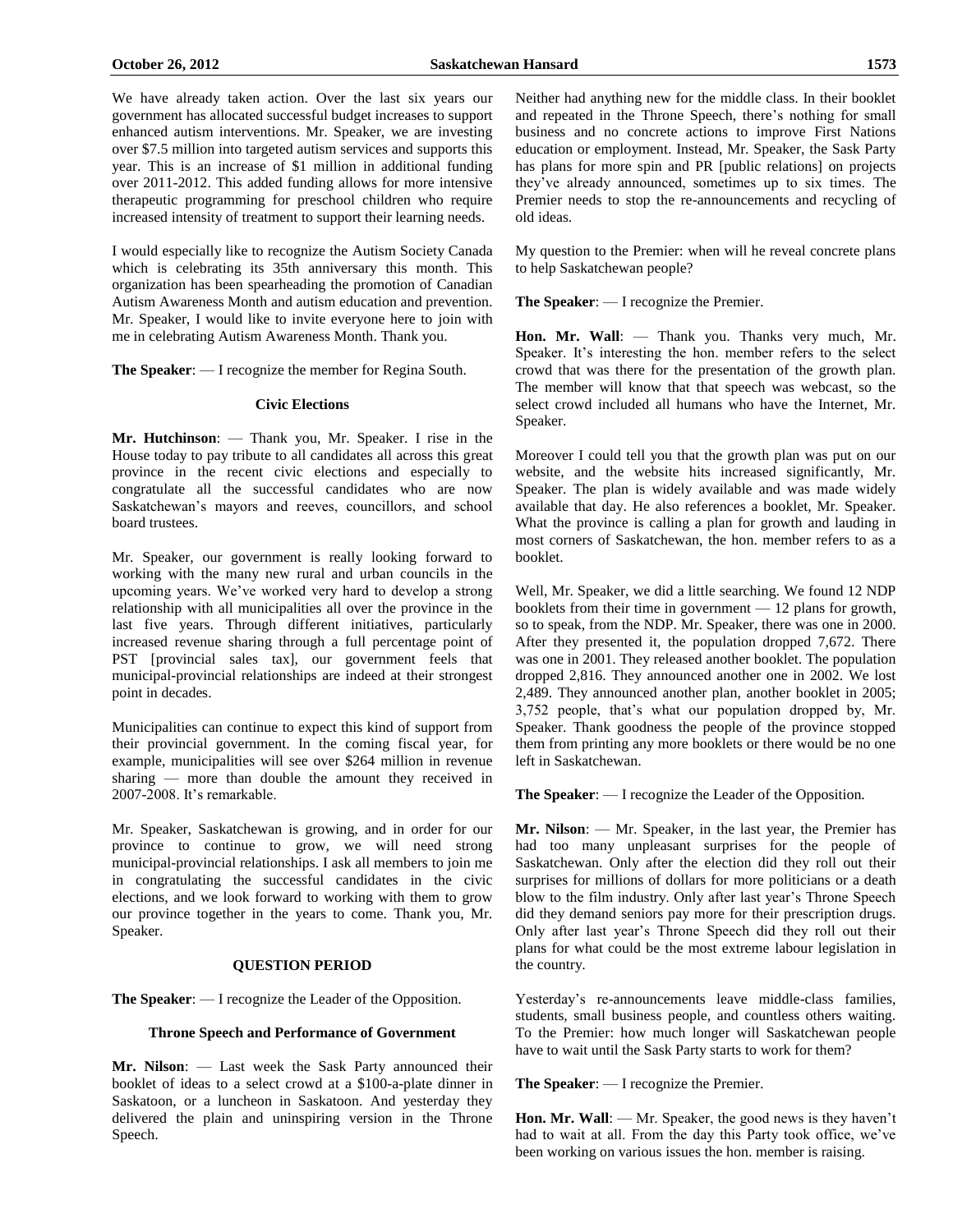In our first term, he fails to mention, 114,000 low-income Saskatchewan people were dropped completely from the tax rolls of this province, Mr. Speaker. In that first term, Mr. Speaker, we delivered, for the middle and lower class, the most significant provincial income tax relief in the history of the province. We delivered, for all people in the province, property tax relief, Mr. Speaker.

He references students. We have, Mr. Speaker, just in the last session, kept a promise and introduced the Saskatchewan advantage scholarship. Mr. Speaker, we continue to fund post-secondary education in this province so that tuition is affordable. The graduate retention plan allows students to earn it all back if they will stay in the province. These measures are for everybody in the province of Saskatchewan.

I think, Mr. Speaker, the fact that we have taken those actions and those measures, and we are building on them today, is reflected in the configuration of the House you see today, Mr. Speaker.

**The Speaker**: — I recognize the Leader of the Opposition.

**Mr. Nilson**: — Mr. Speaker, I think that this government is starting to sound like a tired, old government. The only real plan for the Premier and his Sask Party government is to rehash their 2003 platform of privatization. This sends chills throughout the province, worse than the onset of winter, that the Sask Party would turn back the page to their ideas for privatization at any cost. They're dressing up and rebranding their failed P3 [public-private partnership] secretariat once again. And one has to wonder if the reason that they would contemplate selling Crowns and pushing privatization has to do with the financial state of the province.

So my question to the Premier is very straightforward: does this Throne Speech provide nothing because this government has run out of money?

[10:30]

**The Speaker**: — I recognize the Premier.

**Hon. Mr. Wall**: — You know, Mr. Speaker, it is interesting just how out of touch this nimble nine is across the way, Mr. Speaker. We have had a growth plan presented in the province. There are three pages I have, I could read from them, of groups in Saskatchewan — individuals and groups not just in the business community but the municipal sector, Mr. Speaker, school boards — commentators who are saying precisely the opposite about the growth plan that's formed the basis of the Throne Speech, Mr. Speaker. These are the facts. These are the facts of the debate that we're about to enter with respect to the Speech from the Throne.

The hon. member references privatization, Mr. Speaker. We're going to probably have a bit of a debate for example on whether, if the province needs new liquor stores, should the taxpayers' dollars be put into building those . . . put into bricks and mortars for liquor stores or should we invest in hospitals, schools, and highways, Mr. Speaker.

We know where that tired old ideology will lead them, Mr.

Speaker. But they might want to stand up today and get a little bit with the times, connect with the people of the province, all these groups who like the growth plan, participate in the debate in a meaningful way. Maybe, Mr. Speaker, maybe, just maybe their lot would improve politically in the province of Saskatchewan.

**The Speaker**: — I recognize the member for Saskatoon Nutana.

# **Information Services Corporation**

**Ms. Sproule**: — Thank you, Mr. Speaker. This week the Premier confirmed he is drafting legislation for the sale of one of our province's Crowns, Information Services Corporation. It's a glaring omission from last year's Sask Party election platform, last week's booklet, and yesterday's Throne Speech. And the Sask Party plan for selling the profitable ISC [Information Services Corporation] comes without any mandate from the people. There's no public willingness to sell our Crowns, Mr. Speaker. And when it comes to ISC, there isn't industry support either. The Saskatchewan Land Surveyors Association wrote the Premier last week and said, "Our association strongly opposes this contemplation by this government."

To the Premier: for three elections he says he's not selling the Crowns. Why now is he going to do exactly the opposite?

**The Speaker**: — I recognize the Minister of Highways and Infrastructure.

**Hon. Mr. McMorris**: — Thank you, Mr. Speaker. Mr. Speaker, I was a little afraid that this new piece of carpet wouldn't get much wear, but I guess that's changed.

Mr. Speaker, the member opposite is talking about ISC, and there has been some talk through the media as to an evaluation that our government is in the process of conducting regarding ISC. Mr. Speaker, no decisions have been made at all.

What I have found really interesting over the last week or so that when people have approached me about ISC, they haven't asked necessarily, are you selling it or not? They have asked, what is it? Mr. Speaker, ISC is our land titles. It also handles corporation registry, Mr. Speaker. It handles personal property. It also handles vital statistics. And this is very, very important, Mr. Speaker. If any decision, and there has been no decision made yet, but if any decision is ever made to move ISC to a different format, Mr. Speaker, such as a public offering, vital statistics would not be part of that offering. Vital statistics would move back into probably the Ministry of Health, and that information would be secure for sure within this government.

**The Speaker**: — I recognize the member for Saskatoon Nutana.

**Ms. Sproule**: — Mr. Speaker, we just want to be clear with the record. Under the NDP, ISC was not sold. The NDP supports the Crowns to provide good services to the people. The Sask Party's plans on privatization are finally coming to light. ISC made \$15 million in profits for this province last year. The Saskatchewan Party wants to get rid of these dollars that help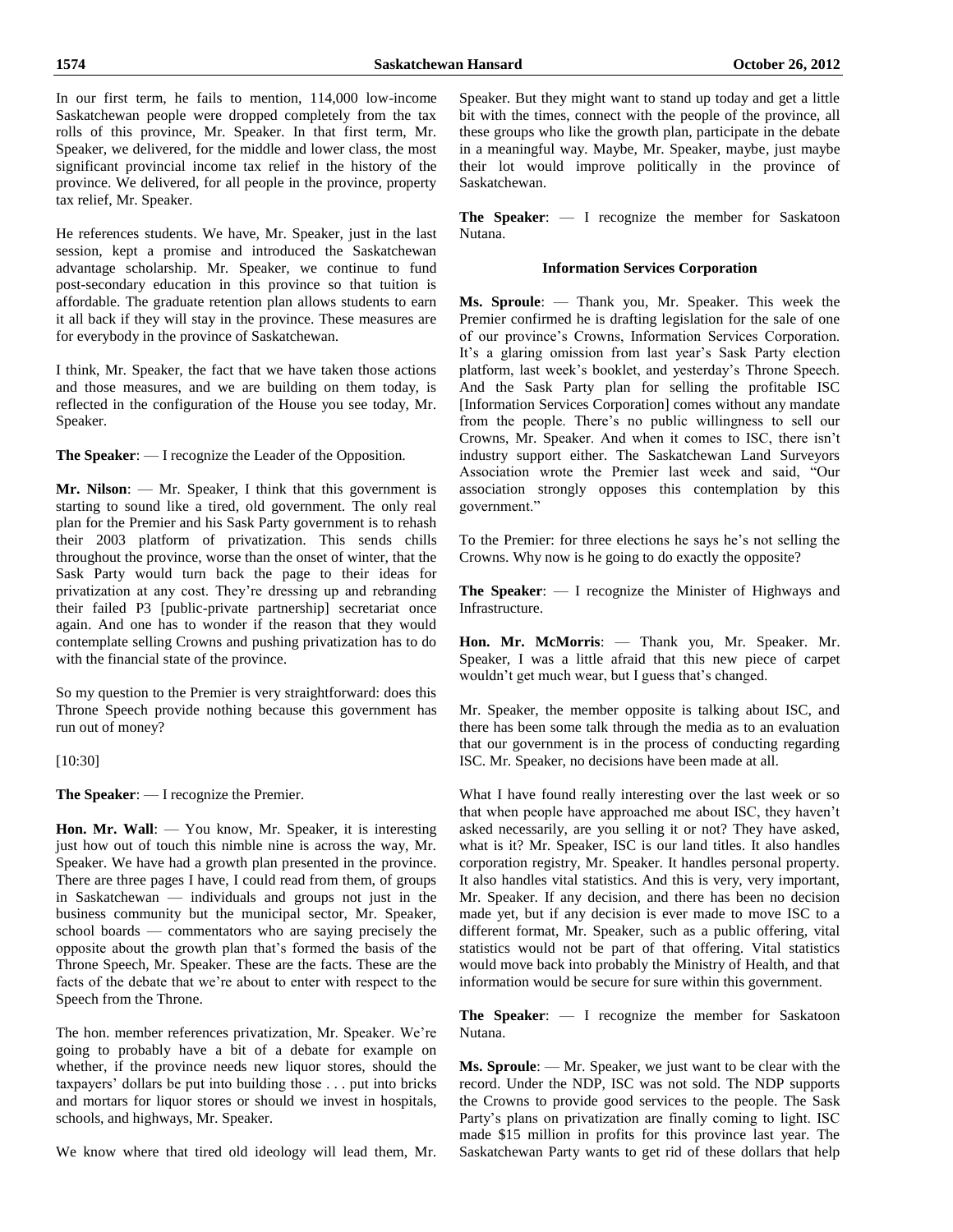fund vital services for people. In the words of the land surveyors, Mr. Speaker, "The ramifications of this sale of ISC will adversely affect the people of Saskatchewan."

To the minister: why would the Sask Party privatize the Crowns like ISC when they turn a profit for the people?

**The Speaker**: — I recognize the Minister of Highways and Infrastructure.

**Hon. Mr. McMorris**: — Thank you very much, Mr. Speaker. Mr. Speaker, as I've said, our government has entered into an evaluation of ISC. No decisions have been made, Mr. Speaker, as we move forward. But I find it interesting, the opposition line of questioning. Should we not enter into an evaluation of the company? Did they enter into an evaluation of the company, Mr. Speaker? Well in fact they did, Mr. Speaker. In 2003 they had ISC evaluated, and in 2006 they also went through an evaluation of ISC, Mr. Speaker.

But, Mr. Speaker, what was even more interesting, Mr. Speaker, is one of the last bills that that government passed was the Crown protection Act. In the Crown protection Act, there was a glaring omission, Mr. Speaker: ISC was not in the Crown protection Act. So you got an evaluation of the company, an exclusion from the Act, Mr. Speaker. What was the intent of the former government? Can the member opposite tell us why they excluded ISC from the Crown protection Act?

**The Speaker**: — I recognize the member for Saskatoon Nutana.

**Ms. Sproule**: — Thank you, Mr. Speaker. It's unfortunate we get no answer to the question, but rather a question back. Mr. Speaker, the people of Saskatchewan have clearly spoken. It's common sense in our province that the Crowns provide excellent service, and they do so for the benefit of everyone. Yet the Sask Party thinks otherwise. They're the only people in the province who would rather sell off a profitable enterprise like ISC instead of investing in the services that help everyone in our province.

Mr. Speaker, among other things, ISC handles land titles. If a private sector monopoly runs this service, costs will go up for everyone. The Sask Party will be directly responsible for higher costs to sell a farm or register a business. The Sask Party is letting their ideology trump common sense. To the minister: the people of Saskatchewan didn't vote for the privatization of Crowns, so why would the Sask Party sell ISC?

**The Speaker**: — I recognize the Minister of Highways and Infrastructure.

**Hon. Mr. McMorris**: — Thank you very much, Mr. Speaker. And as I said, no decision has been made as to the direction that we would be going with ISC. But we have conducted an evaluation; that's very public. And we'll be moving forward, looking at that evaluation when it comes in, Mr. Speaker, and making that decision.

But I find it interesting that the members opposite would talk about price increases under ISC, Mr. Speaker. When they were government and ISC was put into place, Mr. Speaker, in the early days of ISC, you could take a house that was worth \$300,000. Mr. Speaker, what the fees were through land titles at that time were 280. Once the NDP got done with it, it was over \$1,000, Mr. Speaker. That's an increase of 275 per cent for fees under that NDP government for ISC, Mr. Speaker. Under our government, we have actually dropped the fees, in the last four years, that ISC charges.

Mr. Speaker, if there was any change in ISC, certainly the fee piece would be addressed, Mr. Speaker, because we would want to make sure that there is some assurances for Saskatchewan residents as we move forward.

**The Speaker**: — I recognize the Opposition Whip.

# **Northern Roads**

**Mr. Vermette**: — Mr. Speaker, the chief and council are here from Wollaston Lake. The Sask Party government announced in 2008 a road would be completed by this fall. Mr. Speaker, that has not happened.

The former NDP government announced an all-season road would be built, but the Sask Party has done next to nothing in the last five years. The chief and council are very concerned. Mr. Speaker, the leadership, community members want their government to take action on this road.

To the minister: why has the Sask Party failed to build a road to the community of Wollaston Lake?

**The Speaker**: — I recognize the Minister of Highways and Infrastructure.

**Hon. Mr. McMorris**: — Thank you very much, Mr. Speaker. Mr. Speaker, as through introductions, we know members from the communities just mentioned are here. I am certainly looking forward to sitting down and meeting with a number of them this afternoon, Mr. Speaker, to look at the services that they need, Mr. Speaker, as we move forward.

We also know that the roads, certainly some of the roads in the northern part of our province, haven't kept up. It hasn't been over the last necessarily four or five years, Mr. Speaker. But the NDP, it's interesting the member opposite — and he's standing there, well he's sitting there laughing, Mr. Speaker — we haven't got it done in four years, Mr. Speaker, or five years. Who was the government for 16 years when that road didn't get built, Mr. Speaker? Obviously the two representatives, the two MLAs from the North didn't have much of a voice at the cabinet table.

**The Speaker**: — I recognize the Opposition Whip.

**Mr. Vermette**: — They talk about record revenue. Mr. Speaker, the government doesn't have any common sense. The chief and council of Wollaston Lake want their community members to be treated the same as all of Saskatchewan people. Wollaston Lake needs this road to have a safe supply of food and goods for the families in their community. Mr. Speaker, if the barge is down, the community is cut off. That means that there is no road access for food and fuel.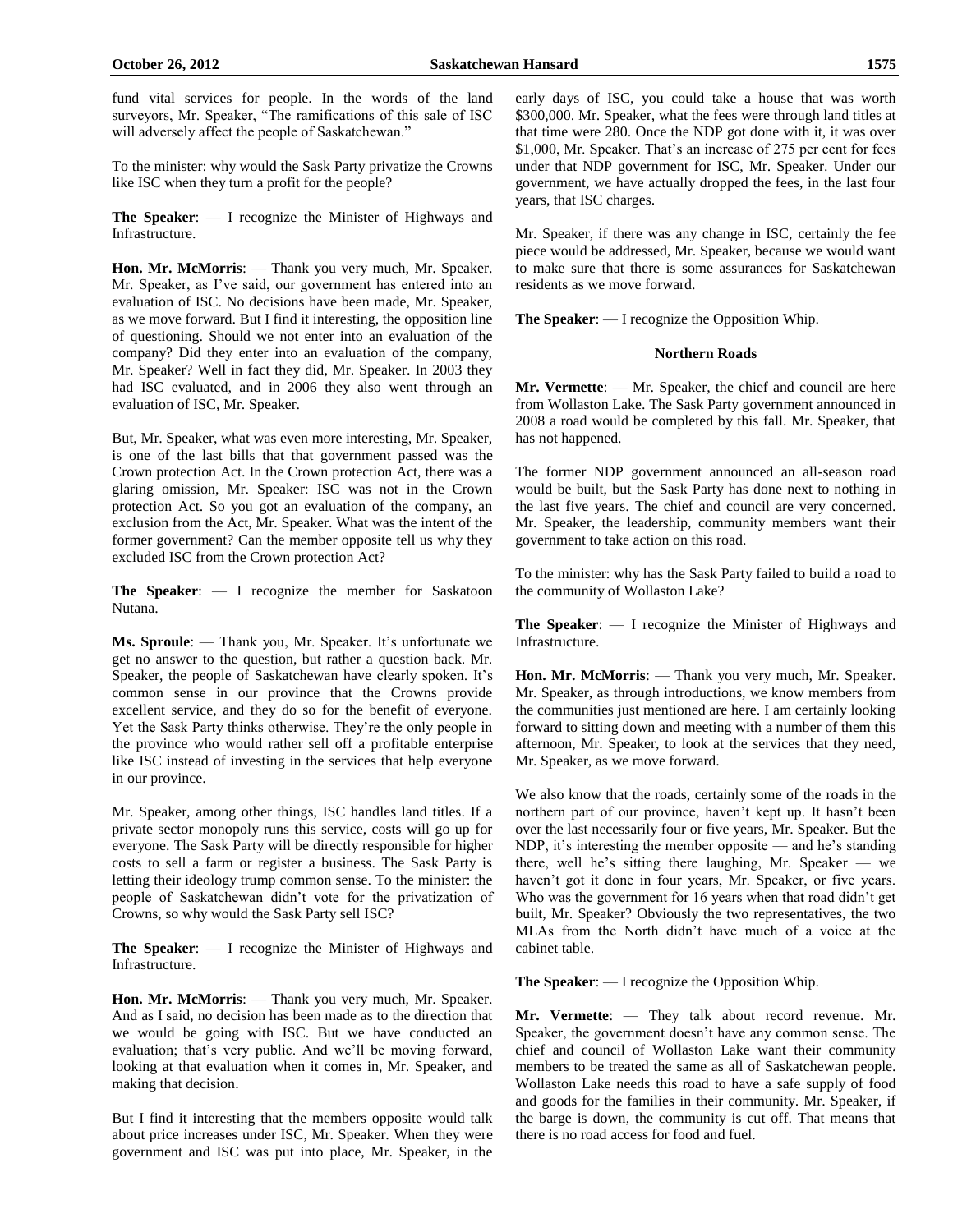Mr. Speaker, the road is also about safety for the community. In fact a teacher died in 2010 falling through the ice road. This is unacceptable. Will the Minister of Highways commit today to build this road for the people of Wollaston Lake?

**The Speaker**: — I recognize the Minister of Highways and Infrastructure.

**Hon. Mr. McMorris**: — Thank you, Mr. Speaker. As I said, I look forward to hearing their concerns as we meet this afternoon. But I will say that, Mr. Speaker, over the past year, just in the northern area of our province, we've put in a little over \$42 million to deal with maintenance and capital costs, Mr. Speaker. Over the last four years, Mr. Speaker, four and a half years, we've put in over \$200 million into the North.

Mr. Speaker, we can all probably agree that more needs to be done, absolutely. But I will tell you that \$200 million over the last four and half years, it far outweighs any of the dollars that the NDP put in. That was when they had a member, a minister of Highways from their area, Mr. Speaker.

**The Speaker**: — I recognize the Opposition Whip.

**Mr. Vermette**: — Mr. Speaker, Mr. Speaker, it's clear. It's very clear. Mr. Speaker, it's very clear. I want to be very clear. Here's a press release that talks about the road to Wollaston Lake being completed in the construction year of 2012 under this government. It was their announcement. Will the minister recommit the money today?

**The Speaker**: — I recognize the Minister of Highways and Infrastructure.

**Hon. Mr. McMorris**: — Mr. Speaker, as I said, we put in over 200 million over the last four and half years. More needs to be done. We're going to be obviously hearing those concerns raised again today, I'm sure, from the group, Mr. Speaker. But again, we have put money in. We need to do more.

We just announced the extension of 914, Mr. Speaker. That will be a huge benefit for that northern region. It's an investment of over \$30 million by our government as we move forward, Mr. Speaker. So it's not that there hasn't been money put into the North; maybe there needs to be more. I'm looking forward to hearing their concerns.

We know that the forest industry had certainly gone through a slump for many, many years. That seems to be picking up and with that, increases traffic volumes, Mr. Speaker. That certainly helps justify more expenditure into the North.

**The Speaker**: — I recognize the member for Saskatoon Massey Place.

# **First Nations and Métis Employment**

**Mr. Broten**: — Thank you, Mr. Speaker. For three consecutive months, Statistics Canada has reported a year-over-year drop in the number of First Nations and Métis people employed in our province. Last month, the statistics were alarming: 21.3 per cent unemployment for First Nations people off-reserve; 10 per cent unemployment for Métis people. And this is compared to 4 per

cent unemployment for non-Aboriginals. We will never be all we can be when we leave these whole swaths of people outside of what's happening in the province, Mr. Speaker. This negatively affects the entire province and prevents Saskatchewan from reaching its full potential.

My question to the minister: when can we expect real action from the Sask Party government when it comes to employment for First Nations and Métis people?

**The Speaker**: — I recognize the Minister of Government Relations.

**Hon. Mr. Reiter**: — Mr. Speaker, since this government took office, great things have happened to the economy of Saskatchewan. It's our government's intention to keep this economy growing, moving forward. The Premier's speech the other day is a perfect example of that. Mr. Speaker, we want all sectors of this economy to move forward, all people in this province.

Absolutely I'm concerned about the numbers that the member opposite just stated. But let's look at the real numbers, Mr. Speaker. What's happened under this government, not just some recent fluctuations, Mr. Speaker, but what's happened under this government with First Nations employment versus what was happening under the members opposite: October to December 2007, the number of First Nations employed, Mr. Speaker, 34,000. In September of this year, Mr. Speaker, 39,600. Thousands more First Nations people employed under this government than when those members opposite were running the economy. Thank you, Mr. Speaker.

**The Speaker**: — I recognize the member for Saskatoon Massey Place.

**Mr. Broten**: — Mr. Speaker, for three consecutive months, year-over-year declines for First Nations and Métis unemployment . The minister talks about all people, Mr. Speaker, but their actions tell a very different story. It was two and a half years ago, Mr. Speaker, that that Sask Party government cut, eliminated the Aboriginal employment development program. It's been a year and a half since they launched their task force, Mr. Speaker, a task force that was supposed to report back months ago. Mr. Speaker, meanwhile, we have months of declining employment for First Nations and Métis people.

My question to the minister: how many months of declining First Nations and Métis employment will it take for the Sask Party government to take urgent action?

[10:45]

**The Speaker**: — I recognize the Minister of Government Relations.

**Hon. Mr. Reiter**: — Mr. Speaker, since taking office, we've made record investments in post-secondary and skills training for First Nations people. A perfect example of that, Mr. Speaker, is in the Saskatchewan Indian Institute of Technologies, a post-secondary institution that's done phenomenal work for First Nations people in Saskatchewan.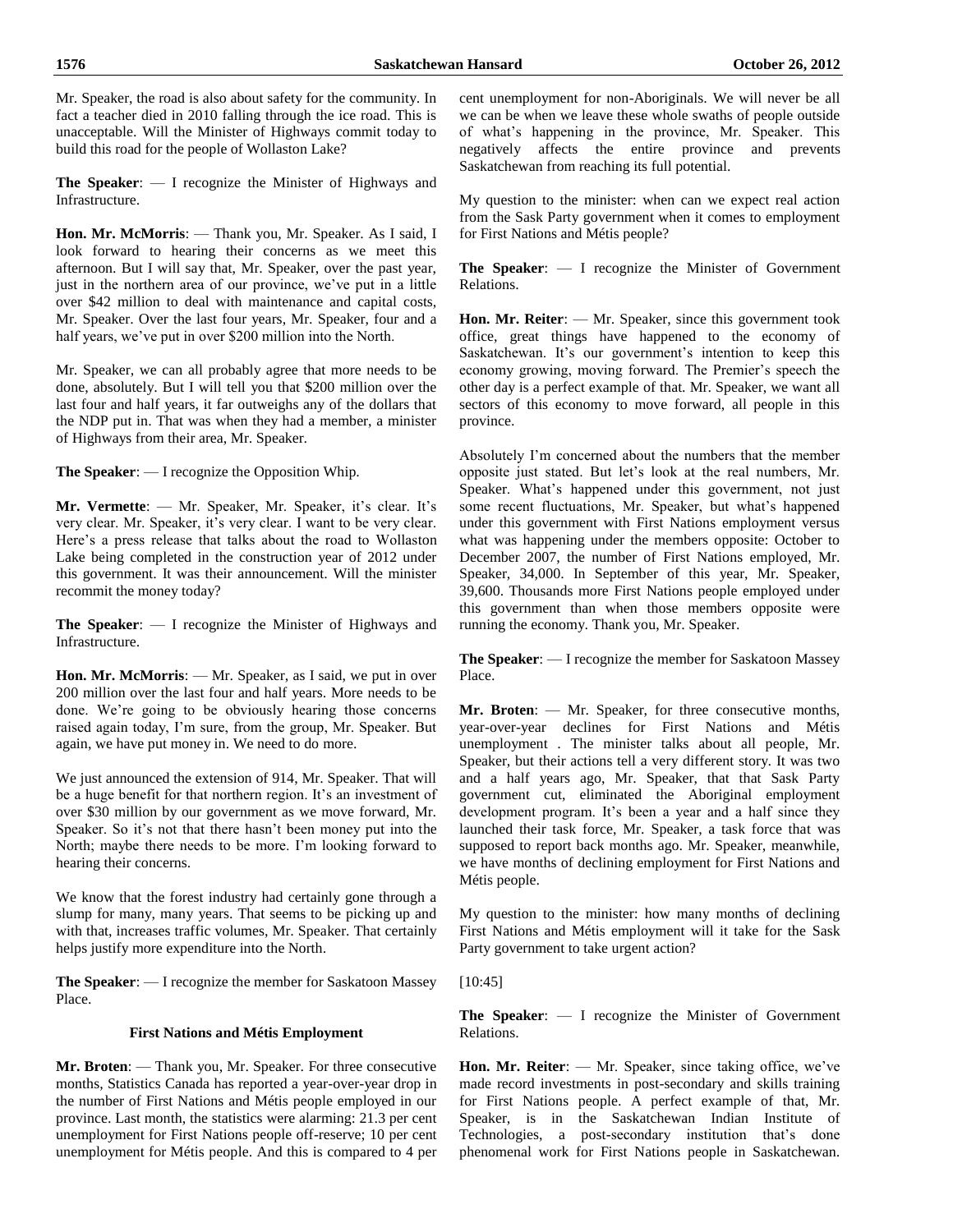We've dramatically increased funding there, 25 per cent increase in funding since 2007. Mr. Speaker, the Gabriel Dumont Institute, 34 per cent increasing in funding since 2007 when those members opposite were in government.

Mr. Speaker, I think just intuitively, the people of this province can look around, look at the economy today, compare it to the economy when those members were in government and everyone was fleeing the province. Mr. Speaker, absolutely there's some cycles that happen in the economy. We're concerned about those numbers. We'll be monitoring. But, Mr. Speaker, we've got more work to do, but we've made a great start. Thank you, Mr. Speaker.

**The Speaker**: — I recognize the member for Saskatoon Massey Place.

**Mr. Broten**: — Mr. Speaker, the minister can brag all he wants, but his actions tell a different story. It was that government, Mr. Speaker, that scrapped, that eliminated the Aboriginal employment development program. Representatives have travelled a great distance from Wollaston Lake here today, Mr. Speaker, because they are concerned. Because, Mr. Speaker, they want to have their voice heard. They don't want hollow promises and parroting of rhetoric from the Throne Speech, Mr. Speaker. They want a government that admits its mistakes and a government that takes urgent action.

My question to the minister on behalf of the people who are here from Wollaston Lake: will he admit, will he admit that it was an error to cancel the Aboriginal development program, and when will he take urgent action as opposed to the missed deadlines we've seen from the task force, Mr. Speaker?

**The Speaker**: — I recognize the Minister of Government Relations.

**Hon. Mr. Reiter**: — Mr. Speaker, this government has done a great deal of work. We have a record number of apprentices, apprenticeship training for First Nations people. We've made record investment in adult basic education and literacy programs, Mr. Speaker. Obviously we're concerned about that. We're doing what we can. First Nations people in this province are going to have a great role to play in the future of this economy.

Mr. Speaker, I find it somewhat surprising that the member opposite, who's a leadership candidate for the NDP, is raising this issue of First Nations employment and yet he hasn't stated where he's at on the federal leader's position on the so-called Dutch disease. Because, Mr. Speaker, what would that do, what would that do to things like uranium mining in northern Saskatchewan which is a massive employer of First Nations people?

Mr. Speaker, I think the member opposite ought to make his position clear. Thank you, Mr. Speaker.

**The Speaker**: — I recognize the member of Saskatoon Massey Place.

**Mr. Broten**: — Mr. Speaker, that kind of deflection from the minister is pathetic, frankly, Mr. Speaker. And frankly, it is insulting to the people. It is insulting to the people who travelled hundreds of kilometres to come to the legislature to speak about the priorities for their community, Mr. Speaker.

Members from Wollaston Lake want to be full participants in Saskatchewan's future. They want, Mr. Speaker, to be contributing to the economic and social fabric of the province. They travelled here to have their voices heard. As they've stated, Mr. Speaker, they desperately need a road to their community. And they need this government to take urgent action on the issue of employment for First Nations and Métis people.

My question to the minister: when will he stop with the deflection, take this issue seriously, Mr. Speaker, and take urgent action on the issue of First Nations and Métis employment?

**The Speaker**: — I recognize the Minister of Government Relations.

**Hon. Mr. Reiter**: — Mr. Speaker, we do take this issue very seriously, and our solution to this problem is very simple, Mr. Speaker. We're going to grow the economy for everyone in the province. Mr. Speaker, that's what the Premier's growth speech was all about the other day. Mr. Speaker, this government is fully committed to that.

That member used the word pathetic. Do you know what's pathetic, Mr. Speaker, is those members opposite trying to hive off a sector of our population and playing fast and loose with people's emotions. Mr. Speaker, this government has done great things for First Nations employment. There's thousands more First Nations people working in this province. And as this economy moves forward, there'll be thousands more First Nations people working in this province.

Mr. Speaker, that member opposite is just simply playing politics, trying to get some airtime for his leadership campaign, which I understand is not doing very well. Thank you, Mr. Speaker.

# **TABLING OF REPORTS**

**The Speaker**: — At this time I would like to table the reports of the statement of votes volumes I and II for the 26th provincial general election.

#### **ANNOUNCEMENTS**

#### **Resignation of Deputy Chair of Committees**

**The Speaker**: — I would also like to inform the House before orders of the day that the member for Regina Wascana Plains has resigned her position as Deputy Chair of committees on May 25th, 2012.

I recognize the Government House Leader.

**Mr. Harrison**: — Thank you, Mr. Speaker. I'd like to ask for leave of the Assembly to move a motion regarding the appointment of a new Deputy Chair of committees.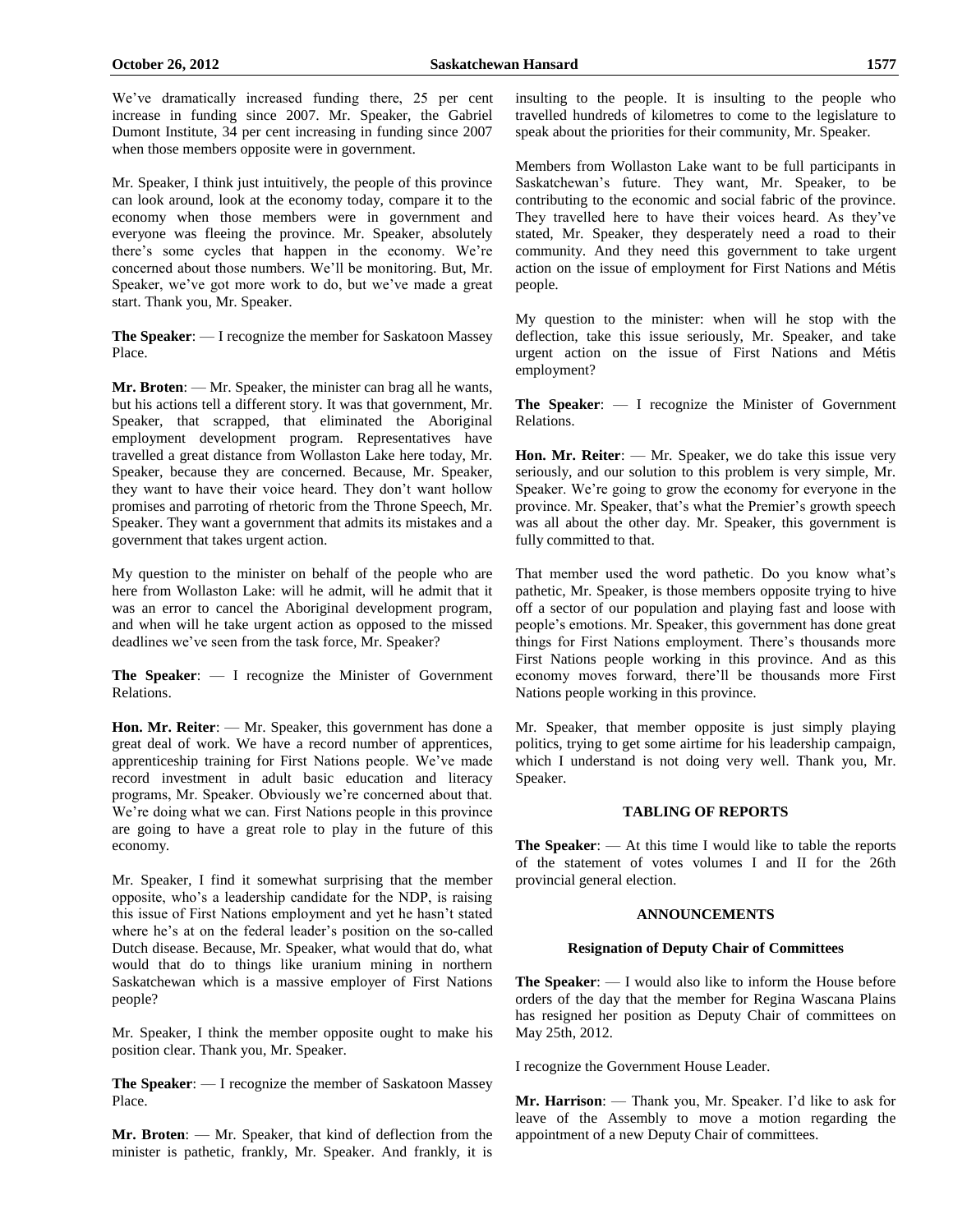**The Speaker**: — The Government House Leader has asked for a leave to move a motion regarding the Deputy Chair of committees. Is leave granted?

**Some Hon. Members**: — Agreed.

**The Speaker**: — Carried. I recognize the Government House Leader.

# **MOTIONS**

# **Appointment of Deputy Chair of Committees**

**Mr. Harrison**: — Thank you very much, Mr. Speaker. I'd move:

That the member for Saskatoon Eastview be appointed to preside as Deputy Chair of committees of this Assembly.

**The Speaker**: — Order. It has been moved by the Government House Leader:

That the member for Saskatoon Eastview be appointed to preside as Deputy Chair of committees of this Assembly.

Is it the pleasure of the Assembly to adopt the motion?

**Some Hon. Members**: — Agreed.

**The Speaker**: — Carried. I recognize the Government House Leader.

**Mr. Harrison**: — Thank you, Mr. Speaker. I'd like to ask for leave of the Assembly to move a motion regarding sitting days.

**The Speaker**: — The Government House Leader has asked leave of the Assembly to move a motion regarding House days. Is leave granted?

**Some Hon. Members**: — Agreed.

**The Speaker**: — Carried. I recognize the Government House Leader.

#### **Sitting Days**

**Mr. Harrison**: — Thank you, Mr. Speaker. I move:

That notwithstanding rule 6(1) of the *Rules and Procedures of the Legislative Assembly of Saskatchewan*, when this Assembly does adjourn on Thursday, November 8th, 2012, it shall stand adjourned until Tuesday, November 13th, 2012, at 1:30 p.m.; and further,

That in accordance with rule 3(2), the 25th and final day of the fall period of the revised parliamentary calendar shall be Thursday, December 6th, 2012.

**The Speaker**: — It has been moved by the Government House Leader:

That notwithstanding rule 6(1) of the *Rules and Procedures of the Legislative Assembly of Saskatchewan,*

when this Assembly does adjourn on Thursday, November the 8th, 2012, it shall stand adjourned until Tuesday, November 13th, 2012, at 1:30 p.m.; and further,

That in accordance with rule 3(2) the 25th and final day of the fall period of the revised parliamentary calendar shall be Thursday, December the 6th, 2012.

Is the Assembly ready for the question?

**Some Hon. Members**: — Question.

**The Speaker**: — Is it the pleasure of the Assembly to adopt the motion?

**Some Hon. Members**: — Agreed.

**The Speaker**: — Carried. I recognize the Government House Leader.

**Mr. Harrison**: — Thank you, Mr. Speaker. I ask for leave of the Assembly to move a motion regarding the absence of a member from the Assembly.

**The Speaker**: — The Government House Leader has asked for leave to move a motion regarding the absence of a member from the House. Is leave granted?

**Some Hon. Members**: — Agreed.

**The Speaker**: — Carried. I recognize the Government House Leader.

# **Leave of Absence**

**Mr. Harrison**: — Thank you, Mr. Speaker. I move:

That leave of absence be granted for the member for Saskatoon Greystone for Monday, October the 29th to Thursday, November the 1st inclusive, to attend the Global Seminar on the Role of Parliaments and Extractive Industries in Vienna, Austria on behalf of this Assembly.

**The Speaker**: — It has been moved by the Government House Leader:

That leave of absence be granted to the member for Saskatoon Greystone on Monday, October 29th to Thursday, November the 1st inclusive, to attend the Global Seminar on the Role of Parliaments and Extractive Industries in Vienna, Austria on behalf of this Assembly.

Is the Assembly ready for the question?

**Some Hon. Members**: — Question.

**The Speaker**: — Is it the pleasure of the Assembly to adopt the motion?

**Some Hon. Members**: — Agreed.

**The Speaker**: — Carried.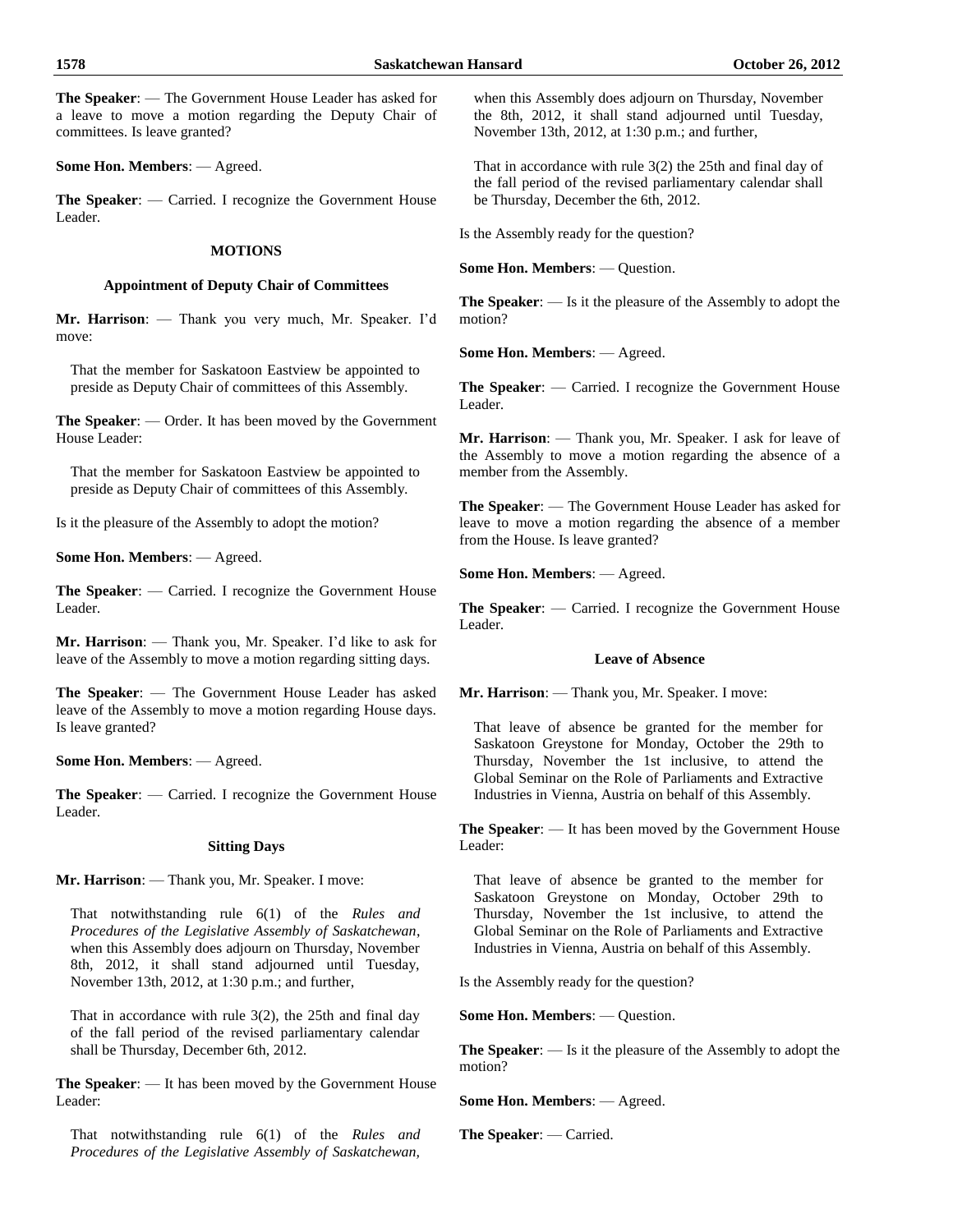# **ORDERS OF THE DAY**

# **SPECIAL ORDER**

# **ADDRESS IN REPLY**

**The Speaker**: — I recognize the member for The Battlefords.

**Mr. Cox**: — Thank you, Mr. Speaker. Mr. Speaker, I feel so honoured and privileged to be the first to rise today to address the Speech from the Throne, a speech that clearly outlines this government's vision for this province and also its commitment to a plan to achieve that vision.

Mr. Speaker, I can hardly believe that it's been a year since our first Throne Speech of the twenty-seventh legislature of the province of Saskatchewan, a speech which also outlined our vision and our commitment to good governance for this province. After one year in my term as MLA for The Battlefords, it's been a very exciting year for me, a challenging year in some ways. And I would like to just take this opportunity, Mr. Speaker, to thank firstly my Premier and also my colleagues for all of their encouragement and advice and assistance over this past year. It's been a great year.

I look back over my inaugural speech last fall and one of the questions I had in that speech was, would I ever cease to wonder at the marvel of this building and this Assembly? And I think I can answer my own question now. I don't think I ever will. I look forward every day that we come to this building, to this place, to represent the members of our constituencies. And it is an honour for me to be here every day, Mr. Speaker.

I would like to continue by thanking the constituents of The Battlefords. They've also been very supportive of me. They've shown confidence in me in electing me as their representative. They brought me questions, concerns, advice, and suggestions, and it's greatly appreciated.

And, Mr. Speaker, if I may just continue before I get back to my address to the speech, I would like to extend my special thanks to two ladies who have been very helpful to me over the past year. They're doing a tremendous job of running my constituency office. They are Lillian Robinson and Gail Heintz. They take care of constituent questions, their complaints, their concerns, and they do it very professionally. But also, I think more importantly, they do it with compassion, with the utmost concern for what is important to our constituents.

My biggest thank yous go out to my family and to my wife. Linda has been my strength always, but especially over the past year she has been there for me in the good times and the not-so-good times. Thank you very much for being there, keeping me grounded, and helping me chill out a little bit when I sometimes get a little wound up too tight.

Mr. Speaker, at a time when so many jurisdictions are facing massive deficits, huge cutbacks, this government has brought in a balanced budget that has continued to provide the citizens of this province with upgraded highways, reduced wait times for surgery, school repair replacement, has increased benefits for seniors and those with handicaps, and as well has reduced our debt.

Mr. Speaker, this Speech from the Throne outlines our plan to continue to grow this province. We will continue to grow it, Mr. Speaker, not for the sake of growth itself, but for all of the benefits and the opportunities that that growth can provide, benefits such as in my own constituency of The Battlefords where we have just celebrated the official opening of two of the components of our new CUplex [Credit Union complex]. The Dekker Centre for the Performing Arts has just been opened. It is an ultra-modern theatre that I am sure will be enjoyed by citizens for many generations to come. The aquatic centre is an oasis for fun in the water with the pool, two waterslides, a wave pool, a lazy river, and much, much more for the entertainment of all the people of The Battlefords. Tomorrow we officially open the curling rink, and shortly thereafter we will open the fourth component of our CUplex. The field house will be completed. Our citizens greatly appreciate the \$7 million that this government was able to contribute to that project.

#### [11:00]

This Throne Speech also talks about investing in infrastructure. And again in The Battlefords, we've been able to take advantage of this government's funding for two major projects in the town of Battleford. These projects were the urban connector through the town, where our provincial contribution was \$7 million; the new water treatment plant upgrade which was an investment of \$2.3 million from this government. This plant now has the capacity to provide safe drinking water for 2,000 more people in our town. That will bring us up to our population of 6,000 people.

These are the types of projects that growth can help us afford. Mr. Speaker, that is why we continue to talk about sustained growth for this great province. And, Mr. Speaker, let's not forget about the \$5 million that has been allocated in our last budget to begin planning for our new Saskatchewan Hospital in North Battleford. But we are also very aware that we not only need new infrastructure, but we must also continue to budget for the huge infrastructure deficit that we inherited. We have heard loud and clear from all constituencies from all corners of our province that we must renew and rebuild Saskatchewan's infrastructure.

Mr. Speaker, in the last five years we invested more than \$5 billion to improve or expand highways, schools, health care facilities, and municipal infrastructure. And we can also add to this massive expenditures in both SaskEnergy and SaskPower.

You know, Mr. Speaker, last spring during a committee meeting, the Minister Responsible for SaskPower shared with us a rather interesting statistic. And that was that there are considerably more power poles in this province than there are people. I found that quite interesting. And as you know, much . . . [inaudible interjection] . . . Thank you for that. And as you know, much of our power grid was built in the '50s and '60s. And we know wooden poles only last so long. So we know we have a lot of work to do, not only to build the new grids for our increased population growth, but to replace some of the existing system. As one of my colleagues commented after that meeting, he said the power poles are something like you politicians that were born in the '50s: you're well past your best-before date. But let me assure you, Mr. Speaker, that is certainly not the case.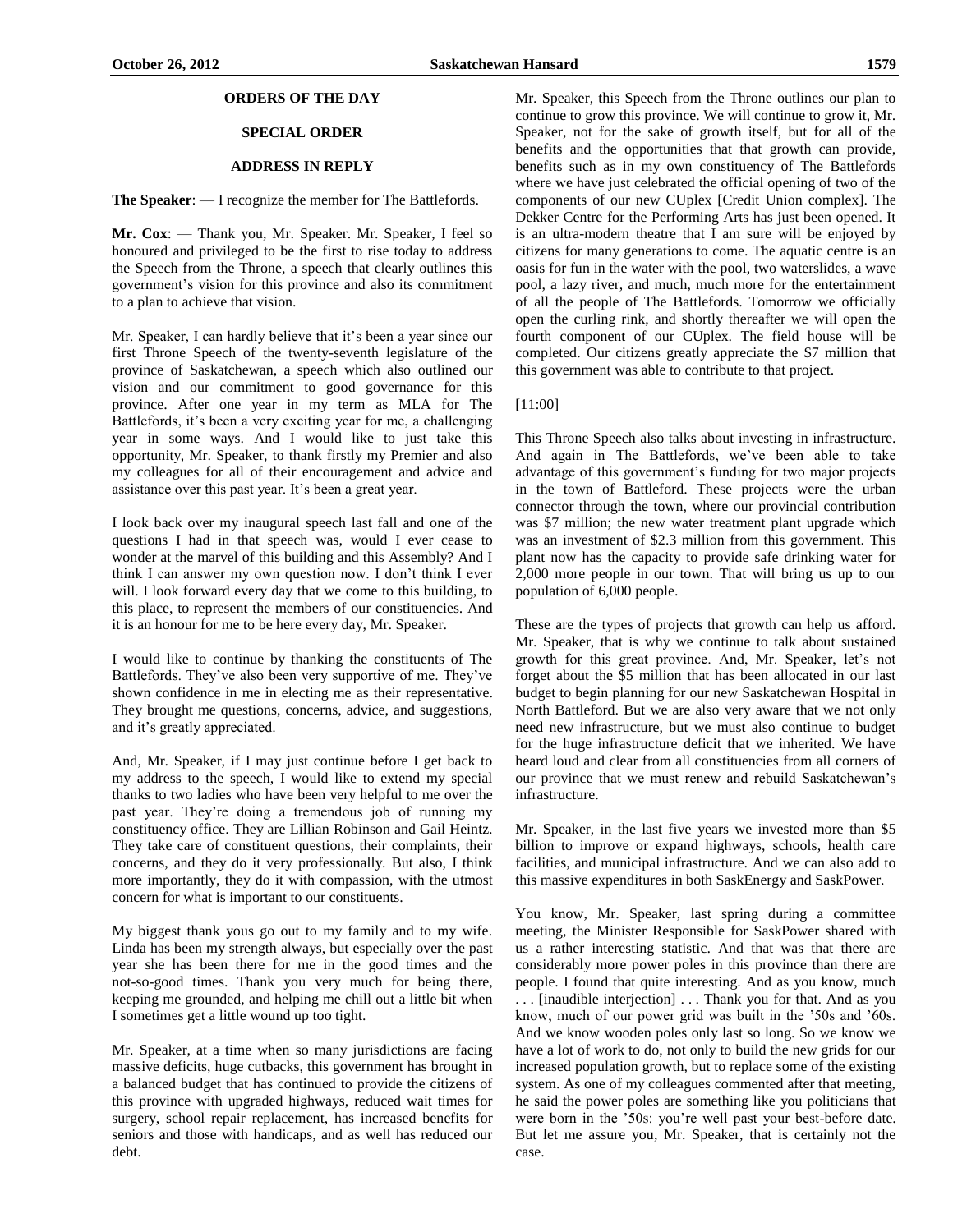Another part of our plan for growth in Saskatchewan is building our workforce. We have outlined our plans to continue to attract former residents to return home. We will engage the federal government to increase the cap on immigration nominees from 4,000 to 6,000 annually. We know that we must continue to improve educational outcomes for First Nations and Métis people. We must close the achievement gap between First Nations and non-First Nations students.

Mr. Speaker, last week I had the opportunity to attend the 10th anniversary celebrations for Sakewew High School, our local First Nations school. This school has become a model for First Nations education right across Canada with excellent graduation rates. In fact, one year they actually graduated more students than any other First Nations school in the country. Mr. Speaker, this is the kind of success story we need if we are to fill our employment needs of the future.

I was pleased that this Throne Speech highlighted our continued concerns for those in this province who are the most vulnerable. We have recently increased the Saskatchewan assured income for disability program by \$2,400, and we will continue to add to this amount by adding an average of \$1,800 more by 2015.

Mr. Speaker, the phenomenal growth we have experienced in recent years has led in part to increased housing costs. We are aware that this creates problems for low- and moderate-income earners to enter the housing market. And that is why we have initiatives in place to help add 12,600 new housing units so that these moderate-income earners can actually realize their dream of home ownership.

Mr. Speaker, again in The Battlefords, with the assistance from Sask Housing, we recently opened over 40 low-income housing units. And a 21-unit affordable condo project will soon be completed, thus allowing 21 families access to a safe, quality, and affordable home.

Mr. Speaker, the future is bright for this great province we call home. We are setting ambitious yet achievable goals for ourselves, and we have a plan to achieve those goals. We want to continue to be a leader in Canada. We believe we will soon surpass British Columbia as an exporting province. We are already a leader in potash and uranium production. We are leading the way in carbon capture technology. As well, we are now Canada's top agri-food exporting province with more than \$10 billion of exports in 2011.

Mr. Speaker, I am excited about the contents of the Speech from the Throne. It outlines our vision and our plan for continued growth for this great province. Therefore, Mr. Speaker, I am pleased to move a motion, seconded by the member from Regina Coronation Park, and the motion reads as follows:

That an humble address be presented to Her Honour the Lieutenant Governor as follows:

To Her Honour the Honourable Vaughn Solomon Schofield, Lieutenant Governor of the province of Saskatchewan.

We, Her Majesty's dutiful and loyal subjects, the Legislative Assembly of the province of Saskatchewan in session assembled, humbly thank Your Honour for the gracious speech which Your Honour has been pleased to address to us at the opening of the present legislature.

Thank you, Mr. Speaker.

**The Speaker**: — It has been moved by the member for The Battlefords, seconded by the member for Regina Coronation Park:

That an humble address be presented to Her Honour the Lieutenant Governor as follows:

To Her Honour the Honourable Vaughn Solomon Schofield, Lieutenant Governor of the province of Saskatchewan.

May it please Your Honour:

We, Her Majesty's dutiful and loyal subjects, the Legislative Assembly of the province of Saskatchewan in session assembled, humbly thank Your Honour for the gracious speech which Your Honour has been pleased to address to us at the opening of the present session.

Is the Assembly ready for the question? I recognize the member for Regina Coronation Park.

**Mr. Docherty**: — Thank you, Mr. Speaker. It's my pleasure to address this House and second the Throne Speech motion by the member from The Battlefords.

It's been almost a year since the 2011 election, a year in which our government accomplished a great deal: a balanced budget, a growing economy, and a record high population, to name a few.

But a good government knows that no matter how much has already been achieved, there's always more that can and should be done. Mr. Speaker, that's why I and all of my colleagues in government spent this past summer asking our constituents what more can we do. I asked the people of Coronation Park this question, the people who took the time to visit my office, the groups I met with in the community, and the members of the public I met at events this summer.

The constituents of Coronation Park took the question seriously. Everyone I asked took the time to think about what government means for them and what it could mean in the years ahead. They told me what we have been doing right, and they were quick to point out what we could be doing better.

They told me they want their government to mean what we say and say what we mean. Mr. Speaker, that is this government. They want a government that follows through on its commitments, a government that keeps its word. Well, again, Mr. Speaker, that's this government. People want a government that offers them help but not a handout, a government that respects its citizens, that supports them to be independent. Mr. Speaker, that's what our government is all about.

May it please Your Honour:

So as I reflect on the year that's been and look forward to this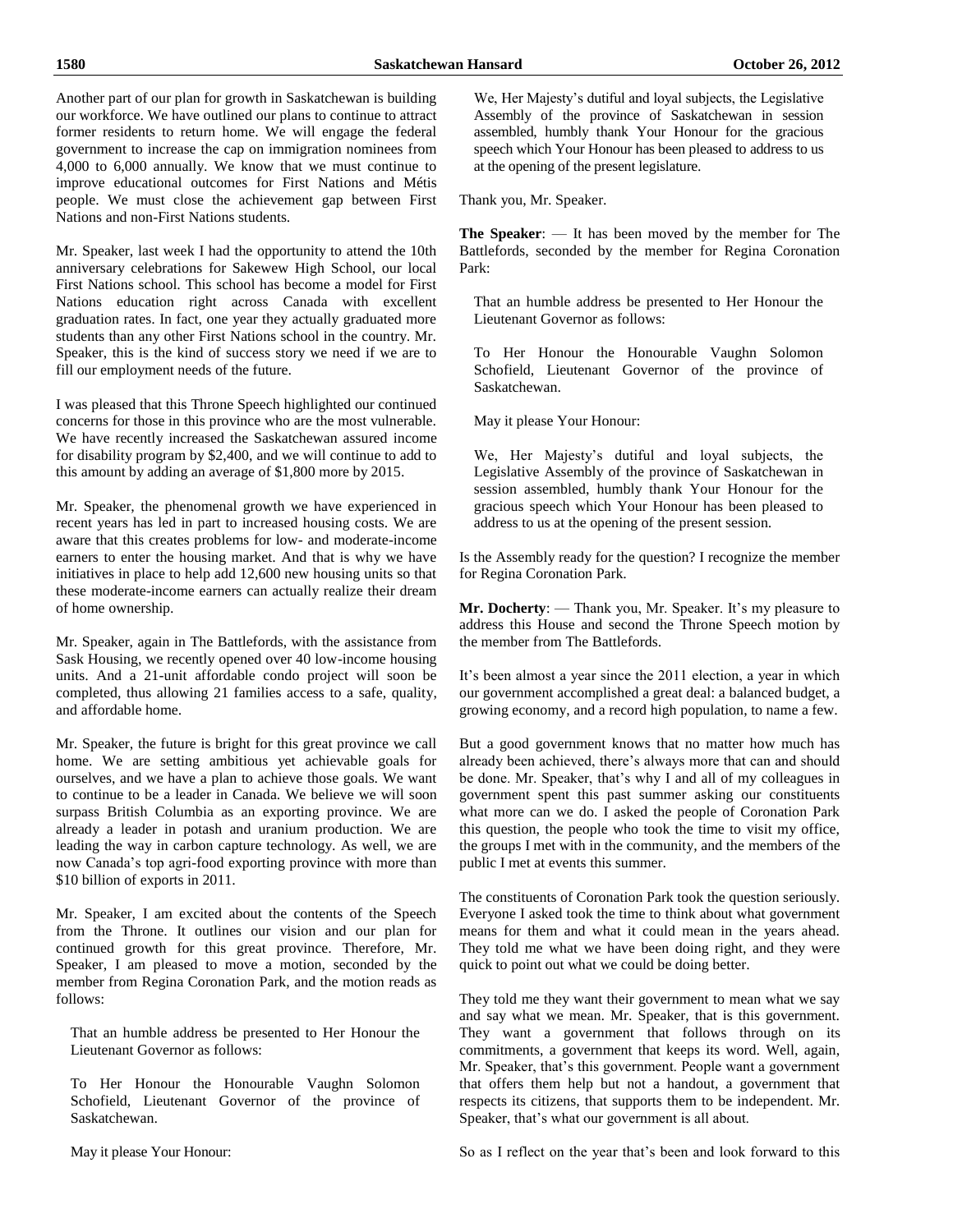legislative session, I want to thank the men and women of Coronation Park for welcoming me as their new MLA and for taking the time to voice their opinions on what our government can do to make Coronation Park, Regina, and Saskatchewan even stronger.

Mr. Speaker, the people of Coronation Park saw themselves reflected in the budget last spring and now see themselves reflected again in the Throne Speech. They know that they have been heard and that this is a document that understands the day-to-day struggles that working people are facing. All summer my constituents reminded me how the biggest challenge can often be the simplest challenge — to live within one's means. We all know the temptation, Mr. Speaker, to spend what we have when we have it, and perhaps even borrow a little to add to it. But, Mr. Speaker, that can lead to trouble.

And my constituents, working men and women raising families, know all too well how important it is to spend wisely. They know what it's like to weigh every decision considering what you have, what you need, what you can afford, and how much you need to set aside for the future. That's why our government's commitment to balanced budget rings true to them because a government needs to be careful with its money as families are with theirs. After all, a government's money is really the people's money. They trust us with their hard-earned tax dollars, and the least we can do is treat that money as wisely as they themselves would.

My constituents have thanked us for setting a good example by being fiscally responsible, by being committed to balanced budgets, by looking for smart ways to save, and by paying down our debt. As one constituent told me, my children understand when I explain that we as a province owe money and we are going to pay that off and live within our means.

Mr. Speaker, I was proud to campaign on a platform that said we could balance the budget and improve the quality of life for some of our province's most vulnerable citizens. We promised it then; we followed through in last spring's budget, and now we're going even further with this fall's Throne Speech.

As the Throne Speech states, our goal is to make Saskatchewan the best place in Canada for persons with disabilities. Mr. Speaker, I'm always cognizant of the struggles that people with disabilities are facing. I am proud of our track record so far. And I'm particularly pleased with the Throne Speech commitments to further increase benefits under the Saskatchewan assured income for disability program, or SAID. SAID was actually the first issue that brought voters through my door during the campaign, and it was an issue we heard over and over on doorsteps, on the phone, and in the community.

Mr. Speaker, SAID is a valuable program that supports independence, respect, and dignity. These are things that many of us take for granted in our daily lives, but to someone with a disability unable to earn an income, independence, respect, and dignity are precious and hard-won.

I've had the good fortune to meet many people who have benefited from SAID, people who face enormous challenges in their daily lives, people like the folks who live at Huston Heights, a 50-unit apartment-style independent subsidized housing complex in Argyle Park for people with disabilities.

The people of Huston Heights were a bit skeptical when they first met me. They didn't know much about me, but I kept going back, meeting more and more of them, whether they wanted me to or not, and slowly but surely getting to know them as they got to know me. I spent afternoons over coffee and evenings over chili suppers building a better understanding of this unique community because, make no mistake about it, they are a community. They're also a family and a network of mutual support. The men and women who live there support each other the way all good neighbours do, and the meaning of being a good neighbour runs a bit deeper there than it usually does in a city this size. Many of the folks who live there receive SAID benefits, but SAID is not always enough.

Living with disabilities can be complicated, and the Throne Speech reflects that. It recognizes important concerns around education, employment, inclusion, transportation, and housing. And the Throne Speech commits our government to working with the community to build a comprehensive strategy that will consider all of these issues. It also includes a commitment to add another 12,600 new housing units by the year 2016 to provide better, broader access to safe, affordable, and quality housing.

I think we've all seen the benefits a housing project can bring to families, neighbourhoods, and communities. I know I have. Take the Silver Sage affordable rental units that opened up this summer in my constituency  $-24$  new units that support families, improve their quality of life today, and build a strong future for their children tomorrow. It's a great example of partners like Sask Housing, city of Regina, and Silver Sage holdings coming together with a common goal and making that goal a reality.

# [11:15]

Making goals a reality is something our government has had a lot of experience with, especially when it comes to ambitious goals like growing Saskatchewan's population. Our province is growing faster than it has in the last 90 years, and immigration has played a big part in this. I see the results everywhere I look in my constituency: newcomers to Canada settling in and building new lives here, children from around the world attending schools like Coronation Park, St. Michael, Mother Teresa, and the Regina Huda School.

Regina Huda School is a great example, Mr. Speaker. Just this past June, I was honoured to be part of their fifth grade 12 graduation celebrating the successes of some outstanding young people. Many of these young men and women were born elsewhere, but the majority of them are staying right here in Saskatchewan to attend university and build careers. Every graduate I spoke with had a clear vision for their future, and they were already well on their way as scholars, leaders, and community builders.

Mr. Speaker, my office hears a great number of newcomers that have come and asked for assistance, clarification, and conversation. Coronation Park is home to a multitude of newcomers, and I'm proud to have the opportunity to meet and work with many, and I'm looking forward to being a part of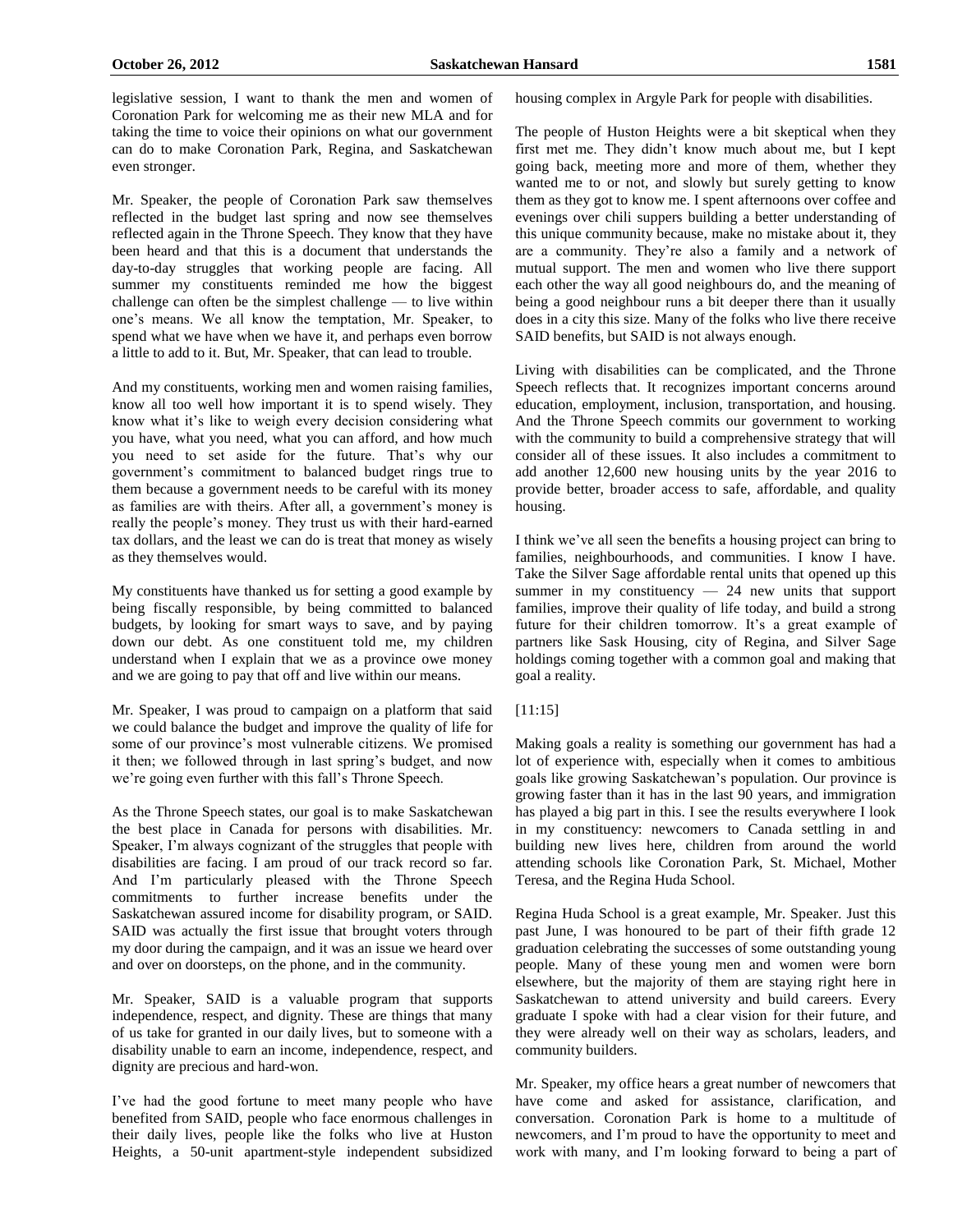welcoming many more. This will be aided by our province's continuing engagement with the federal government to increase the annual cap in the immigrant nominee program by 50 per cent, from 4,000 to 6,000.

Mr. Speaker, this Throne Speech doesn't just focus on bringing new residents to Saskatchewan, it also focuses on improving the outcomes for many of the residents already here, including the First Nations and Métis people. It includes a commitment to work with First Nations and Métis organizations to improve educational outcomes and increase employment.

Mr. Speaker, I've seen first-hand the importance of education and employment opportunities. For the last six years I've had the honour to teach sociology electives to licensed practical nursing students at Kawacatoose First Nation. The students were enrolled through SIAST [Saskatchewan Institute of Applied Science and Technology] but had the opportunity to study close to home, close to family, friends, children, their community and elders, and of course with a great instructor.

But seriously, even though I was the one teaching the course, they were the ones who taught me many important lessons: how important it is to make sure that students are supported in their learning; how important it is for educational institutions to be flexible, to try new things, and to work in partnership with local communities; as well as the importance of traditional teachings to health care.

Mr. Speaker, almost all of my students graduated their course. And out of those graduates, all of them found employment in this province — some in rural communities, some in cities, and some on their reserve. They're all contributing to Saskatchewan's ongoing economic success. And they're all doing so because they are able to attend classes through a very innovative pilot project that has become the model for bringing the school to the student instead of bringing the student to the school.

Mr. Speaker, our government is committed to innovation, not just in terms of innovative education models, but also innovation in health care, research, and development. One of our boldest initiatives has been to step forward as the first province in this country to fund research for the liberation therapy for MS [multiple sclerosis] symptoms. I think everybody in this room, and probably a few outside its walls, know how strongly I feel about the value that liberation therapy can provide. And I'm honoured to be part of a government that is supporting scientific, evidence-based clinical trials well ahead of our counterparts provincially and federally.

Mr. Speaker, over the years I've had the pleasure to be part of Saskatchewan's cultural community. From my early days supporting live independent music as co-owner of The Venue to stints shooting video for Much Music to producing original pieces of art, I've had the chance to meet many of our province's cultural leaders. And I was honoured, and still am, to be invited to be a part of the recent creative industry's consultations. Each and every session, here and in Saskatoon, provided both information and collaboration between the sectors. It has been fascinating to listen to the different perspectives and nuances between and among the different sectors. At the conclusion of these sessions, there is an appreciation as well as a degree of hope. These consultations support our Throne Speech commitment to build a long-term strategy to advance the commercial objectives of the creative industries.

Mr. Speaker, this Throne Speech clearly establishes a strong vision for Saskatchewan's growth and success. It supports families. It supports communities. It supports industries. It is built on bold goals and new ideas.

And I'm going to digress a little bit here, but new ideas are not always embraced when first proposed. And I think a good example of this is Mike Myers in his *SNL* [*Saturday Night Live*] skit, "Lothar of the Hill People". And as Lothar says, look, Father. Look, I made this, and I think it could help us and make it easier to haul things because it rolls. I call it a wheel. What do you think? Can we use it for helping to haul things? Well, son, that might be a good idea, but it's a new idea. And because it's a new idea, we must fear and reject it.

And to quote Anthony Robbins:

Don't be afraid of new ideas. Be afraid of old ideas. They keep you where you are and they stop you from growing and moving forward. Concentrate on where you want to go, not on what you fear.

The architects of this Throne Speech couldn't have said it better. With that, Mr. Speaker, I would like to formally second the motion brought forward by the member from The Battlefords. Thank you.

**The Speaker**: — I recognize the member for Prince Albert Carlton.

**Mr. Hickie**: — Thank you, Mr. Speaker. Well once again it's a pleasure to stand in this Assembly and talk about a document, a visionary piece of work, created by the Premier and his team moving us forward, Mr. Speaker.

And I want to start off by thanking the voters of Prince Albert Carlton who sent me back to this Legislative Assembly last year with a strong majority, supporting our vision, Mr. Speaker, based on our document, our platform piece. And this Throne Speech builds on that, moving us forward. And we talk about ideas in that platform piece that we brought into play. We're going to continue those moving on, Mr. Speaker.

We're also talking about new ideas, and those in the House will know that I've talked a lot about the vision for the future, the youth in our province. And I'm going to focus on that today because the two members prior, Mr. Speaker, did a great job in talking about the quality of the Throne Speech, the substance of the Throne Speech, and how it impacts various groups across this province, moving them forward in a growing economy, Mr. Speaker. But the pieces I want to discuss today really involve this vision that we have to leave this province in a better state than we found it as members of this Legislative Assembly.

Every Throne Speech since 2007 on has always had a vision, and the cornerstone of that vision's been a balanced budget, Mr. Speaker, fiscal probity and responsibility, so that in the future after I am long gone from this House, my daughters and my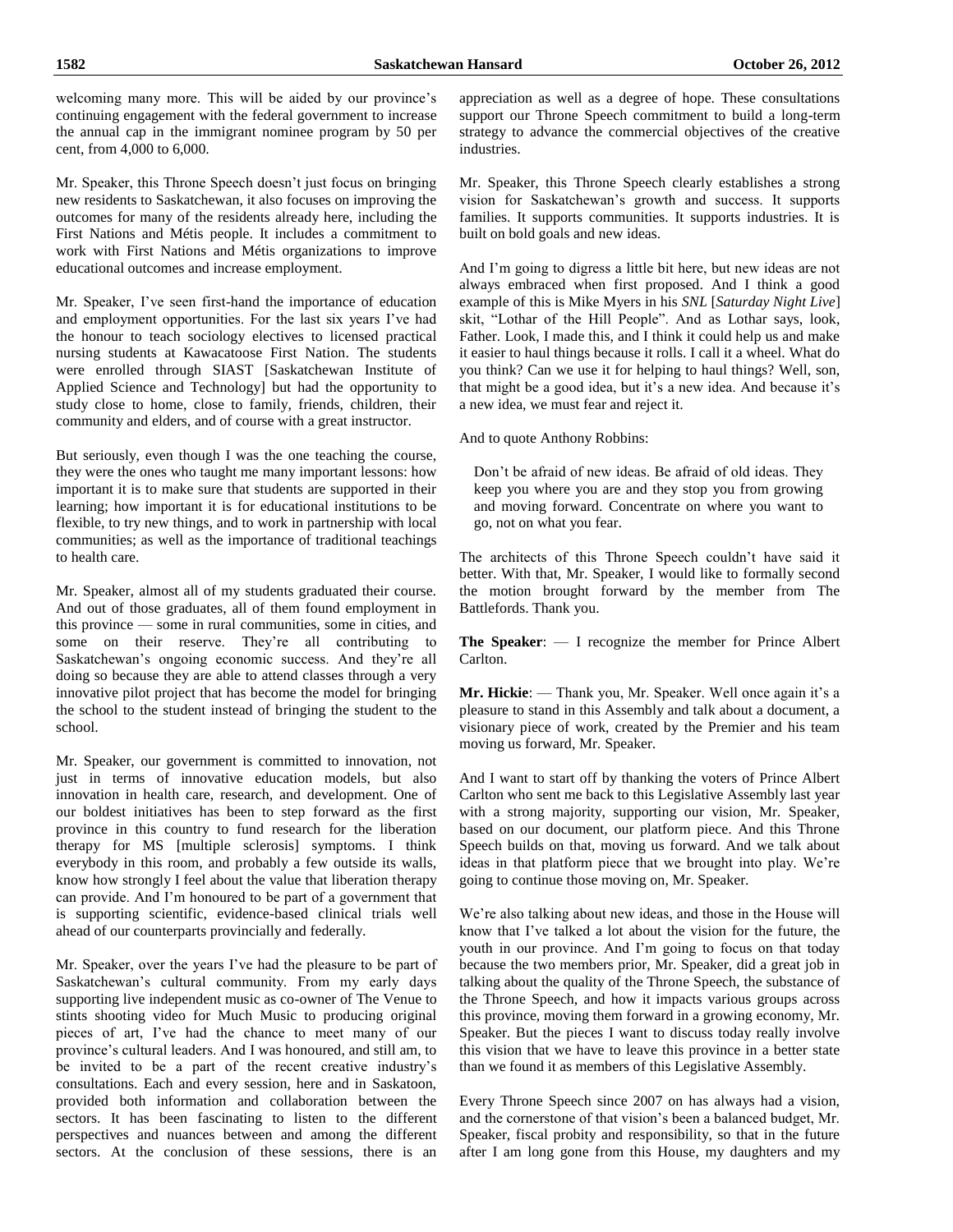grandchildren can say that this province was founded with a vision, to be sure, but our government maintained that focus going on to give them a strong base and a strong building platform to go on, Mr. Speaker.

And if we leave this province with reduced debt or no debt by the time I leave this Assembly, that would be one of the proudest moments of my life to ensure that my future generations with the Hickie name will be able to actually still have a place to stay, a place to play, and a place to thrive, Mr. Speaker.

In this Throne Speech, we identify that since taking over in government in 2007 we've seen an increase of 80,000 new people in this province. That's huge, Mr. Speaker, insomuch as that we now have a force that can actually be used and can be used as an employee base, employee base for young entrepreneurs to start new businesses, can keep the economy driving forward, Mr. Speaker.

And my two daughters will be able to benefit from that growth, Mr. Speaker, and I'm very proud to have that opportunity for them because growth by itself is one thing that we can hang our hat on, say it's a great thing to have. But it's how that we're going to be able to support that growth, Mr. Speaker, working with the economy, working with the stakeholder groups, that will give that foundation for younger people, even younger than my daughters, in some cases like we saw yesterday, that new immigrant family that came in from Scotland with that young, little son that was sitting behind me in the House, who we can look at them and say it's for that group that we can actually plan for that future. And this Throne Speech maintains our vision going on, Mr. Speaker. I'm very happy with that.

One thing this document talks about, Mr. Speaker, is that we will need to see up to 60,000 new workers by 2020. Governments always talk about the need for employers to hire more people and they generate that policy base to help them. We looked at, as a government in 2007, we saw that small businesses drove the economy. They still do to this day, Mr. Speaker. And we also talk about the fact that there are more opportunities than ever before in this province for employees. We see people moving back to this province on a regular basis. We see job postings, a record number still in our economy looking for thousands . . .

## **An Hon. Member**: — Thousands.

Mr. Hickie: - Thank you ... that we see opportunities abound. And I look at my daughters, Mr. Speaker. Alyssa's in university right now, first year studying in University of Saskatchewan.

**An Hon. Member**: — Thankfully she takes after her mother.

**Mr. Hickie**: — Absolutely. Yes, she's got the brains and the good looks of her mother, Mr. Speaker. I can acknowledge that. And then my other daughter, Mackenzie, who is in grade 12, who will be following right next year, Mr. Speaker, to the U of S [University of Saskatchewan], my alma mater. I'm very proud they're attending that school, that academic institution, that I can say I went and picked up my daughter last week for lunch and I got lost because of all the construction that we see there and all the detours, which is a good thing, Mr. Speaker. I had to pick her up in front of an old establishment I spent a few nights at, and I couldn't even get in there, Mr. Speaker, because of the construction. So I was very happy to actually say that things have changed since my time there ... [inaudible interjection] . . . It was the theatre. Yes, it was the theatre. Yes, that was one of the places as well I spent some time.

The issue with the University of Saskatchewan, Mr. Speaker, is that we are funding students through the scholarship opportunities put in place in this last year's budget, the Saskatchewan advantage scholarship which, when I saw my daughter's tuition bill, I noticed it was right off the top, Mr. Speaker, which was an awesome opportunity for me to say to my daughter, you know what? That now allows us as parents across this great province to be able to plan for your future, have more money available than to actually keep putting in tuition. I've always told my daughters, I'll pay for the first piece of paper; after that, you're on your own. But, Mr. Speaker, with this opportunity year in and year out, that gives me the opportunity to help fund them for post-academics as well and postgraduate work as well if they so choose, Mr. Speaker.

One thing about the university as well I will say, as I found out this year, I didn't realize this, but every student who achieves a high standard of academics at grade 12 is automatically entered into advance scholarships for post-secondary as well. It comes right off tuition as well. And Alyssa did very well in high school, and she saw some saving this year or I saw the savings and so did my wife in the tuition bill. So we're happy to have that opportunity. Again it goes to the fact that their mother has a lot more brains than their father has, so they're doing very well. I appreciate that.

One thing about the university having that opportunity, Mr. Speaker, is this. Without growth in this province and the economy that we've seen in the last five years, I doubt, I highly doubt our academic institutions could have the opportunity to provide those scholarships, those opportunities for kids to actually work hard in high school and reap the benefits. And we see it in this Throne Speech as well. We're asking for the educational facilities from pre-K [pre-kindergarten] to grade 12 to ensure that they work hard and stay focused on our kids and our youth in schools, to work with them, work with the parents as well to bring forth opportunities so they can actually still strive and thrive in this economy in this province.

The bottom line in this Throne Speech, Mr. Speaker, it allows our young population, those of the future, to stay in this province, not to have to leave like so many of my friends' kids did, Mr. Speaker, and so many of my friends did as well to see opportunities. Now they can stay here and that's an awesome opportunity for our future of this province, Mr. Speaker. We see that as one of those benchmarks as a government, that we can all be very proud of, that we're seeing people having opportunities to stay.

One thing about my riding is that  $-$  of course it's not in my riding — but the Highway No. 11 twinning has been a great project that we're seeing move forward. It's almost done, Mr. Speaker. I believe 12 kilometres has yet to be done. We'll see that done by next year — knock on wood, mother nature co-operates. But that adds to a sense of peace and comfort for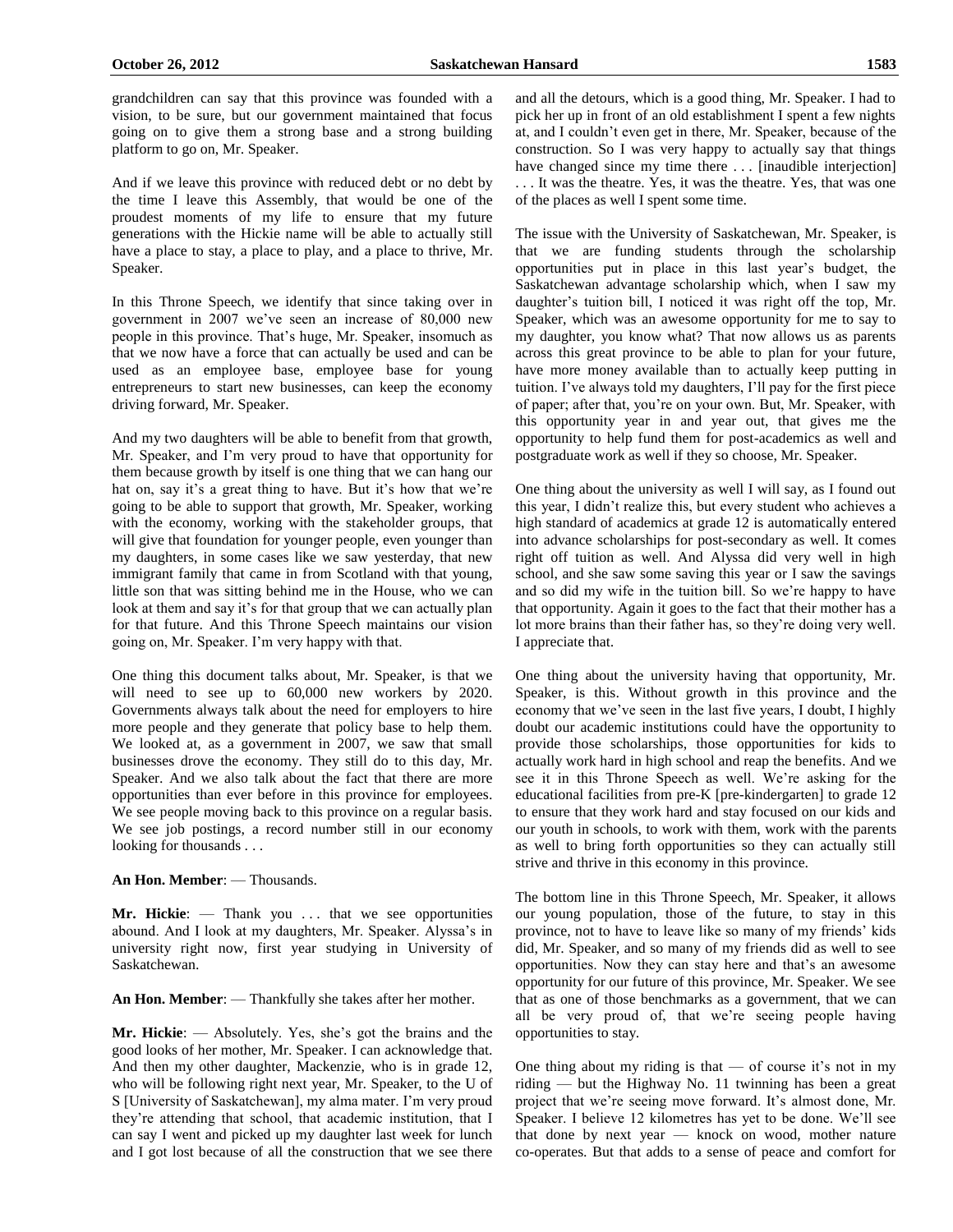# my wife and myself because our daughter drives back and forth right now to university, not maybe enough to see us at home on weekends, but it gives us an opportunity to know she's safe. And Mackenzie, her sister, will be safe going back and forth as well in the future.

And for those of us who've had the opportunity to drive on that highway now, it's a great experience insomuch as that it takes away . . . It just seems like times flies faster, Mr. Speaker. Safer as well, not always having to pass vehicles to get to our destination. Not that I speed, Mr. Speaker. I always drive within the rules as a police officer still. I'm sure that's going to be one of those benchmarks I always follow as well, but it gives us a chance to have safer travel.

One thing in this Throne Speech, Mr. Speaker, that I want to talk about. It mentioned in the media yesterday was that the opposition criticized it's no new initiatives, especially in health care. I find that very puzzling, Mr. Speaker, because the new Minister of Rural Health and Remote Health is one of those individuals that always saw that he needed to champion this cause, Mr. Speaker. He lives in a rural riding and of course he works with his boss, the new Minister of Health, who will work together to ensure that we have the opportunities in the future . . .

**An Hon. Member**: — I'm not his boss.

**Mr. Hickie**: — Well you are now.

[11:30]

And we see an opportunity in this Throne Speech to talk about initiatives that the new minister has looked at in Nova Scotia, building on these great men and women that work in our province in the health care field — look at having a team approach in our rural areas to advance health care and to be a positive impact moving forward.

As well as we saw announcements of international medical grads, I believe it was 24 in this fall, have come to this province to study and expand and be part of our health care system. We'll see up to 90 more I believe in the next year or so. That bodes well that we have a health care system managed by ministers, deputy ministers, people in the administration that understand our vision as well, and that's great for the people of this province, Mr. Speaker.

This Throne Speech builds on other throne speeches, Mr. Speaker, along with successive budgets we've had as well, to ensure that the opportunities in this province remain strong. We see entrepreneurs having opportunities. We see current businesses having opportunities, whether they be large corporations or small operations — mom-and-pop operations, I call them — or for new entrepreneurs that want to enter the workforce and generate more of our economic momentum by hiring youth in this province, and others, Mr. Speaker.

This is still the place to be, not the place to be from, Mr. Speaker. I firmly believe that. This Throne Speech takes that vision moving forward. We'll see that, I'm sure, the opposition will have some criticisms of this. But if they'll look into the actual, into the line-by-line in the Throne Speech, they'll see that we have an opportunity to maintain our momentum, see the growth of our economy move forward, see opportunities for our youth and for my daughters. And it's because of that, Mr. Speaker — for my two girls — I definitely support this Throne Speech. Thank you very much.

**The Speaker**: — I recognize the Leader of the Opposition.

**Mr. Nilson**: — Thank you, Mr. Speaker. Last week the Premier delivered the deluxe version of the Throne Speech to a \$100-a-plate luncheon in Saskatoon. Even had a colour picture of him in the booklet that was produced. And yesterday we got the plain version here in this place where the democracy for Saskatchewan should be the key feature. And so, Mr. Speaker, already just in the format of what's happened with this particular Throne Speech, we have a message about what's happening in Saskatchewan.

The Premier and the Sask Party have one version for people who can afford to pay for it, who can afford to live in very many parts of the province, and then he's got another version or another message for the people that are struggling. But unfortunately that message isn't in the Throne Speech. So, Mr. Speaker, we need to ask questions about what's here, but we also need to ask questions about what's not here.

The message is I think both overtly and covertly, or not anywhere, that the middle class, that ordinary families, small businesses, there's not much there for you. And we know that people are already contacting us around some of these particular issues.

We emphasize or we talk a lot about the tax issue for small businesses because we know that the small businesses of Saskatchewan provide most of the jobs. And we find it curious, given the members opposite and the areas that they represent in the province, that they've focused on reducing taxation for the large corporations and slow walking or even maybe stopping the reduction on the taxes for small businesses. So we're surprised. But these are the kinds of signals that come there.

Now the other thing about this Throne Speech is that there's not much new in it. I mean there's so little new after the comments from last week that the Premier had to throw out a few bits and bones that aren't even in the speech this week to try to get some news, whether it's the good initiatives around protecting our highways workers or some of the other comments that are made. But practically, what's in this speech has been announced over the last few years.

For example there's 2.5 billion for infrastructure listed. Almost all of this money has already been announced and passed in this Assembly, and it's already been proven to be not sufficient for the needs that people have in this province. Another one — and I know the member that just spoke before me referenced this -Highway 11. And we're all in support of twinning Highway 11, but I think the Sask Party has announced this one six times since 2008, and I think what they should do is just get the work done. And so we're all looking forward to a safe facility there.

Another example of sort of a rehash or a re-announcement of things is around housing. We all know that more affordable housing units are needed in the province, and that comes from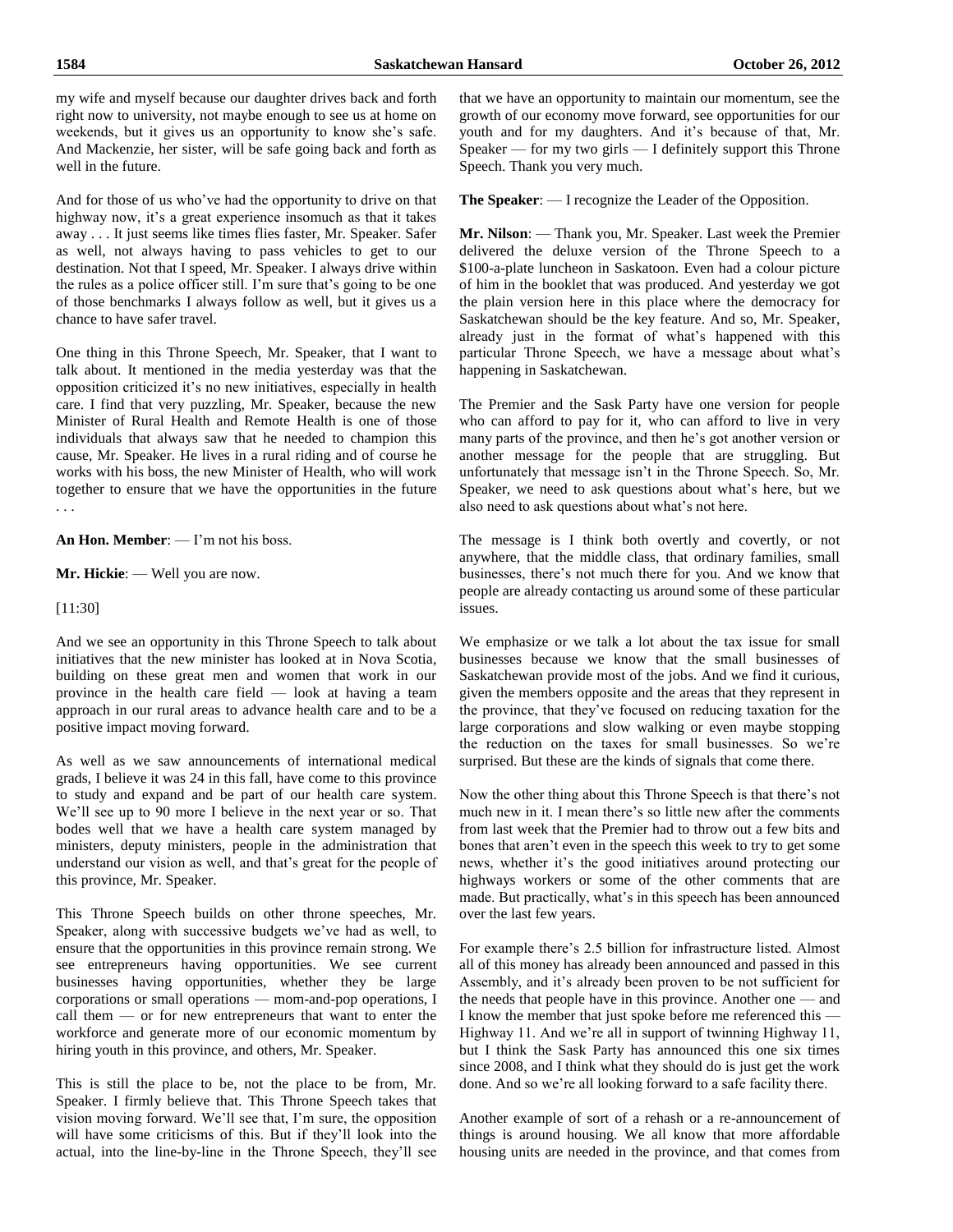the new mayor of Regina saying housing is his number one issue. You go and talk to people from smaller communities, whether in the Southeast or the North, and housing is a major issue. And so the announcement of housing in the Throne Speech was actually announced in last year's, the 2012 budget. And 4,600 of those units were actually in an announcement in March of 2011. Issuing a new press release does not equal new homes for Saskatchewan people. And I think people are starting to understand how just getting words from this government but no actions is going to be a major problem for all of us.

Another example of a redo or a rehash is SaskBuilds. The P3 secretariat was set up by the Sask Party with great fanfare and it was failed and then abandoned. It was turned into an efficiency office and then, well we're not quite sure where it quit. But to go back to that same concept, give it a new name and then raid the rainy day fund to put some money in there to go and try to get some of these projects, we have many questions about this because we think that there are some great difficulties with it.

It also raises questions around the finances of the province. And I think we would all note that when I asked the Premier today if some of the basic points around finances in this Throne Speech are such as they are because the province is running out of money, he avoided that question by going off onto all kinds of other diversionary things. But we will continually come back to that question because that is a fundamental question about a conservative Sask Party government. We've been burned before by a government that kept announcing things and announcing things and spending money and eventually Saskatchewan people have to pay.

And so, Mr. Speaker, we will continue to ask that question and we look forward to some answers. But I'm assuming that we're not going to be getting very many clear answers about that, because the issue really revolves around how are we being prudent, how are we using Saskatchewan common sense to do the things that are needed for people. And as I say, this document does not provide for the middle class, for ordinary families. It doesn't provide for small businesses, and we're disappointed for that.

Now there are also some goals, some words set out in this document which are plans or goals — I think it's called a plan for growth — but there's really no description of what the actions are that are going to allow us to reach those goals or plans. As New Democrats we believe in smart growth. We believe in making things happen in a very ordinary way, and that you tell people what you're going to do and then you go and do that. Unfortunately we have a history now of five years where the actions of the government come as surprises sometimes surprises to the whole community, sometimes as surprises to a particular part of the community. And we know that that's not a very good way to govern, and we know that people are watching that particular issue.

One of the major challenges in this speech does relate to the First Nations unemployment. And my colleague asked questions about that today. It's now at a high  $\ldots$  The unemployment rate for First Nations people that want to work is at 21.3 per cent, but there's no action plan to deal with that particular issue. And what's especially difficult about that is that the Aboriginal employment development program was wiped out by this government. They never really explained why. But they did say they were going to try to do something in that area, and it's been stalled — it's been stalled and it's been stalled and it's been stalled. And lo and behold it shows up in the Throne Speech as, well, something else we're going to do. Mr. Speaker, that's not good enough. That's not what the people of Saskatchewan expect.

And there are other areas where plans have been made to expand things, whether it comes to the numbers of doctors available in rural communities, when it comes to supporting different areas. And we know that the government's even created a new ministry to try to deal with that one, and we'll be assessing that pretty carefully too.

So, Mr. Speaker, there are some references in here, but there are a number of things that, well, there's things that aren't in the Throne Speech. And what we know from the history of the last year is that it's these surprises, as I referenced before, that are the problem. Nobody in the election and nobody in the Throne Speech ended up telling us that there was going to be millions of dollars for three more MLAs, but we were dealing with that fairly quickly last year.

The film industry did not expect to be gutted last spring, but we've seen the fallout of that and once again a slow walk of any kind of a solution we've all been waiting to see. We know both from a practical basis and from the experience of people involved in this industry that many people have had to move away to find employment in the film industry. And this is very sad because we had developed a very good core of people who could be among the best of the producers and actors in North America.

So, Mr. Speaker, we're wondering what other surprises are going to show up. We've had the surprise where the government has announced about privatizing our personal information Crown, the one that deals with land titles but also deals with a number of other issues. And this particular one is surprising because it does actually provide revenue for the province to help deal with particular expenses there but also some other revenue that goes into the overall government services that are provided.

# [11:45]

And it's an area where the public expects that the government would be involved and provide security of title, security of the boundaries of property that you have. And it's a fundamental part of growing the economy of Saskatchewan because we all know that when corporations, whether they're small or big, want to invest money and get involved in the province of Saskatchewan, they want to know that there's security of title related to the property that they're going to be involved with in the province. And so to raise uncertainty in this area is also something that is surprising that the government would do that. It's not necessary and it, I think, is going to cause some difficulties.

Now there's also a suggestion in last week's document which doesn't show up in the Throne Speech at all and that relates to the Heritage Fund. And as I said last week that this proposal for a heritage fund was made saying, well we'll do it when we've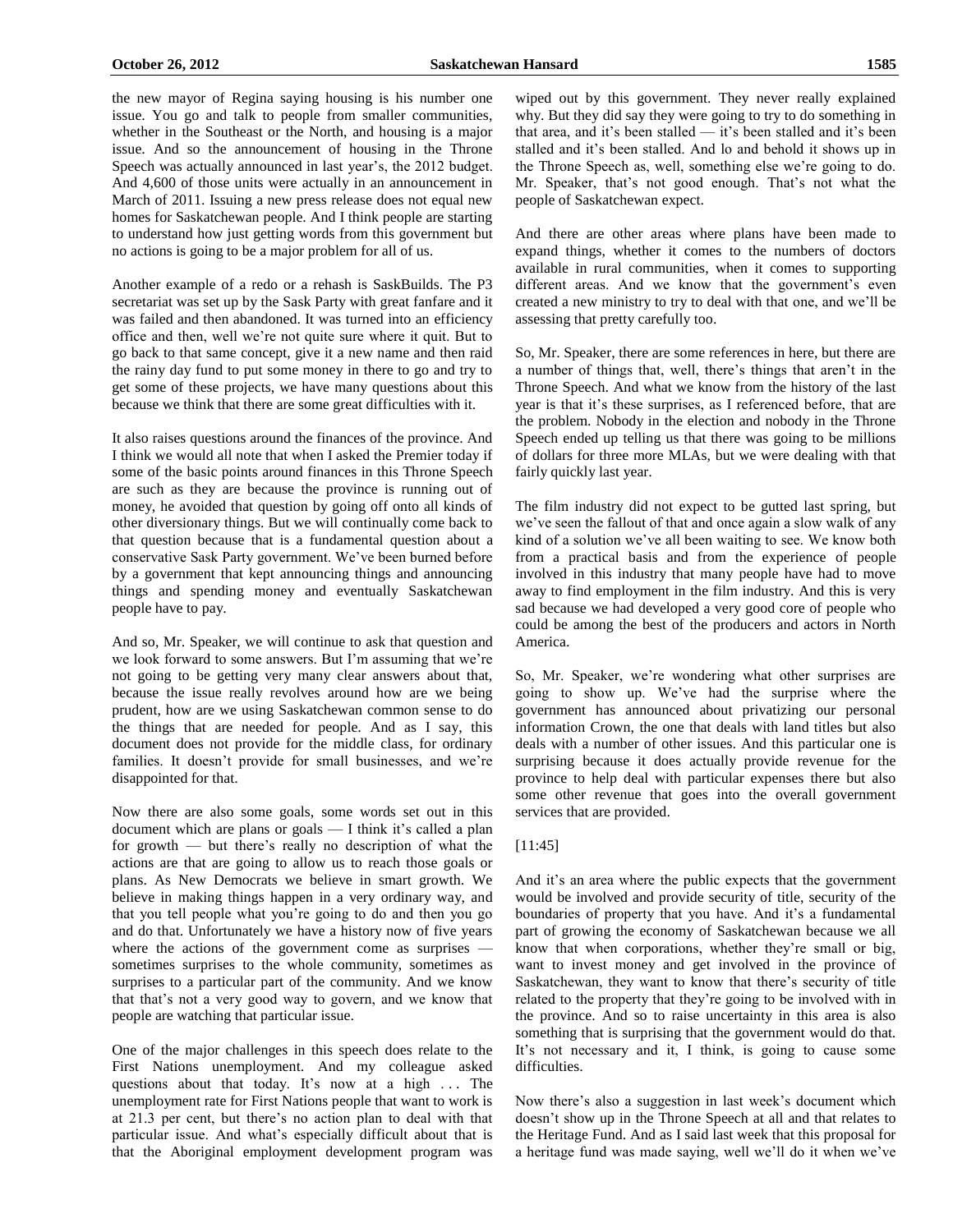paid off the provincial debt. Well then you go and look at the books of the province, and the plan to pay off the provincial debt is at most \$80 million a year. When we started looking at the calculations, it was pretty clear that the monies that would start to go from non-renewable resources into a heritage-type fund which other parts of the world and North America have. They have a very good one they're working on just in North Dakota, just south of us. Alberta has something that's similar like that, Alaska . . . Places where there's great revenues from non-renewable resources, people make some very prudent decisions about how to provide for future generations.

But the suggestion we get from the Sask Party is, well we'll start putting some of that in when the government has paid down the debt. And so, Mr. Speaker, that's 2060 at the earliest. And we don't think that that's a prudent way to deal with this, and we will be saying that directly.

I know some of my colleagues have been talking about it. We've got this time capsule 100 years from now and it might be that we get to open the time capsule before we actually start putting money into a heritage fund. It's that far out in the planning for the province.

And so there's also a brief mention in the Throne Speech about the Saskatchewan employment Act, and it uses the words, we're going to have the most modern legislation. And that sends a chill through many people in this province, because 100 years of negotiation, accommodation, discussion, legislation, regulations has provided a relatively stable work community, work relationship in Saskatchewan. And the way that the government brought out the discussion on this last year with then no public consultation has created quite a number of difficulties.

My colleague from Saskatoon, and all of us helping him, went around the province and listened to people, and once again it was this uncertainty and this fear about what the government might do. We know obviously from the Throne Speech that something is going to come forward here, but once again we're not getting the details, and we're also getting intimations of things that we're very uneasy with.

When you look at the document that went out to the public, it challenged many basic things that people have expected as part of the work contract if one lives in Saskatchewan, and we're very concerned about that. So I think that the Throne Speech in that area ends up being something that just creates difficulty; it doesn't assist in the further development of our province.

Now you end up wondering where and why the government is being so, I guess, closed or terse or not really saying what they're going to do. And as I said before, we've had enough surprises from this government that we're apprehensive about it. We know that the public is apprehensive about this. And so it's, as I indicated before, some of the privatization initiatives are of concern. And I mentioned before, the personal information Crown, ISC. We think that and we know the public thinks that this is an idea that maybe should be going back into the rethink category.

But also we have this suggestion around the SaskBuilds or the P3 secretariat. And I think that often the people, you know,

public, and maybe even members in the legislature don't always realize what we're talking about here. Well one of the advantages of being a government and having a good credit rating in Saskatchewan now, which we all appreciate — and it's taken a lot of work to get it back into a situation where it is now — is that when you have projects that are important for all of the people of the province, that you can then secure the funds to actually build the project.

Now one of the questions always becomes then is how you finance those things. And the P3 secretariat says, well we're a little uneasy about borrowing the money to do a project which we think is important. And let's go to some, like a project like the new bridge in Prince Albert, and it's important for a new bridge in Prince Albert, and it's also important for the old bridge in Prince Albert. Now practically what happens is that for the economy of Saskatchewan, let alone the economy of Prince Albert, but for the economy of Saskatchewan we need another bridge in Prince Albert.

Mr. Speaker, for the economy of Saskatchewan, we need to make sure that the bridge that's in Prince Albert has been rejuvenated, fixed, and we also need another bridge. But this is the perfect kind of example of where the government may set up a P3 because it will have a guaranteed load of traffic which could pay a toll. And there aren't many places in Saskatchewan where you can actually control the traffic around a particular place.

So if we had a toll road to Moose Jaw, well we'd go four miles north, or two miles north and go on the grid, and get around it. And that's true pretty well anywhere in Saskatchewan. But when you get up to Prince Albert and we want to get across the river, you have a choice. You go across that bridge, or you go down and maybe find a ferry if it's the right time of year that ferries work, or you go another direction and see if you can get a road or another bridge. But that ends up being a lot of miles or a lot of kilometres added on to your trip.

So in Prince Albert, are we going to see this government come forward and say, oh we've got a great idea; we'll put a bit of money in there, you know, maybe the municipality puts something in, but what we'll really do is we'll get a company to build a bridge and then we'll put a toll both on the old bridge and the new one so you can't escape it. Or like most places often do is you only put a toll going one direction because you assume people want to come back. And all of a sudden you've got a line of cash that'll come and pay for a particular facility.

And who's going to pay that? Well businesses are going to pay it to make sure they get to the North. But, many, many people who rely on Prince Albert as a centre for commerce from all of the northern communities would also be hit with that. Well many of us in Saskatoon and Regina, maybe we'd pay the toll once a year or something when we went up that way but, Mr. Speaker, we're wary of the wording that we see in this Throne Speech and that we've heard in the more deluxe version last week, and we're wondering if there are other places where this kind of thinking will prevail. So, Mr. Speaker, I think that there are some real concerns about the concepts and the ideas that have been set out here.

Now when we have the tradition or the concept — clearly it's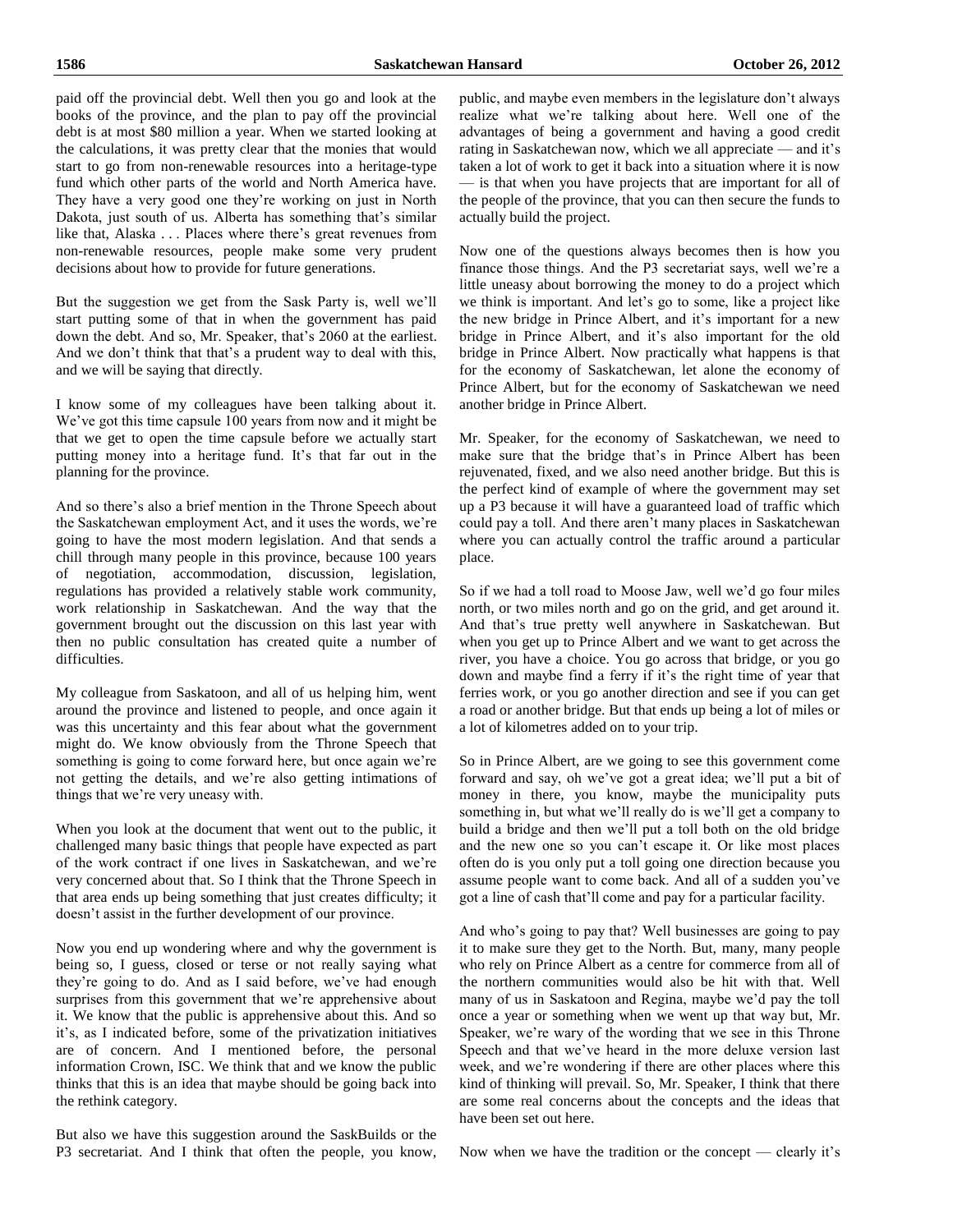over a hundred years that throne speeches have been given in the province of Saskatchewan and before that it was in the North-West Territories legislature in this particular part of North America — but there's always been a tradition that this is the place where you do set out your plans and goals for the province. And I think that kind of the events over the last 10 days raise a question about that respect for this institution. And I will talk about this more often maybe than some others, but I say that it ends up diminishing the role that we have as legislators in this province when the executive branch, the Premier, ends up going to another place because then he gets to give the speeches as he's so bluntly stated. Because one of the reasons that you have the representative of the Crown give that speech is that it can then be given in a measured, well-toned way that does set out the plans for the province that allows for us as government and opposition to then debate it here in this House. And, Mr. Speaker, anything that diminishes the importance of that role, diminishes the importance of this House is wrong, and we will fight against it because that is just not how things happen.

We also know from the last few years that we've had fewer speeches to the throne from the ministers of the Crown. And we've lost what has been a tradition that is easily revived. And maybe I challenge the Premier and the people in the legislature to bring back at least a portion of speeches from ministers in each department where they lay out some of the goals and objectives of their department or ministry so that, on the record, we can get some sense of what it is that's going to happen in Agriculture or what's going to happen in Health or what's going to happen in Highways or Education, post-secondary. All those kinds of speeches that are . . . You know, sometimes they're summaries of what's going to happen but at least we end up having that on the record that we can go back and refer to.

And, Mr. Speaker, we haven't had that type of information for a few years. And I remind the Premier that this may be something that he should be doing because it's part of how this institution works. And I think it's important that people across the province have both this chance to see it on their television screens, go and look at the web information, but also go and see the transcripts of what's been said.

# [12:00]

And it may be that the Premier delivers his speech outside of this place, and not having the Lieutenant Governor doing so, he can control the message. It may be that he doesn't have very many ministers give comments about what's going to happen in their ministries because he wants to control the message. But, Mr. Speaker, the public wants to know what you're going to do, not how you've controlled the message. And we will continue to ask questions about that particular issue.

Now over the last few days, we've seen the results of democracy at both our municipal level and also at the First Nations elections. And we're very pleased to welcome all of the new municipal council members and mayors, school board candidates, and we look forward to working with all of these people. And we know that regardless of which position people are elected to or that they've run for, they all come with the same goal which is to serve the people of Saskatchewan, and we want to say thank you to all of the successful and the unsuccessful candidates. And as was mentioned earlier, special congratulations to the FSIN leaders, Chief Perry Bellegarde and Vice-chief Kimberly Jonathan, as well as some of the others. But those two are the ones that have higher profile in the news this week because once again the leadership within the First Nations . . .

And then also congratulations to the people who've been elected in the Métis leadership as well because they have to be partners in what happens in this province. And we know that the connections and the ability to work together is what's going to allow us to move forward. And so, Mr. Speaker, when the Throne Speech kind of leaves a lot of things out or we have a record of a government that surprises everybody, we all get concerned about what is the future for our province.

In a couple of minutes I'll be introducing an amendment to this motion in support of the Throne Speech because, as I said last week, the Throne Speech had to do much better than the booklet of rehashed ideas that we got last week because there's no actions; there's no plans as to how we're going to do these things. And as I've said a number of times, this Throne Speech didn't do better, but the people of Saskatchewan deserve better.

So, Mr. Speaker, I move:

That the motion be amended by adding the following:

And that this government no longer enjoys the confidence of the Assembly because it has allowed its ideology to trump common sense when governing. It has introduced an agenda of privatization which puts politicians ahead of people, and it ignores the middle class and small businesses of Saskatchewan.

So moved. And this is seconded by the member from Athabasca.

**The Deputy Speaker**: — The Leader of the Opposition has moved the following motion:

That the motion be amended by adding the following:

And that this government no longer enjoys the confidence of the Assembly because it has allowed its ideology to trump common sense when governing, has introduced an agenda of privatization which puts politicians ahead of people, and ignores the middle class and small businesses of Saskatchewan.

Is the Assembly ready for the question? I recognize the member from Athabasca.

**Mr. Belanger**: — Thank you very much, Mr. Speaker. I'm very pleased and honoured to stand up to respond to the Throne Speech in the year of Our Lord 2012. I've heard that phrase before.

And I want to point out, Mr. Speaker, it's a great honour for me to again represent the people of Athabasca. As we all know, it's certainly a lot of work. It's a lot of challenge. And for the two northern MLAs and those that live in the far southwest and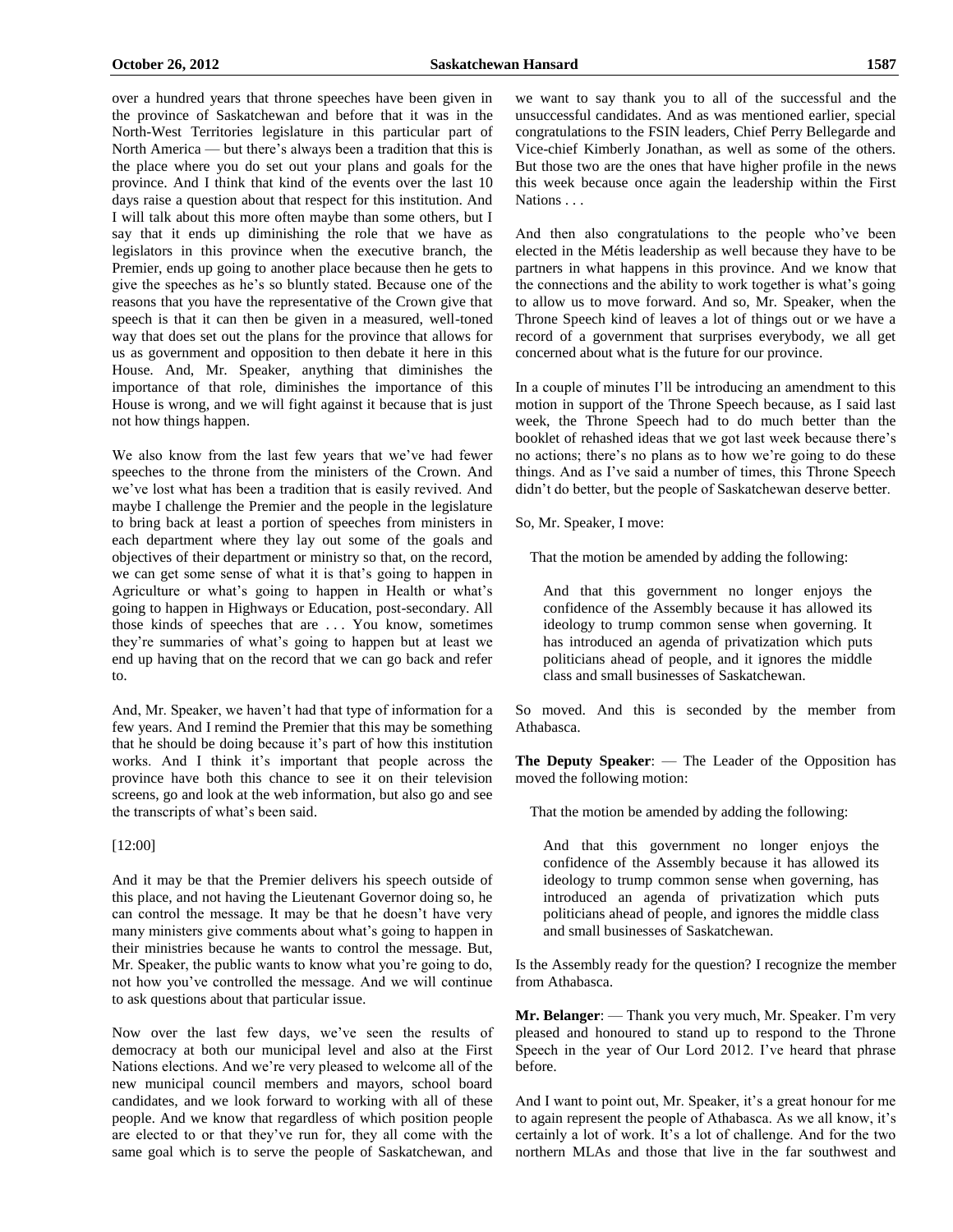southeast corners of our province, we know travel and the demands on your time and family members, the loss of valuable time with your family and friends, those are some of the sacrifices made. You become an MLA and travel to Regina to take part in this great hall of debate, and great hall of democracy, so to speak. And certainly, Mr. Speaker, I say it's an honour, and I want to thank the people of Athabasca for their kind support and their kind help.

Mr. Speaker, when I look at the Throne Speech and I look at the reality of how the Sask Party is governing and the reality that we're going to be facing fairly short . . . in short time here as a province, because there are some troubling clouds looming on the horizon. We've always maintained that, and that you got to be very careful and prepared for the rainy day and prepared for the time when Saskatchewan has to really, really get ready for some of the troubling clouds that we see on the horizon. And those are some of the messages that, you know, that I want to share today with my response.

So I liken the whole notion of the Throne Speech to the reality of governing and what the Sask Party are actually practising out there is like a bad marriage, Mr. Speaker. And the reason why it's a bad marriage is because the reality of what the challenges are in the province, and the glossy presentation of the Throne Speech, don't match up at all, Mr. Speaker.

And I watched with great interest yesterday as the government was having their Throne Speech read out, that half the Sask Party caucus was asleep. You know, they're sitting there, they're fidgeting, and they're off to dreamland. And maybe half of them are wondering where the P.A. [Prince Albert] bridge allocation was and half of them were wondering where the DISC [Disability Income Support Coalition] program was at, half of them wondering, I wonder how long the good times are going to roll. And, Mr. Speaker, the only exciting thing that happened yesterday in the Sask Party caucus during the whole Throne Speech debate was somebody's cellphone went off. And that's when the attention focused on them. Somebody's cellphone was beeping and everybody said, whose cellphone is beeping? That was not the point, whose cellphone it was. The point is they were half asleep because the presentation given under the Throne Speech was boring, Mr. Speaker. Especially when you have to mention some project six times in a row and six years later, you're still mentioning it in the Throne Speech. Like how boring is that?

And today my leader made reference to a tired, old government. They've been there six years, Mr. Speaker. They are a tired, old government already, Mr. Speaker, because the good times are going to come to an end. And I don't know where to begin, Mr. Speaker, to begin criticizing the actions of that government versus the glossy presentation they made in their Throne Speech, Mr. Speaker.

I say to the people of Saskatchewan that it's all hogwash, especially when you have to mention one project six times over the past several years, Mr. Speaker, and that's the twinning of Highway 11. I think it is mentioned six, six times, Mr. Speaker. Like enough already. I think people are getting the message that this road is being fixed. And I think maybe it's time that they get a new agenda going, that they get a new vision, and they get a new plan, Mr. Speaker.

I don't know where to begin as to what this government is doing wrong, Mr. Speaker. I go back to the reference of a bad marriage. You have an uninterested party in a sense that sometimes in marriages that happens. And the people of Saskatchewan are looking at this government and saying, when did we give them the agenda to privatize our Crowns? When was that given to them, Mr. Speaker? It was never given to them. When did the people of Saskatchewan give them the agenda to go to war with our working people, our working men and women, Mr. Speaker? They never got the agenda to do that, Mr. Speaker.

And then they went to war with our teachers, you know, where the teachers are very, very unhappy with some of the activity that they got. And I want to make reference when I went to the STF [Saskatchewan Teachers' Federation] gathering, and what they said was when we went to visit these teachers . . . And they had a nice, glossy black box that were sitting at each of the teachers' tables — maybe you were there, Mr. Speaker — and in this . . . The box is really fancy. It even it had a little ribbon on it. And the teachers thought, well maybe this was some chocolates, you know, as an apology for the manner in which the teachers were treated, Mr. Speaker. And so they unwrapped the ribbon, this nice black, fancy box, and they're wondering what was in there. The box was a fairly elaborate, elegant box. So when they opened it up, what did they find in there? They found a carpet — a piece of red carpet that they took out of this Assembly as a gift to the teachers.

Now, Mr. Speaker, everybody's going around saying, what're you doing sending a piece of red carpet to the teachers? What is that about? That's how disorganized and disjointed these guys are. So one of the teachers said to me, we don't want a piece of the red carpet from the Assembly. We want a piece of wall, they said. We look around, Mr. Speaker, and we keep asking them, why do you insult the teachers by sending them a piece of red carpet from this building? Like what's the message there, Mr. Speaker? These guys got it all wrong. They're a tired old government. You look at their front benches, Mr. Speaker. They've only been there six years and they're tired, they're old, and the pressure of governing finally affected the way they think, Mr. Speaker.

Now let's go down the list again. The Aboriginal community, Mr. Speaker, they've gone to war with them. They've gutted the Aboriginal employment development program. We hear the numbers have gone up in terms of the unemployment, Mr. Speaker, for both First Nations and the Métis people. So you see they've gone to war with them, Mr. Speaker. And Lord knows under the immigrant file, they've also squandered the opportunity for Saskatchewan to grow because they're going to war with the immigrant community, Mr. Speaker.

And now the other part they're going to go after now is the environmentalists, the people that really are concerned about our environment. Well they're going to shut them down too, Mr. Speaker. They're going to shut them down too, all in the name of saying that we're in charge and we're not going to listen to anybody else that's going to have anything to say about the future of Saskatchewan, including those pesky environmentalists that keep getting in the way of the Sask Party government, Mr. Speaker. Those people have a right to speak, and their right to speak and to exercise their democratic right to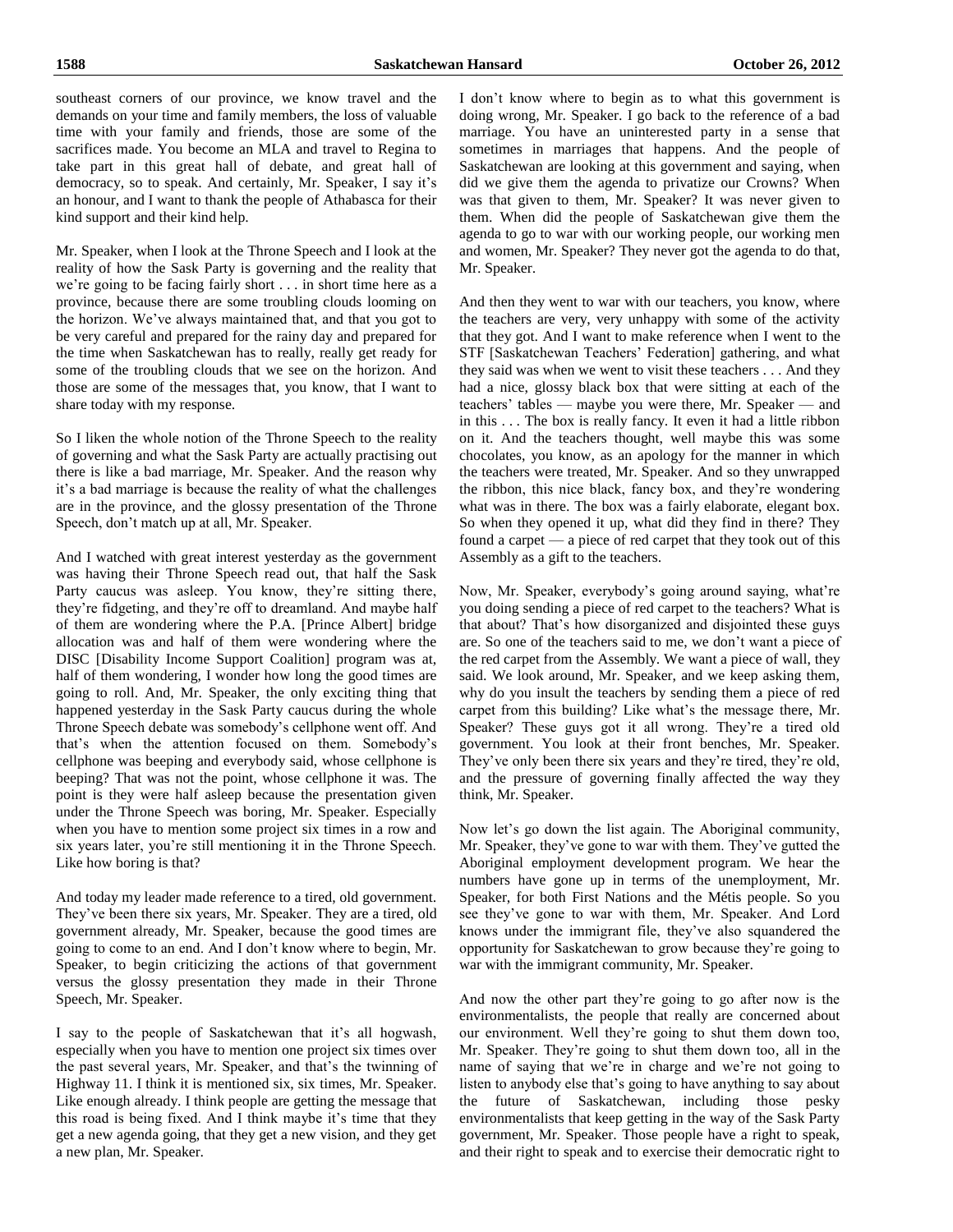come here and tell people what this government is doing wrong is being, every day is being severely cut back. And there's ways and means that this government is doing it but they're very, very quiet on how they do it. And, Mr. Speaker, people know that.

And most recently some of the activity around the disabled file, Mr. Speaker, it is very, very, very discouraging when you see that some of the programs that they're highlighting in the Throne Speech does absolutely nothing for a lot of disabled people. And we're going to talk a bit about that at a later time, Mr. Speaker.

But what I want to do is make sure we talk about northern Saskatchewan because that's where I'm elected from. And we want to make sure that we respect all issues in the province but primarily because we're from northern Saskatchewan, I want to talk about the Throne Speech and exactly what the North and how the North was impacted.

Four thousand, five hundred words in that document, Mr. Deputy Speaker, the Throne Speech — 4,500 words, Mr. Speaker. And you know what happened? Not one of those words made a reference to the North. Not one, Mr. Speaker. Why, Mr. Speaker? Because they, the Saskatchewan Party, had made it within their language, within their activity, within their thinking, that the North is not getting anything. So I list off the disability community. I list off the environmental community. I list off our teachers. I list off the Aboriginal people. I list off rural Saskatchewan. I list off those that want to protect the Crowns for our ownership. And now I list off the North as people that the Saskatchewan Party has totally ignored and has gone to war with some of these groups. And, Mr. Speaker, that's a crying shame.

So you go back to the glossy presentation of the so-called Throne Speech versus the activities and the actions in the budget of the Sask Party. You can see that this is indeed a very bad marriage, Mr. Speaker, because all they're doing is promising things and they're very, very short on delivery, Mr. Speaker, very short.

Now today we talk about the northern agenda, and we're talking about highways today. My colleague from Cumberland brought a group in from Wollaston Lake, and they're talking about their highway. And they're very concerned because they talk about the incredible challenge to Wollaston Lake in terms of having access for food, for medical supplies, for gasoline, and so on and so forth. And what happened, Mr. Speaker, is Wollaston Lake people said, well maybe these guys will be good and they'll finish off this road because they told us in 2008 under the former minister of Highways, by the fall of 2012 you'll have your road. You'll have your road. And what happens, Mr. Speaker? Wollaston Lake people have showed up here and are saying, where's our road? Where's our road? It's not done yet.

#### [12:15]

And, Mr. Speaker, they've got a meeting with the Minister of Highways, and I pray the Minister of Highways gets up at the meeting and says, yes, we've done wrong. We promised. We should follow through. That's what I hope he says, Mr. Speaker. He should say, I hope, we promised that. We should follow through to the people of Wollaston.

And, Mr. Speaker, why should he do that? Not because the NDP committed to that in 2007, Mr. Speaker. Because his own colleague from Cypress Hills, who was the former minister of Highways, he made that commitment to them. And all of a sudden, as soon as he made the commitment, the money's gone. So today I want to ask the minister, when he has the meeting with the people of Wollaston Lake, you make a commitment, follow through and show them the money. Show them the money, Mr. Minister, because that's where action will speak louder than words. And so far all we've seen from this government on northern issues, Aboriginal issues, and highways is just a bunch of fancy words and rehashed announcement as the Throne Speech has indicated from time to time during the presentation of the entire speech, Mr. Speaker. So I want to share with the minister and I want to send a copy to the member from Cypress Hills, their very own commitment to Wollaston Lake, Mr. Speaker, their very own commitment. And I'll ask that to be xeroxed and presented to those two folks.

Now, Mr. Speaker, why nothing from the North? The minister alluded today to a highway being built for the mining sector. Now let us be very, very clear, Mr. Speaker. We in the NDP support any development when it comes to highways for mining companies. There's no question in our mind that's important to the northern economy. We have a great relationship with Cameco and Areva and the many other mining companies, and the First Nations and Métis people and non-Aboriginal people of the North embrace their partnership with the mining sector. The problem is you can't just build the road for the mining sector. You've got to start building roads for the people that live in that area because it has a direct relationship as to how they view industry, Mr. Speaker.

They want to have access to safe highways. They want to have access to year-round supplies for gasoline, for food, for medicine, and the list goes on. And yet this Sask Party government has denied them that opportunity. And it doesn't stop, Mr. Speaker. It doesn't stop at Wollaston Lake. In fact it's being felt in Cumberland House. It's being felt in Pelican Narrows. It's being felt in Dillon. It's being felt in Patuanak. It's being felt in Turnor Lake. It's being felt in Black Lake. It's being felt all throughout the North.

So what happens with this government is they turn around, they announce this million dollar road — which we support, which we support — but they don't put anything else in the North to help people with safety and the critical issue of making sure that they have decent highways in northern Saskatchewan. But to build a highway for resources, they're right on it. To build a highway for people, they show no interest despite making that commitment themselves, Mr. Speaker, despite making that commitment from themselves.

Now what's really important, Mr. Speaker, is the people of Wollaston Lake and the First Nation and Métis people of the North are coming here to the province and they're telling the provincial government and they're telling the people of Saskatchewan, look, we know we're doing great by contributing to the economy, to the mining sector. We know we're doing great by contributing to the wealth of Saskatchewan through some of our hydro power stations in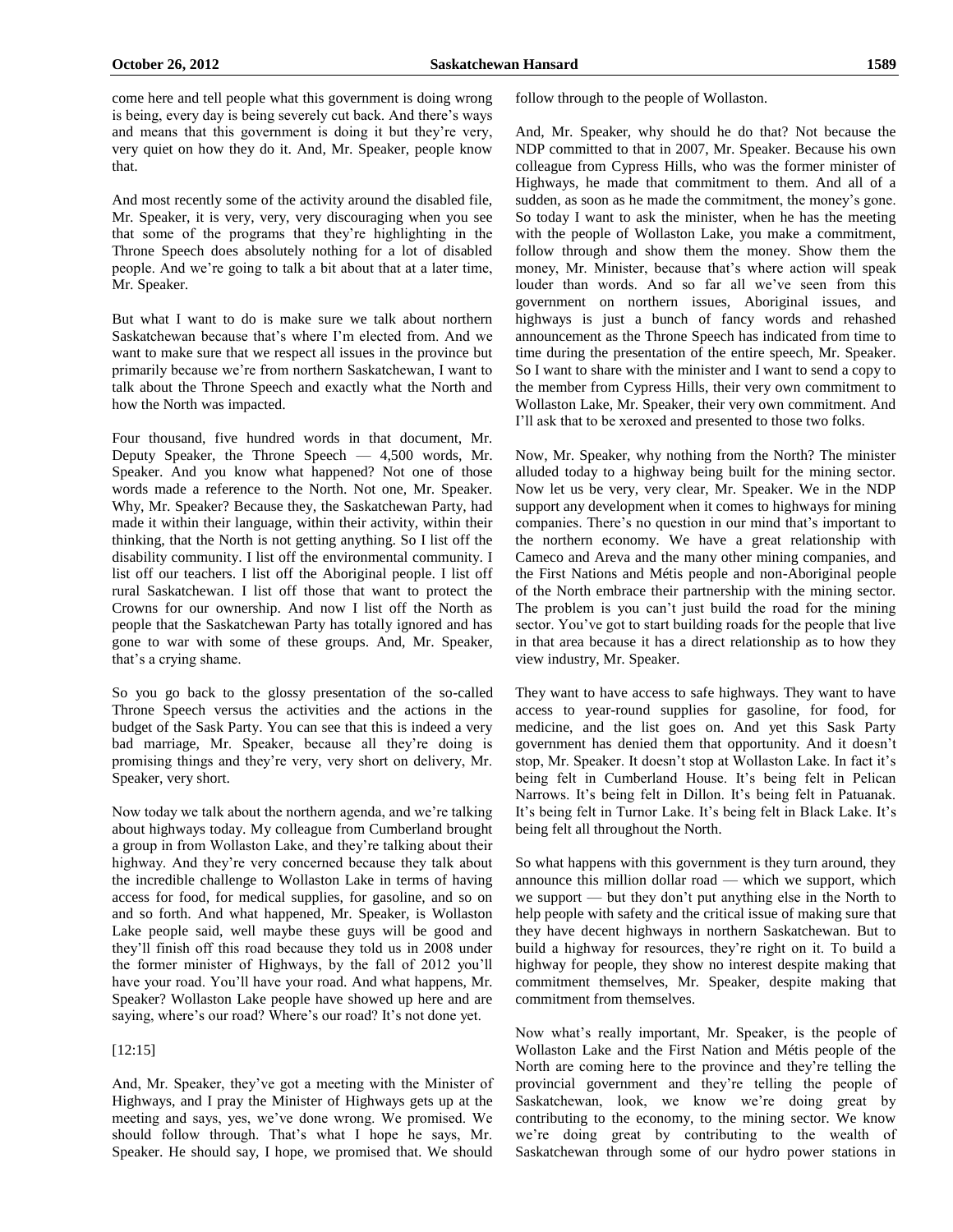northern Saskatchewan. We know that there's tourism opportunity. We know that there's oil and gas. We know that there's forestry. The North is rich. It's an abundant source of resources for the people of Saskatchewan, and the people of the North want to share it.

But what they're saying to the people of the province is, why don't you let us have our fair share? Why can't we have decent houses? Why can't we have safe highways? Why can't we have commitment from this government, Mr. Speaker? Because this government is going to war with northern people, with the Aboriginal people, with the working people, with the teachers, and the list goes on and on and on. And that war, Mr. Speaker, is not going to stop until we get rid of the Saskatchewan Party.

And, Mr. Speaker, this Throne Speech does nothing but simply misdirect or redirect people's attention to the fact that they are building an economy for some of their corporate friends and that's about it, Mr. Speaker. That is about it. So once again the people of the North come here. They travel hundreds of kilometres. They're asking for the road to be finished to Wollaston Lake. They're asking for the road in my area to be worked on. And they're saying, in your haste to haul out the resources out of the North, can you at least lay down some pavement for us? Can that at least be a legacy for the Saskatchewan Party? Because why? Because you promised us in 2008. You promised you would do this and you didn't deliver. Mr. Speaker, they did not deliver.

Now what I look at, Mr. Speaker, is quite frankly the northern people and the northern part of our province does a great amount, a great amount in terms of contribution to the tax base, to the economy, to the wealth created for the province as a whole. And all the northern people are saying is, just give us our fair share because we're tired of travelling on dangerous roads. We're tired of travelling on gravel roads that often are washed out in the summertime. We're tired of travelling roads that are iced up during the wintertime. And we're tired of travelling on a ferry that's fairly old in the Wollaston Lake's case, that come out during the 1970s. And they're tired of having that barge break down steady. And what did they want? They wanted a road so they wouldn't have to have that barge service there.

And, Mr. Speaker, to operate that service, how many thousands, hundreds of thousands of dollars did that cost? So in the long run, the people of Wollaston have a very good argument. It's going to save the government tons of money over a period of time. So why don't you invest in our community highway, the community access highway, Mr. Speaker?

And one of the things that's really disappointing me, Mr. Speaker, is the fact that when we lost government in 2007, a good example is the people of Cumberland House came to the Assembly and they called the minister's office and they asked them, can we see where the project for our Cumberland House road — which I think is 123 — and where's the money? Why aren't you guys fixing up that road? And I think one of the staff members said, the money was never there. That was the response from one of the staff members at the minister's office, Mr. Speaker.

because, quite frankly, Mr. Speaker, the bottom line is the money was allocated. Because no minister, as the minister alluded to during estimates, no minister can make any kind of commitment unless it's gone through its due process, Mr. Speaker, and that due process is called a budget And, Mr. Speaker, we can't make any kind of announcement unless the budget has been approved, not from within the department but from the Treasury Board and from the cabinet. So it's a fairly rigorous process which the Minister of Highways explained in committee, how it worked. Because I knew how it worked but I wanted to see if he knew how it worked. He was fair in the sense of saying this is how it should work, and this is how it does work.

So what happened, Mr. Speaker, is they can't, they cannot, make a commitment or announcement unless it's gone through that fairly rigorous process. So when we announced the highway to Cumberland House, the improvements then, Mr. Speaker, we obviously had to follow the same rules that they follow and the same process. Why did somebody in that staff turn around and say, the money was never there. Why would they tell the people of Cumberland House that, Mr. Speaker, the leadership? And I'll tell you, I have my theories as to why, Mr. Speaker. But that's exactly the point of why people don't support this government and certainly why we don't support the Throne Speech and why we're going to watch very, very carefully what they do, what they do when you talk about these objectives and these plans for the future when it comes to their budget, Mr. Speaker.

And I tell the people of Saskatchewan it's like a bad marriage. It's like a bad marriage because you have one partner that's willing to do a lot of the work but quite frankly the other partner's sitting down, not working at anything to resolve these issues. And, Mr. Speaker, that bad marriage is going to come up and as we all know, as we all know sooner or later that issue's going to come to a front.

And, Mr. Speaker, the people of Saskatchewan are going to reject the Saskatchewan Party. They're going to divorce their ideology. They're going to divorce them from government because they've broken too many promises and tried to manoeuvre their way out with glossy little presentations called the Throne Speech, Mr. Speaker.

So I'll look at some of the issues that we talked about. And, Mr. Speaker, I can tell you, I can go on and on about the union and the proud men and women that work in our service. They do a great amount of work in health care. They do a great amount of work in infrastructure and they do all these wonderful things. And yet you wonder why is the government, the provincial government, still going to war with their lean program, Mr. Speaker, and also with the manner in which they treat our working men and women?

And these working men and women are not going to go away. They're going to continue fighting like the North. They're going to continue fighting this government right till the bitter last day, Mr. Speaker. And they will continue that fight for many, many years.

That was meant to mislead the people of Cumberland House

And I turn around and say, well if they have this lean project, why didn't they express it? Why didn't they do the lean project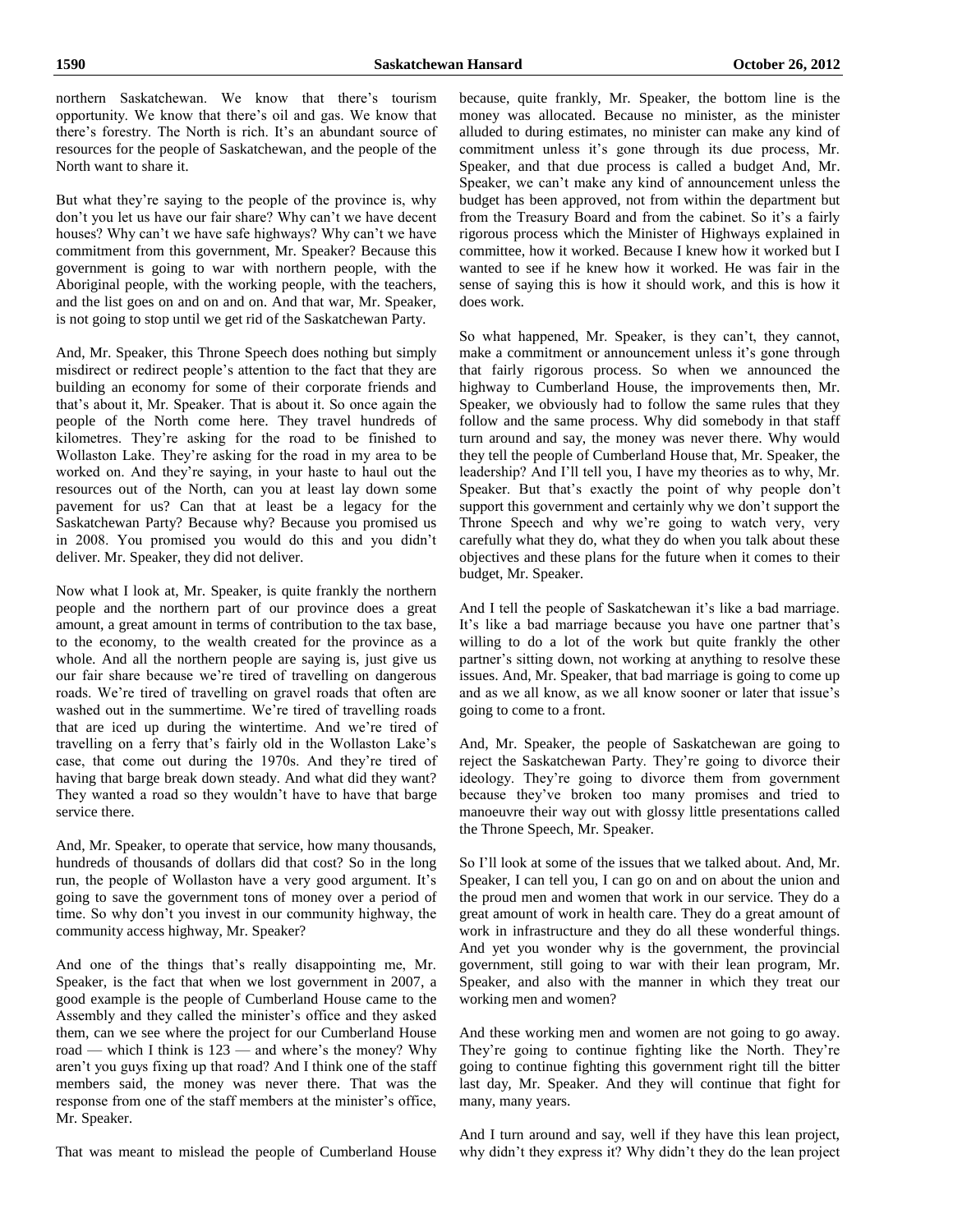for the current Sask Party caucus? Pare out those three extra MLAs you want. We don't need three more MLAs. We need three more snowplow operators. We need three more people working in the health field, Mr. Speaker. We need more doctors. We need more nurses. We need more teachers. We need all these wonderful people out there working instead of having three more additional MLAs.

Did they campaign on that? Absolutely not, Mr. Speaker. But they didn't make reference of that in the Throne Speech. You know why? Because the people of Saskatchewan don't want that. They rejected that idea and they still reject that idea because it doesn't do anything good for the people of Saskatchewan or anybody else except the Saskatchewan Party in the hopes that they can gerrymander the next election, Mr. Speaker.

Now I look at the other issue — taking rural Saskatchewan for granted, Mr. Speaker. The people of Saskatchewan, rural Saskatchewan, reached out to these guys and they supported them. But right away, Mr. Speaker, you see cuts to the AgriStability Act or the AgriStability program. We want to see what those cuts and the impacts are going to be felt throughout rural Saskatchewan.

One of the most recent examples, they tried to do away with SaskTel's wireless cell service, Mr. Speaker. We got on that as an opposition, and what did they say? Well, Industry Canada took away our frequencies so SaskTel can't operate that service, so 8,000 rural Saskatchewan people. Well, Mr. Speaker, they got a bunch of folks really upset and they said, well because SaskTel has an older system. So we turn around and say, well why would you want to hurt rural Saskatchewan? That's good for the small business community, good for the farm families, good for all these people that live in rural Saskatchewan. Why would you want to take away that service? Well because we have another private sector player coming on, Xplornet I think is the name of the company.

Well, Mr. Speaker, they have a data cap which means that they only have so much information they can download. Secondly, what they call their footprint is not as great as SaskTel's service, which is a lot smaller. And the worst part is their fees are higher. So the service is less. The options for service is less, but the costs are greater. And what happened? Instead of defending and supporting rural Saskatchewan, these guys let ideology trump common sense in saying we're going to bring Xplornet in.

And, Mr. Speaker, after a few days of opposition criticising that move and the 8,000 people that are impacted by that decision, all of a sudden they said, oh, Industry Canada changed their mind. We got our frequencies back to 2014. And I said, well number one, we got to make sure we never lose those frequencies. And number two, if you would stop taking the money from SaskTel's bottom line, they could re-invest money into their system to make sure that this service is never interrupted, Mr. Speaker.

But what they've done was they stripped SaskTel of any profits they have, and they took in their spending — we don't know where yet — but they took the dividends and they stripped SaskPower, SaskTel, all these Crowns of any dividends. And, Mr. Speaker, when you do that, when you do that, that's contrary to good business practice. That hurts the Crowns, Mr. Speaker. It hurts the Crowns. And that's why we on this side allude to the fact that the Sask Party has a privatization-by-stealth agenda when it comes to the Crowns, and none of that was mentioned in the Throne Speech, Mr. Speaker. And what all they've done, they re-announced and rehashed some projects they started; up to six times they re-announced that, and once again to the Throne Speech, they announced that again, Mr. Speaker.

So I look at all these issues that . . . There's so much more that I'd like to say. They give us a time limit of how we respond to the Throne Speech. And I listen to some of the backbench, the backbench as they get up and say some of these things that they're supposed to say. I'll tell you that you'll never get into cabinet if you deviate from those reading notes that you're given. So you get up and you read out the notes that you're handed and don't deviate. Just stay on message, okay, because that's the agenda. Some of you guys have been here for a while. You just follow your script. Don't deviate from the script because if you do that, your chances of being in cabinet or getting that extra 1 kilometre of road paved in their constituency will be squashed.

So don't deviate from your script, backbench, because that's exactly what you're there for. You're not there to talk about a brave future. You're not there to talk about fairness. You're not there to talk about equality. You're not there to represent your constituents on a wide variety of views. You're there to just simply do your script, do as you're told, and say what you're told to say when you're told to say that, Mr. Speaker.

And that's what my point is today. The Throne Speech, they know, they know it's not strong. They know that the Saskatchewan people can read all through this whole presentation, Mr. Speaker. And if they ever get up in this notion, any of the backbench saying look at all these wonderful things we're doing, who they should thank today, Mr. Speaker, who they should thank today was the Alberta government. And I'll tell you why. Because when the Alberta government said to their private industry folks, we're going to look, we're going to review the royalties of our oil and gas, well guess what? The big boys, the oil and gas boys said, well we'll see you later, Alberta. We're heading to Saskatchewan.

That work began in 2001, and who was the leader at the time, Mr. Speaker? It was Lorne Calvert. He reduced the royalties. He brought in companies, and they're ready to make all kinds of deals with the Saskatchewan people. And as a result of some of that work when the Alberta government announced their royalties change, people knew that Saskatchewan was going to start to boom. And this began, Mr. Speaker, as early as 1998.

# [12:30]

Now we sit here, we sit here and we listen to those guys, and I can almost guarantee you when Alberta announced the royalty issue with the oil and gas companies that maybe some of their front bench or some of their Conservative connections probably phoned Alberta and said, don't do that, because it'll all come to Saskatchewan and they'll invest in Saskatchewan and they'll make the NDP look good. So I almost guarantee they probably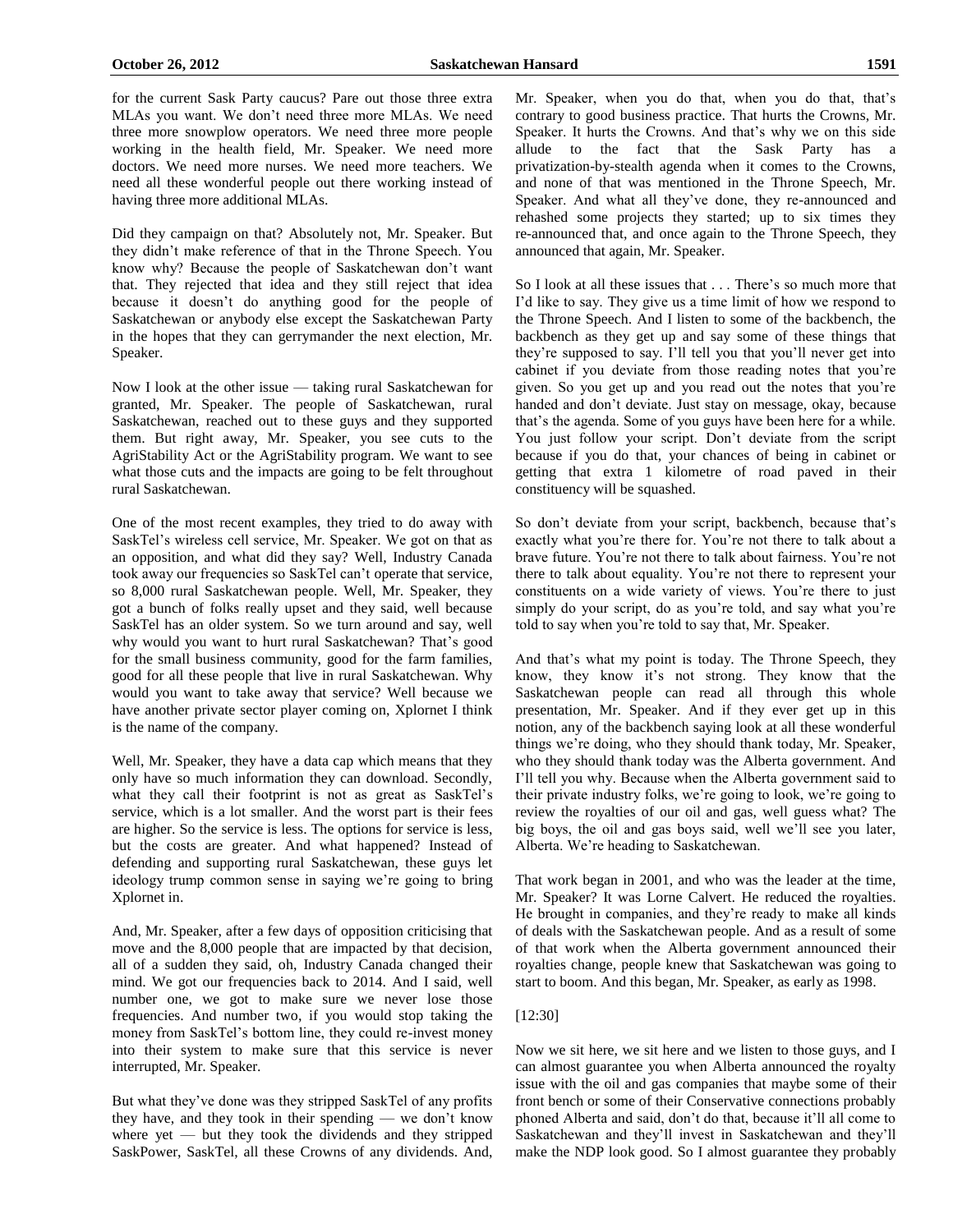didn't want that to happen, Mr. Speaker. They may have talked to their oil and gas buddies — don't come here and invest until we're in government and it'll make it look like we're going all these wonderful things. The big oil and gas boys said, the heck with that. We're here to make some money. We're going to Saskatchewan and, Premier Lorne Calvert, you're a pretty darn good Premier. We think that the royalties that you set up is really good. We know that the NDP are always worried about a capital strike. That's not going to help anybody in the future, so we're going to continue investing in Saskatchewan. And this Conservative government in Alberta talking about royalty issues, we don't want to deal with them any more.

Now, Mr. Speaker, all of a sudden the wheels started to turn, you know, and I mentioned earlier in some of my speeches people like Eric Cline, Eldon Lautermilch out of P.A., people like Maynard Sonntag, these were the people that actually led some of this charge. They were really instrumental in making sure that the entire cabinet was aware of what was going on. So to make a long story short, oil and gas companies migrated to Saskatchewan because they were pissed off at the Alberta government. They wanted to come here and deal. Well they're very upset with the Alberta government, Mr. Speaker. They wanted to come here and deal with an NDP government that had the right royalties, the right environment, the right attitude, and the right leadership, Mr. Speaker.

Now you fast forward four or five years later and there's the Sask Party saying, look at all these wonderful things we're doing, when in fact they inherited all that stuff. Like, get with the program. You inherited all that stuff. You inherited the booming economy. You inherited money in the bank. You inherited a growing population. And they've been saying, look what we're doing. Look what we're doing. And, Mr. Speaker, the people of Saskatchewan know.

So my point being that if you inherit a great economy, a growing population, a proud province, and great job numbers, we simply ask on the NDP side two things: (1) don't mess it up. Don't mess it up, and (2) govern for all people with the wealth that you inherited. Govern for all people. Don't exclude people. And try and follow some of the ideals and examples that the NDP set up for you so you can be a good government, Mr. Speaker.

And what did they do, Mr. Speaker? They started privatizing different Crown corporations, and they blame us for that. We're privatizing, that is what they're saying, but it's all your guys' fault because you didn't put it under some Act five years ago.

Now, Mr. Speaker, what's important is that the people of Saskatchewan sit here and they watch this, and they actually kind of smile because they know it's actually full of a lot of stuff that you find on the ground as you walk through the farm field, that when they claim credit for something they didn't do, the people of Saskatchewan kind of shake their head. They kind of shake their head and say, well as long as it's good for us, you know, we'll tolerate that. But what, Mr. Speaker, what they have done is they're starting to mess up the good bounds that Saskatchewan was in when the NDP were in charge, Mr. Speaker. And the worst part is they're starting to exclude certain people.

And what they're doing is they're using glossy little booklets called the Throne Speech to try and glaze everybody's eyes over in the hopes that they can convince people that they're still doing a great job, Mr. Speaker, because they're not. They simply are not. Any time you go to war with people, and any time you ignore northern Saskatchewan, or any time you ignore highways, any time you sell off a Crown, every time you exclude a certain group and you try and gloss it over with all these fancy little words, Mr. Speaker, you insult the intelligence of the people of Saskatchewan, and they will not forget that, Mr. Speaker.

Now in some of the final points I want to make, Mr. Speaker, and I know there's a lot more that I do want to say, but I'm going to be fairly brief in some of the comments that I want to make is that ... Let's look at the disability program, Mr. Speaker, the disability program — and I think it's called DISC — and they made a reference to that in the Throne Speech.

Now as a result of the DISC program, or the SAID program, you look at what they're talking about is trying to get the disabled community engaged and certainly support them better through the program called the SAID program where you take them off welfare and you put them through this program. Well, Mr. Speaker, they brag about how much extra money that these people from the disability community are getting, and the fact of the matter is, on one hand, you increase their income by 40 or \$50 a month, but then you turn around and you jack up their rents. You jack up the costs of medicine. You jack up the cost of living. You jack up all these things, and then you see that the net effect is that people in the disabled community turn around and saying, well we had more money but where'd it go? Where'd it go?

It got clawed back by the government, Mr. Speaker. And that's exactly my point, that there's no thought put to the program. And right now they're in transition and you look at some of the issues that they're struggling with, the transition phase itself, from the welfare program to the youth SAID program. There's a lot of difficulties in that. That wasn't addressed in the Throne Speech, Mr. Speaker. They didn't talk about that, once again glossing over the issues.

And, Mr. Speaker, from northern Saskatchewan's perspective, we have a leader in the disabled community that is a fairly strong leader. He has been advocating for northern disability issues for years and years and years, Mr. Speaker. And that gentleman's a guy by the name of Gary Tinker.

Now Gary Tinker many years ago — I think it's 22, 23 years ago — he began a walk from La Ronge to Regina here on crutches and he wanted to bring awareness of northern disabled issues, Mr. Speaker. Now one thing that Gary is really upset at right now, Mr. Speaker, is the fact that — and that's why I want to make sure I mention it in response to the Throne Speech — is exactly, and I'll quote from Gary's conversation with me, and this is the quote from Gary Tinker because he's quite mad right now at the manner in which the northern people, the disabled people are being used in northern Saskatchewan. And I quote from the conversation:

The first time when the government announced this big, massive disabled program, well, okay. Everybody was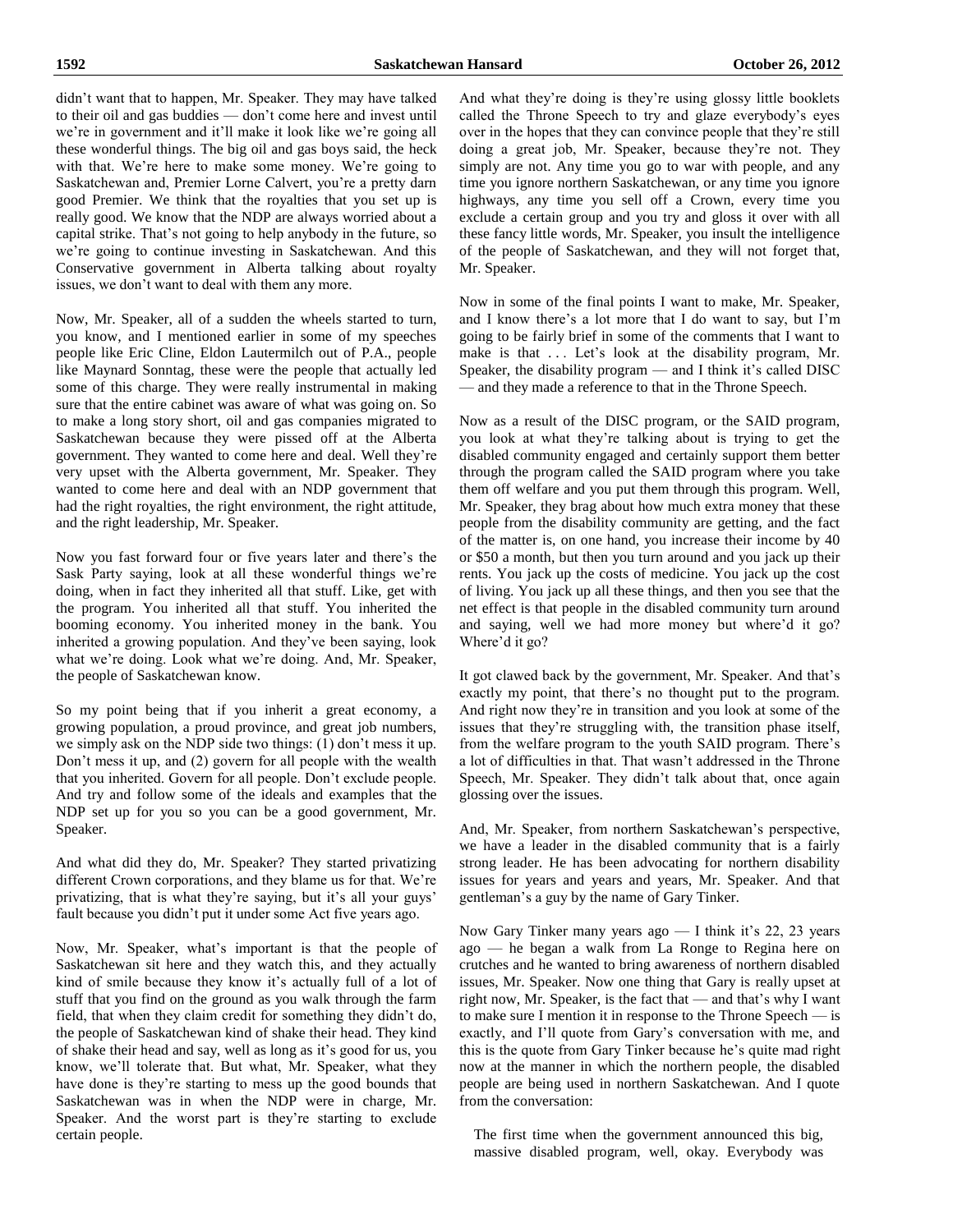excited. They wanted to come up with disability solutions and disability program. That was my understanding. I said, then make sure you guys don't forget the North. There are between 6 to 700 people across the North with disabilities. And when they said disability support income program, and they clapped for themselves, but nothing is happening. Years have gone by and nothing has happened.

Mr. Speaker, that's Gary Tinker. And he was . . . He tempered his conversation and he tempered his comments, Mr. Speaker. And then there's another example, another one of his quotes. Quote:

I don't know what is happening with the government people, with the new people [and I'm assuming he's talking about the Sask Party] and I don't understand why they didn't consult with us when these changes came through. We only have \$60,000 for the people and that money will be gone by the time we get any allocation because the program demands are so high.

Mr. Speaker, so 600, 700 disabled people in the North, I think if my math is right it's roughly \$80 per disabled person in the North. And that's meant to offer admin and support.

So I got a host of comments from Gary and conversations from Gary, who is really upset, not from the fact that he didn't try to reach out to this government to talk about the SAID program or the disability program. It's because he did reach out, he did advise them. He was fair to them: he gave them the opportunity, the benefit of doubt.

And, Mr. Speaker, six years later he's really upset that this government simply did not consult, did not listen to them, and turned their backs on 700 disabled people in the North under this program, and turned around and said, well here's \$60,000 to help you out, Mr. Speaker. That was a huge cut to the Gary Tinker Federation, Mr. Speaker. We have more to say about Gary Tinker's federation as time will permit, but those are some of the examples, Mr. Speaker, those are some of the examples that I'd like to allude to.

Now, Mr. Speaker, what I want to point out, that as an opposition we find that there is a renewed strength, there is a renewed sense of optimism within our caucus. We're going to have a fantastic leadership race, Mr. Speaker. The best is yet to come. We're going to stand here every day and fight against the Saskatchewan Party government. We're going to continue to gloss over their pamphlets and their booklets as they try and convince the people of Saskatchewan doing all this great job.

But we know that there is trouble looming on the horizon, Mr. Speaker. We're seeing some of their corporate friends, that there may be a reduction in investment. We hear some of the mines might not be opening up. There's some concern there, Mr. Speaker. The price of oil and gas is going down. The rainy day fund that they spoke about, well that's also going down. So the question people of Saskatchewan have got to ask themselves, if the government has all this money that they allude to or give the impression they have, why in the heck are they re-announcing projects up to six times? And they've done it most recently with their Throne Speech, Mr. Speaker. It just doesn't make sense. It leads us to believe that there is something funny going on.

We want to get to the bottom of that, Mr. Speaker. We want to find out why they're doing this. What's the bottom line for Saskatchewan's budget? Are there some problems? And, Mr. Speaker, is there going to be any kind of information coming from these guys to tell the people of Saskatchewan exactly where we stand with the resource sector, with our budget, with our programs, and why they keep re-announcing old, rehashed announcements in a Throne Speech presentation which is really important for the people of Saskatchewan in terms of getting some advice and direction as to what the government is planning for the next year?

Now, Mr. Speaker, I want to close off with a couple of points. First of all, I think that the people of Saskatchewan in general want to make sure that while the economy is going good, they want to keep it as strong as they can. They understand that when people are watching — the middle class, the rural people — they're watching television, they're watching what's going on, the primary concern is to make sure that they have stability. And we in the NDP caucus certainly appreciate that point and we certainly want to see the economy continue building and we want to see the economy continued to strengthen, Mr. Speaker. That's what we want to see happening. We want to see recognition in the fact that there are some environmental concerns that are coming forward. There's always that balance, Mr. Speaker. You don't have to compromise one over the other. You really have to begin to look at that balance to make sure things are indeed happening along that front.

You don't have to go to war with our working men and women. You don't have to do that. That'll hurt us in the long run. There's no reason to do that. You don't have to ignore the North with its rich resource base and simply think that you can always take out the resources at no cost to you. Because the people of Wollaston and many other regions come here today to say, no, we're going to stop doing that now. We need to have some investment in our communities.

And, Mr. Speaker, you've got to stop fighting against people that want a true disabled program. They want to see a visionary program. They don't see any evidence of that whatsoever, Mr. Speaker. And I think really, quite frankly, that Gary Tinker comment really hit the nail on the head when he gets so angry, the fact that he felt like he was used. And, Mr. Speaker, at that end of the day he got a lot less money for a burgeoning demand for supporting disabled people to the North, and that really is a slap in the face.

So, Mr. Speaker, I want to point out in my closing comments that I take great pride, I take great pride in standing up today to talk about the deficiencies of this government, Mr. Speaker. They have not been forthright with some of their issues in terms around the management of our finances.

They know there are some looming crises in their resource sector. We know that people in Saskatchewan don't want to see all the resources given away for nothing, that there's got to be something for the future. There's got to be something for infrastructure. When you hear in Prince Albert . . . And the Prince Albert MLAs are way in the back, and they've been silent. When you hear in Prince Albert that you need a new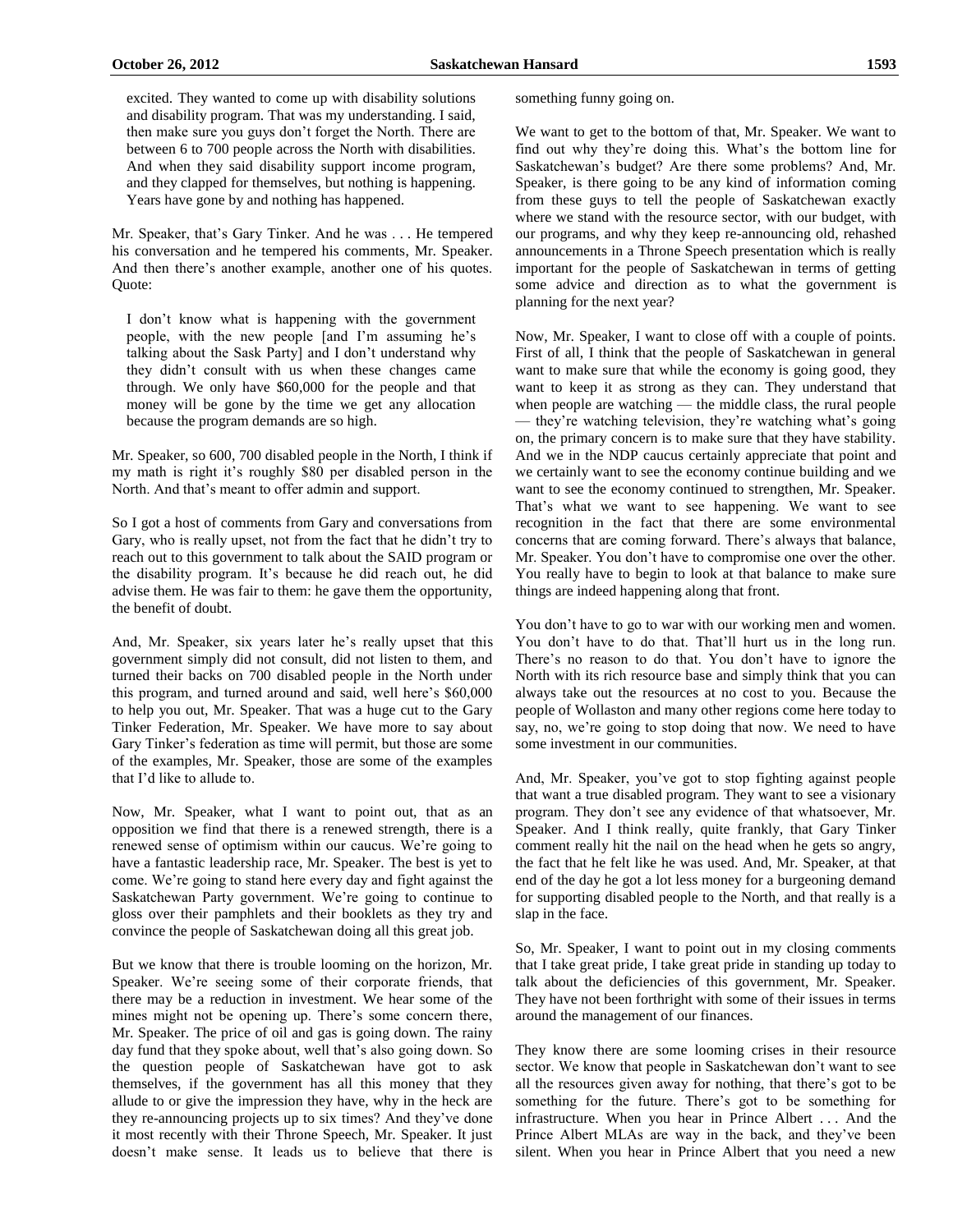bridge because it's choking off economic activity to the area and to the North, and when you hear in Prince Albert that when you shut off the water, water lines are collapsing because that's the only thing that kept the water lines up was the water pressure, when you hear all these issues, Mr. Speaker, and you hear nothing but silence from the current MLAs — and this is happening right across rural Saskatchewan, not just Prince Albert — then you begin to wonder, where did these guys go? Where did these guys go?

The bottom line is they went nowhere. They continue sitting here and singing from the same song sheet. You will not deviate from the notes you're given because that's what you do as a backbencher. But, Mr. Speaker, I think they should stand up, speak up for their people, and begin to present a fair view of what Saskatchewan needs to do to build into the future.

So once again, Mr. Speaker, like I said, we have great opportunity in this fall sitting to present more issues. There's a song in my heart for about 30 issues and I want to get them all out of my chest here before the Christmas season's upon us. So once again, I want to second the motion of the amendment that my leader has made. And of course the amendment is:

And that this government no longer enjoys the confidence of the Assembly because it has allowed its ideology to trump common sense when governing. It has introduced an agenda of privatization which puts politicians ahead of people and ignores the middle class and small businesses of Saskatchewan.

I second the motion, Mr. Speaker.

**The Speaker**: — I recognize the member for Moosomin.

**Mr. Toth**: — Mr. Speaker, it's my pleasure today to stand in this Assembly and speak to the Throne Speech that was delivered yesterday, the government's plan for growth in the province of Saskatchewan.

But first of all I'd like to acknowledge the work of a number of people that have supported me through the years. And number one, I'd like to say thank you to Tina Durbin. For 20-plus years she served as my CA assistant and retired earlier this summer. And I currently have a young gentleman who is actually doing an excellent job as well, Jeff Cole who's serving me as my constituency assistant. So hats off to Tina for the work, the time, and the effort she gave. And as some of my colleagues have mentioned, they actually help make us as MLAs even look better just through their conscientious work in our offices. Also thank you to Audrey McEwen for her continuing service to the constituency.

I think I'd be remiss if I didn't say thank you to my wife and family as well. We, as MLAs, through the years we all know what it is to devote and carry the load of our responsibilities to represent our provincial parties and to represent government and to listen to the concerns of people. And many times our spouses and our family members tend to get overlooked. But I think as members it's important for us to acknowledge their work, their commitment, and their support, as the member from The Battlefords mentioned today, even in the difficult times to know that there are people around you that are there to offer a

word of encouragement and support you.

#### [12:45]

Mr. Speaker, I'd also like to take a moment to say thank you to all the men and women who just a couple of days ago put their names forward to enter into municipal elections. I'm not exactly sure what happened across the province, but in my constituency there were a number of communities that actually had elections to fill positions on council, and it's been a while since we've had that. In fact in some municipal councils over the past number of years, they've had to give out a second notice trying to fill positions. But this year we have many communities where there were 10 and 12 people running for six positions on council, and we have had mayoralty races as well. So I think that speaks well. I think that speaks to the growth in the province of Saskatchewan and the fact that people are excited to get involved in the area of local government.

We talk about growth and we talk about opportunities as MLAs. Let me just divert a couple of minutes from growth, and speak to the many opportunities we have as MLAs to get to meet our constituents.

It's not all that often that you get to join with a family as they celebrate 125 years on the family farm. And it was my pleasure this week, my pleasure to gather together with a family as they celebrated 125 years. And as I was reminiscing with the family members, both younger and some of the more elderly folks, we all came to the same conclusion. We wondered what the original family members would say today if they were able to stand on that family farm. My sense is they would look out with pride as they looked at the generations that had come, and they would also be very proud of the progress that had taken place. And what was a quarter section, turned into a three-quarter section family farm, is now a growing farm where the couple are now farming 5,000 acres of land. And in some cases that's small in today's figures, but versus what it was years ago, it's exceptionally large.

Also, Mr. Speaker, we talked about growth, and one of the challenges that communities have faced over the past half-dozen years is, as the growth has taken place, they've all of a sudden realized that they don't have the ability to actually work with and prepare for the growth in their communities. And when I speak about that, I speak about communities that were struggling with their water treatment plants. They were barely keeping up to where they were. And as more families moved in, they had a difficulty in developing new residential areas. They also had problems with their sewage lagoon systems. And, Mr. Speaker, as a result of works of this government and working with the federal government, the infrastructure program of the day helped them begin to meet some of those goals.

And I have been pleased to join with the communities of Grenfell and Whitewood as they opened new water treatment facilities, and the community of Moosomin, just recently, as they opened their new Communiplex. And I can tell you this: the people in those communities and the leadership in those communities were really grateful that senior levels of government stepped up to the plate to help them address those goals.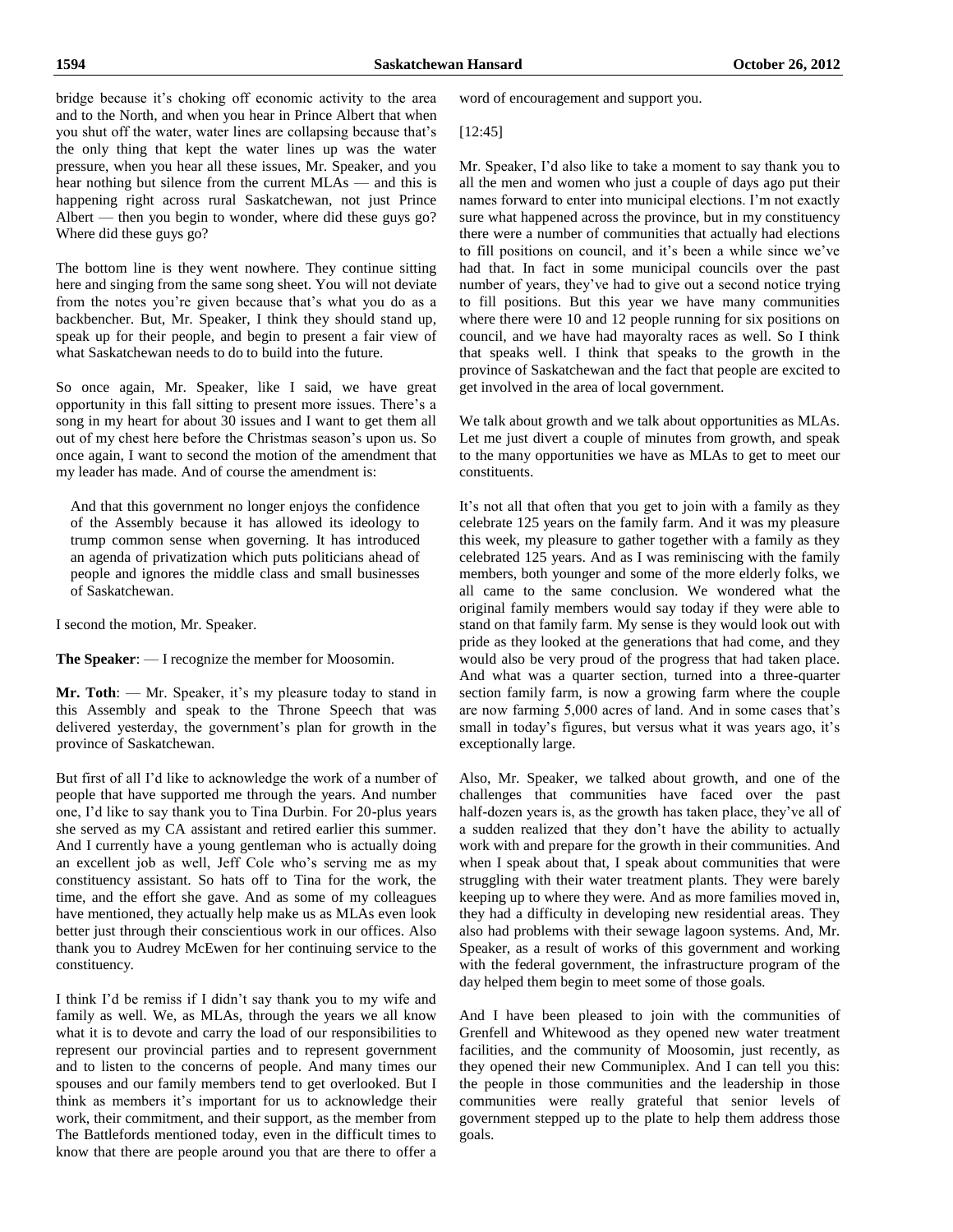And I'm pleased, Mr. Speaker, that in this current Throne Speech we continue to speak up and recognize, as the Premier indicated earlier, we recognize that it isn't just, we've dealt with the infrastructure needs; now we don't have to worry about it. Municipal governments are telling us that's going to be an ongoing issue. And I'm pleased to see that we are able to look forward and say to municipal governments and to the people of this province, we will continue to work with you to address your infrastructure needs.

Mr. Speaker, growth is not just bricks and mortar; it's people. And in my constituency we have seen a lot of young families move into communities in the constituency. In fact in the most recent statistics, I believe every community has grown and some have grown significantly, but it's also created some stresses.

One of those stresses is young couples trying to address how they deal with daycare issues and care for their siblings, their children who need to be cared for while they're endeavouring to meet their responsibilities of the jobs that they're involved in. And our government has again stepped up to the plate. In fact under the former minister of Social Services, a number of programs were announced where the government was able to assist communities and groups and individuals provide daycare services. Unfortunately, Mr. Speaker, we all realize that the demand far outweighed the ability, but the number of daycare spots has grown significantly over the past four years. And I would imagine we will continue to see growth in that area.

But I would also like to say too, in some cases where we weren't able to assist with the development of those daycare spaces, the need was there and individuals stepped up to the plate. Not only did individuals, but communities and local businesses. And tomorrow I'm looking forward to gathering together, to meeting with folks in Rocanville as they open their new daycare facility.

Other areas where we've seen growth, Mr. Speaker, is in schools across the province and the number of young people that are going to school. And as a result of that, we have seen the constituency of Moosomin, we've seen a number of schools that have been expanded or where schools have been upgraded and new capital projects have been announced. And one of those is Prairie Valley and just recently we opened up the new K to 6 [kindergarten to grade 6] school in Kipling, and they continue to work to develop the rest of the capital funding that is going to expand that school. And, Mr. Speaker, most of that money is actually coming from the local level.

There again, I say provincial coffers haven't been always able to meet every need, but local initiative has taken over and school divisions have moved forward as they've seen the need. And I want to extend a thank you to the previous minister, the former minister of Education who saw that when the new funding formula was coming into place, that a handful of school divisions were going to be really challenged, and implemented a gradual phase-in of the new funding formula which greatly assisted Prairie Valley School Division as they move forward with their commitments to address the needs in their community.

Mr. Speaker, the opposition has been talking extensively about

the needs for First Nations people and educational opportunities. I'd be remiss if I did not again just bring to the attention of the constituency, the work done on the Cowessess First Nation. And I want to recognize the work and efforts of the current member for Greystone, the previous minister for Advanced Education who, in consultation, we were able to assist Cowessess First Nation in moving forward with a licensed practical nursing program.

And to date, Mr. Speaker, 21 individuals have graduated from that program; 21 individuals are now working as licensed practical nurses in the province of Saskatchewan, Mr. Speaker. And at the graduation this past June of the last group of licensed practical nurses from that program, I was informed they had I believe it was 74 applications for 14 seats; 74 young men and women were stepping forward and many of them First Nations young men and women. And I just feel really proud and really pleased to see that we were able to assist.

And that's just one program, Mr. Speaker. That's just one of the programs which we're working to assist First Nations young men and women as they look to move forward and achieve opportunities that are certainly open to them in the province of Saskatchewan.

Mr. Speaker, this Throne Speech was all about growth, all about how we move forward to meet the needs of a growing province and of a growing population in the province of Saskatchewan. One of the things that has been brought to my attention — and we're talking a lot about debt reduction — and people that I ran into, whether it was community leaders or individuals, business men and women, every one of them to the T said to me, rather than worrying about retiring the provincial debt immediately, put a plan in place to work towards reducing that debt. Because I don't think if you try to reduce the debt immediately, you may not have the resources available to meet the ongoing needs like the infrastructure needs.

And I'm pleased to see that we are moving forward with a plan that says we're going to move to reduce that debt. At the same time, we will work to meet the targets of addressing the needs of individuals. And I'm pleased to see as well, Mr. Speaker, it's not just the province of Saskatchewan, the Government of Saskatchewan, but if I'm not mistaken, Erin Weir made this comment about a well managed debt reduction program. "I agree with Premier Wall that, as a matter of accounting, it makes sense to pay off existing provincial debt before creating a new savings fund." I think that's positive. Mr. Speaker, that was one of the NDP candidates who put that up on his website that he agreed with the Premier of Saskatchewan in taking a planned initiative in dealing with provincial debt.

In regards to debt restructuring as well, Peter MacKinnon said this in *The StarPhoenix*:

"The government is very wise to be thinking of what happens when the province is debt-free. And if the resource (revenues) that are available to the province exceed what is necessary to operate then what should we do? What kind of approach should we take? I think that requires systematic thought, not simply year-to-year policy decisions."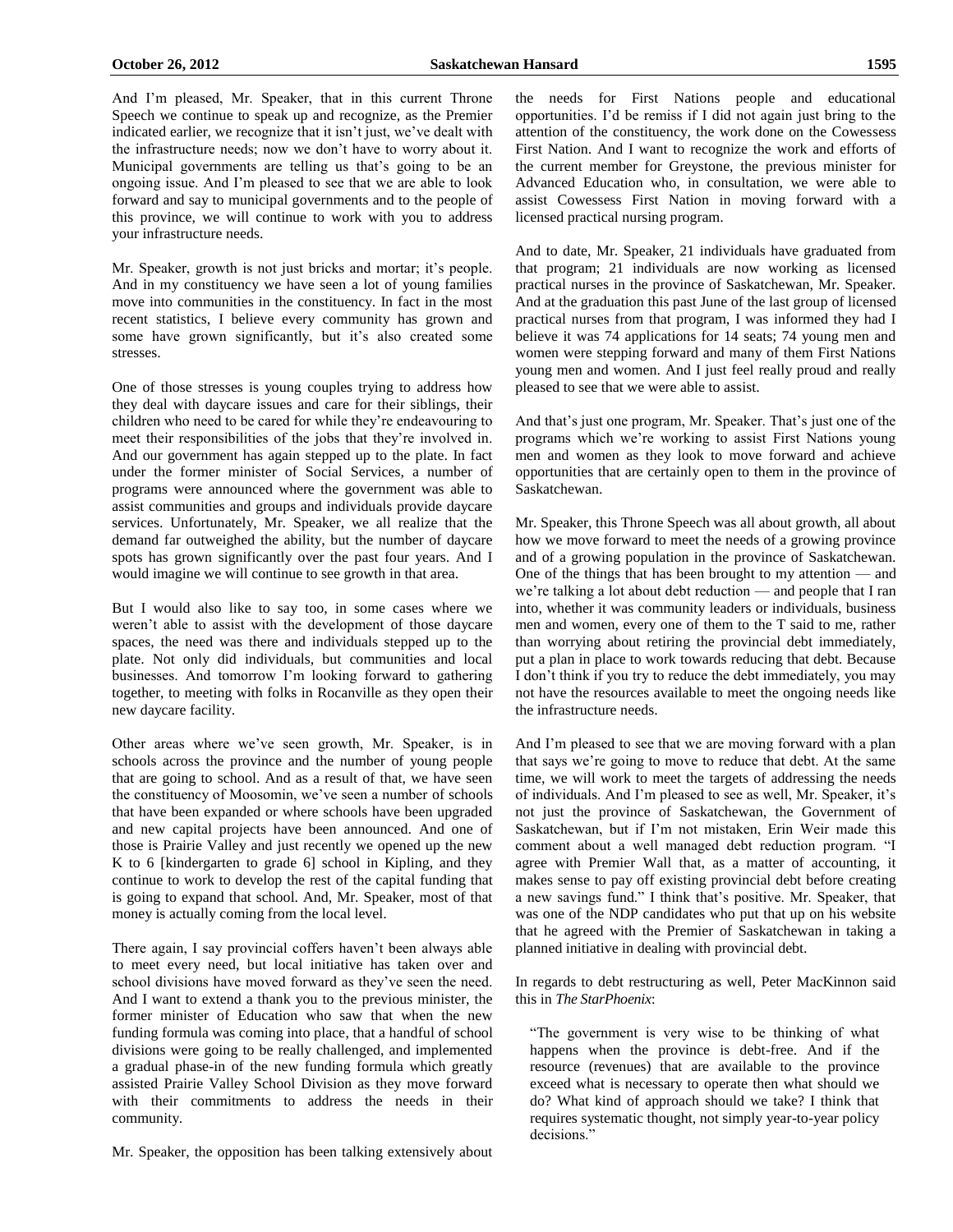And that's what this Throne Speech does. It thinks ahead, takes a systematic approach as to how we move forward in addressing debt, how we move forward in ensuring that the commitments to health care and education and highways and you name it take place across this province in a manner that all people across the province can benefit from.

Mr. Speaker, I want to talk also, just mention, make a comment about how working together with local individuals can assist addressing some of the local needs. For example, this past summer on a number of occasions I've driven down to Kenosee Park. We only live about 30 miles from it so I'm quite pleased to speak about the park. And I speak about how that park has provided services to people over the years in the province of Saskatchewan, not just from the province of Saskatchewan but certainly we see a lot of North Dakota plates at the park.

And one of the ongoing issues the past few years was the lowering of the water levels at Kenosee Park. Over the past two years one of the park's individuals took the time, and a lot of times his own time, to kind of map out, well how do we get the water from the back part of the park into the major lake, into the big lake? And a lot of local people working with him said, well first of all we need to know how the water flows. There's no point in blowing beaver dams at the end of the back side of the park and all this water rushing in, and then it disappears before it gets to the lake. So a long-term plan was put in place, a well-thought-out plan, that enabled, that measured or drew out a diagram of how the water flows, and then a systematic approach was taken where water was . . .

**The Speaker**: — Why is the member on his feet?

**Mr. Wotherspoon**: — Requesting leave to introduce guests.

**The Speaker**: — Agreed. Do the members . . . A member has requested leave to introduce guests. Is leave granted?

**Some Hon. Members**: — Agreed.

**The Speaker**: — I recognize the member for Regina Rosemont.

# **INTRODUCTION OF GUESTS**

**Mr. Wotherspoon**: — Thank you, Mr. Speaker, and thank you to members for offering me the chance to introduce a good friend to this Assembly. And sorry for interrupting the speech there as well.

It's my pleasure to introduce Mr. Myan Strong-Garcia, a grade 7 student, St. Joan of Arc. His parents, Myan's parents, are good friends of ours, Kendra and Jaime. And it's a pleasure to have Myan join us here today for an artistic display that's going to go on just after this Assembly. But Myan's also a pretty fantastic football player, maybe one of the top young football players in Rosemont, to be honest. I think he's got over 1,000 yards this year, Mr. Speaker, eight touchdowns. He plays for the Bengals. He wears orange on the field, which I really like, Mr. Speaker. He's a pretty talented young man.

His mom and dad are fantastic people. His mom just ran for school board and put forward a really solid effort there. And certainly his dad is one of my good friends and is a running partner literally and politically. So, Mr. Speaker, I ask all members of this Assembly to introduce Myan Strong-Garcia to his Assembly. Thank you, Mr. Speaker.

**The Speaker**: — I recognize the member for Moosomin.

#### **SPECIAL ORDER**

# **ADDRESS IN REPLY (continued)**

**Mr. Toth**: — Mr. Speaker, I note the clock is rolling by fairly quickly, but to make a long story short, as I was going down to the park this year, everyone commented about the level of the water in the lake at Kenosee. It's just been coming up, and that happened because with the Parks and Renewable Resources and local people, we found a way to manage the flow and to ensure that we got every drop of water into that lake.

I'd like to make one further comment — I think the time is running out — but anyway I'd like to make one further comment about the work of Highways and, Mr. Speaker, that may have to come another day.

I thank you for your time and your effort, your indulgence and the work of my colleagues, and I am in support of the Speech from the Throne.

**The Speaker**: — The time of adjournment now being past, this House stands adjourned to 1:30 p.m. Monday.

[The Assembly adjourned at 13:00.]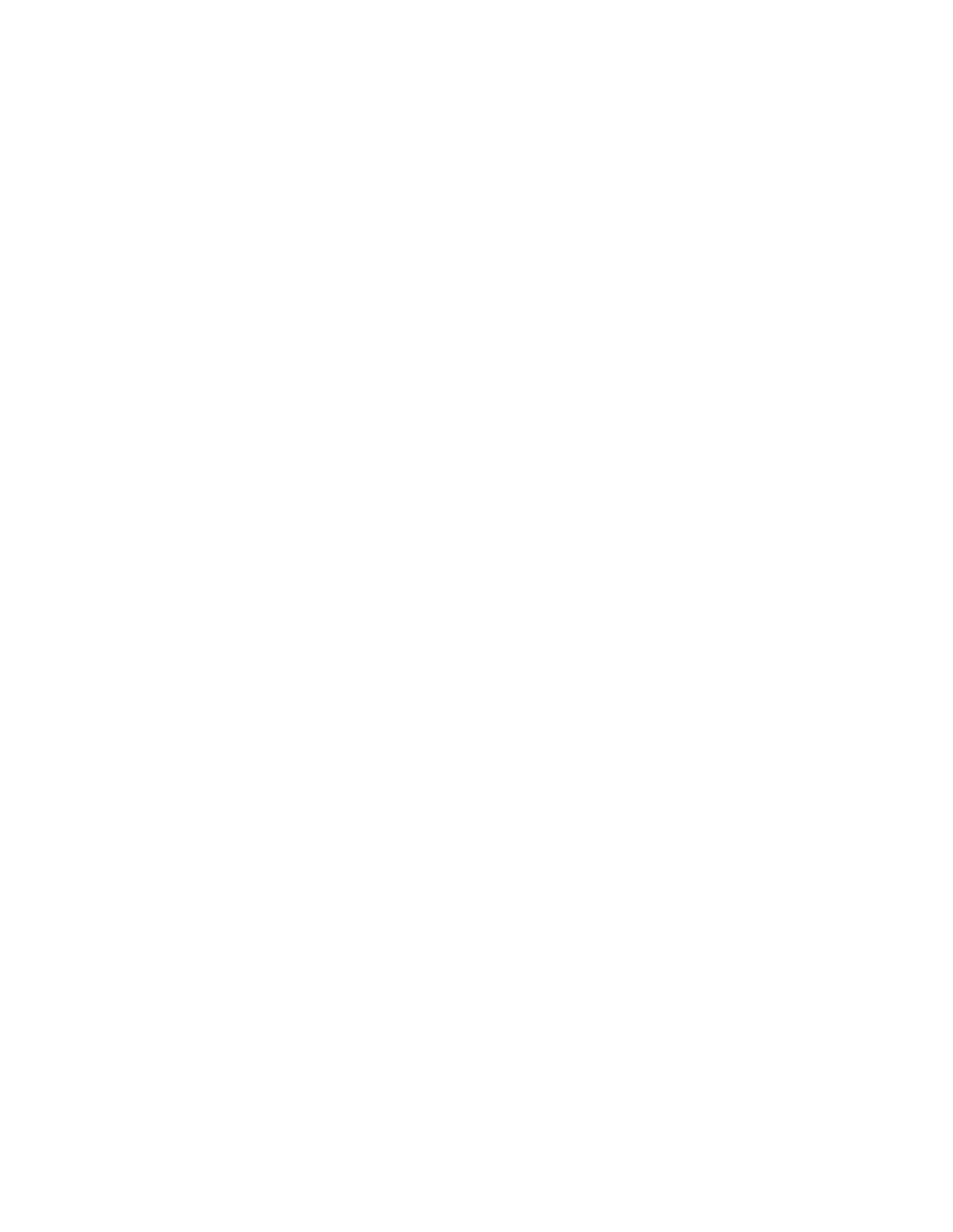# **ROUTINE PROCEEDINGS INTRODUCTION OF GUESTS**

| PRESENTING PETITIONS                               |  |
|----------------------------------------------------|--|
|                                                    |  |
|                                                    |  |
|                                                    |  |
|                                                    |  |
| <b>ANNOUNCEMENTS</b>                               |  |
| <b>Introduction of Pages</b>                       |  |
|                                                    |  |
| <b>Resignation of Deputy Chair of Committees</b>   |  |
|                                                    |  |
| <b>STATEMENTS BY MEMBERS</b>                       |  |
| <b>Foster Families Week</b>                        |  |
|                                                    |  |
| <b>Saskatchewan Elections</b>                      |  |
|                                                    |  |
| Warman Becomes Saskatchewan's Newest City          |  |
|                                                    |  |
| 2012 Provincial Métis Awards                       |  |
|                                                    |  |
| <b>Growth for Saskatchewan</b>                     |  |
|                                                    |  |
| <b>Autism Awareness Month</b>                      |  |
|                                                    |  |
| <b>Civic Elections</b>                             |  |
|                                                    |  |
| <b>QUESTION PERIOD</b>                             |  |
| <b>Throne Speech and Performance of Government</b> |  |
|                                                    |  |
|                                                    |  |
| <b>Information Services Corporation</b>            |  |
|                                                    |  |
|                                                    |  |
| <b>Northern Roads</b>                              |  |
|                                                    |  |
|                                                    |  |
| <b>First Nations and Métis Employment</b>          |  |
|                                                    |  |
|                                                    |  |
| <b>TABLING OF REPORTS</b>                          |  |
|                                                    |  |
| <b>MOTIONS</b>                                     |  |
| <b>Appointment of Deputy Chair of Committees</b>   |  |
|                                                    |  |
| <b>Sitting Days</b>                                |  |
|                                                    |  |
| <b>Leave of Absence</b>                            |  |
|                                                    |  |
|                                                    |  |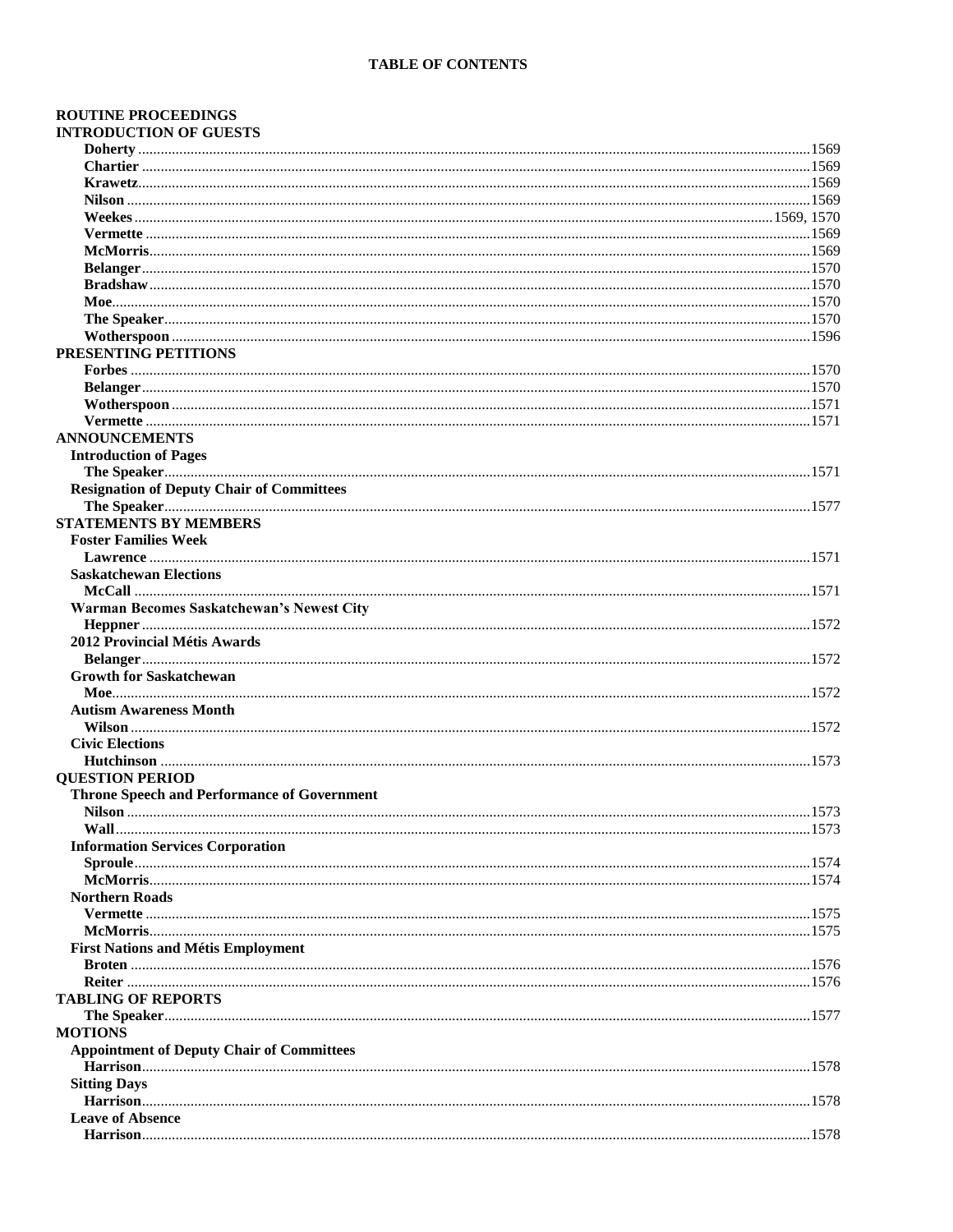# **ORDERS OF THE DAY SPECIAL ORDER** ADDRESS IN REPLY